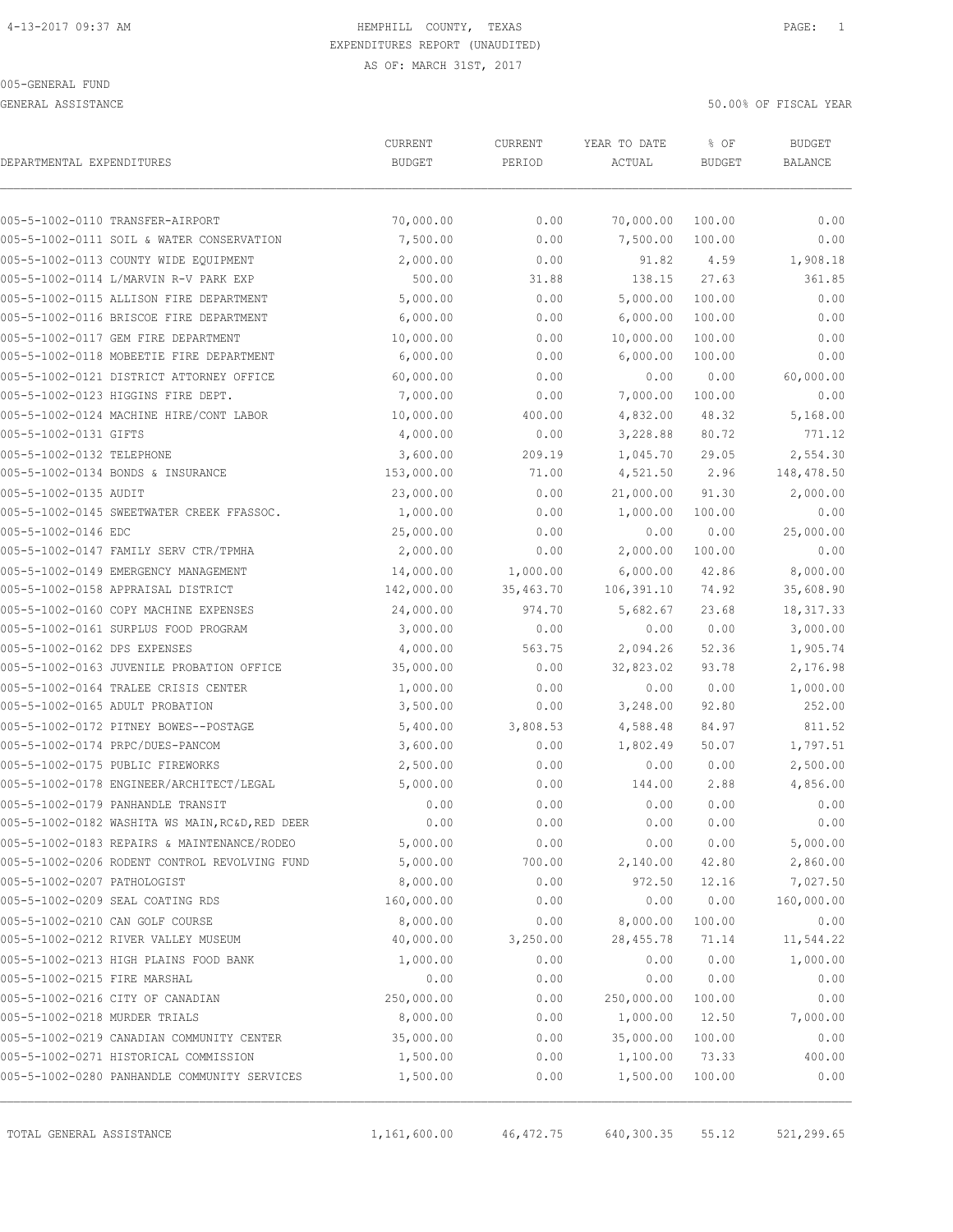COUNTY & DISTRICT CLERK 50.00% OF FISCAL YEAR

| DEPARTMENTAL EXPENDITURES                     | CURRENT<br>BUDGET | CURRENT<br>PERIOD | YEAR TO DATE<br>ACTUAL | % OF<br><b>BUDGET</b> | <b>BUDGET</b><br><b>BALANCE</b> |
|-----------------------------------------------|-------------------|-------------------|------------------------|-----------------------|---------------------------------|
|                                               |                   |                   |                        |                       |                                 |
| 005-5-1510-0090 CO & DISTRICT CLK             | 57,165.00         | 4,763.74          | 28,582.56              | 50.00                 | 28,582.44                       |
| 005-5-1510-0094 DEPUTY CLERK-GANDARA          | 37,080.00         | 3,090.00          | 18,540.00              | 50.00                 | 18,540.00                       |
| 005-5-1510-0095 DEPUTY CLERK-WITT             | 37,080.00         | 3,090.00          | 18,540.00              | 50.00                 | 18,540.00                       |
| 005-5-1510-0096 LONGEVITY                     | 500.00            | 90.00             | 490.00                 | 98.00                 | 10.00                           |
| 005-5-1510-0097 CHIEF DEPUTY CLERK-GUERRERO   | 39,140.00         | 3,261.66          | 19,570.04              | 50.00                 | 19,569.96                       |
| 005-5-1510-0098 PART TIME                     | 0.00              | 0.00              | 0.00                   | 0.00                  | 0.00                            |
| 005-5-1510-0101 SOCIAL SECURITY/MEDICARE      | 13,500.00         | 911.46            | 5,627.13               | 41.68                 | 7,872.87                        |
| 005-5-1510-0102 RETIREMENT                    | 21,500.00         | 1,429.54          | 12,857.90              | 59.80                 | 8,642.10                        |
| 005-5-1510-0103 GROUP TERM LIFE               | 600.00            | 34.32             | 240.02                 | 40.00                 | 359.98                          |
| 005-5-1510-0104 GROUP INSURANCE               | 32,000.00         | 2,405.88          | 14,775.68              | 46.17                 | 17,224.32                       |
| 005-5-1510-0105 UNEMPLOYMENT INSURANCE        | 1,000.00          | 14.29             | 76.99                  | 7.70                  | 923.01                          |
| 005-5-1510-0106 WORKERS' COMPENSATION         | 2,400.00          | 600.00            | 1,200.00               | 50.00                 | 1,200.00                        |
| 005-5-1510-0109 POSTAGE                       | 1,800.00          | 128.59            | 609.08                 | 33.84                 | 1,190.92                        |
| 005-5-1510-0112 TRAVEL                        | 7,000.00          | 940.90            | 2,531.17               | 36.16                 | 4,468.83                        |
| 005-5-1510-0119 DUES & SUBSCRIPTIONS          | 200.00            | 0.00              | 245.00                 | $122.50$ (            | 45.00                           |
| 005-5-1510-0132 TELEPHONE                     | 3,800.00          | 343.68            | 1,689.28               | 44.45                 | 2,110.72                        |
| 005-5-1510-0142 SOFTWARE SUPPORT              | 28,000.00         | 1,825.00          | 10,580.64              | 37.79                 | 17,419.36                       |
| 005-5-1510-0183 OFFICE EQUIP. REPAIRS & MAIN. | 500.00            | 0.00              | 0.00                   | 0.00                  | 500.00                          |
| 005-5-1510-0188 OFFICE SUPPLIES               | 6,000.00          | 1,923.64          | 2,592.68               | 43.21                 | 3,407.32                        |
| 005-5-1510-0189 INVENTORY                     | 2,000.00          | 0.00              | 0.00                   | 0.00                  | 2,000.00                        |
| 005-5-1510-0510 CAPITAL OUTLAY                | 6,000.00          | 0.00              | 0.00                   | 0.00                  | 6,000.00                        |
| TOTAL COUNTY & DISTRICT CLERK                 | 297,265.00        | 24,852.70         | 138,748.17             | 46.67                 | 158,516.83                      |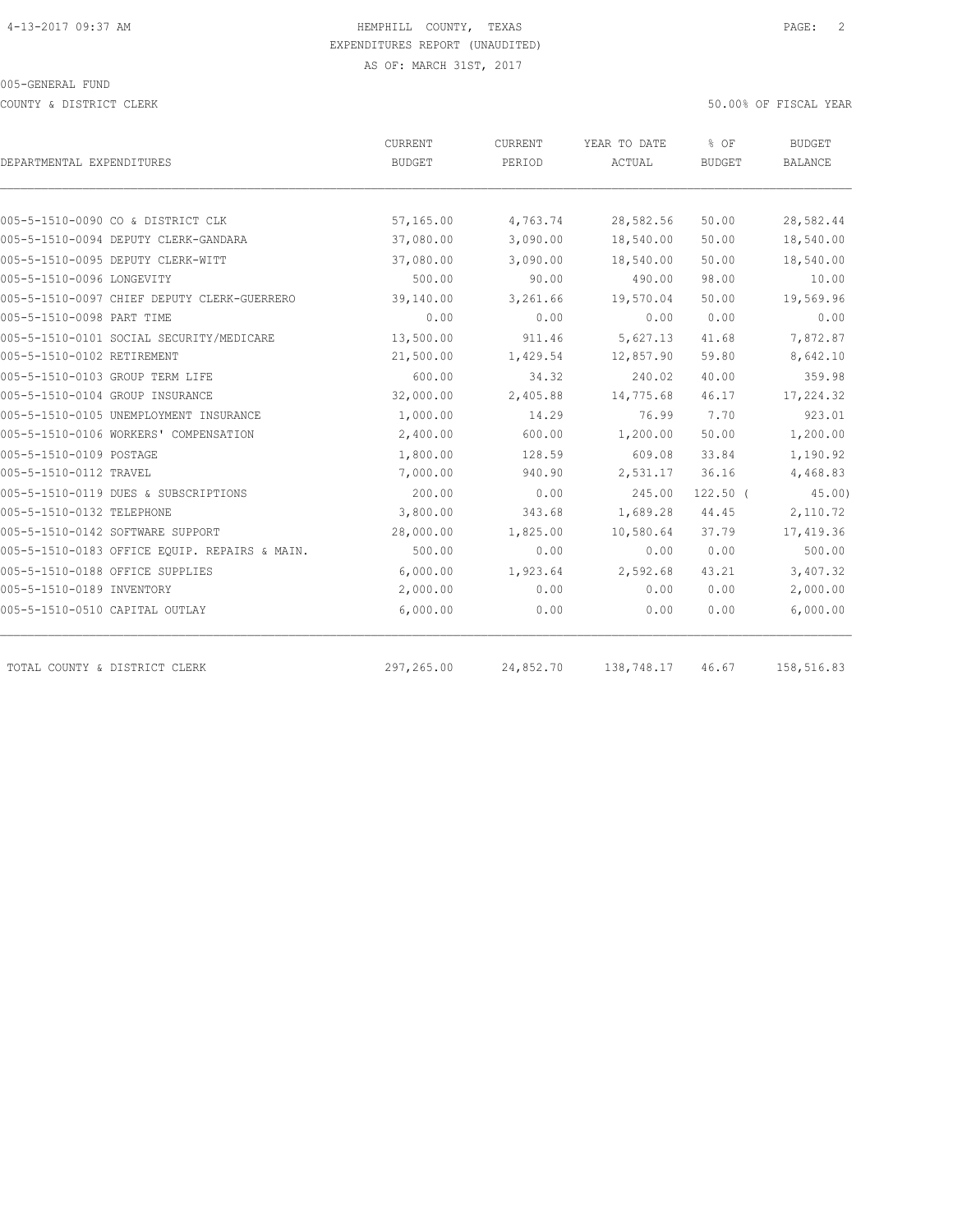COUNTY EXTENSION SERVICE 50.00% OF FISCAL YEAR

| DEPARTMENTAL EXPENDITURES                     | CURRENT<br><b>BUDGET</b> | CURRENT<br>PERIOD | YEAR TO DATE<br>ACTUAL | % OF<br><b>BUDGET</b> | <b>BUDGET</b><br>BALANCE |
|-----------------------------------------------|--------------------------|-------------------|------------------------|-----------------------|--------------------------|
|                                               |                          |                   |                        |                       |                          |
| 005-5-1520-0091 CEA-AG/A. HOLLOWAY            | 34,758.00                | 2,896.50          | 17,379.00              | 50.00                 | 17,379.00                |
| 005-5-1520-0092 CEA-FCS/T. HOLLOWAY           | 34,758.00                | 2,896.50          | 17,379.00              | 50.00                 | 17,379.00                |
| 005-5-1520-0096 LONGEVITY                     | 550.00                   | 50.00             | 275.00                 | 50.00                 | 275.00                   |
| 005-5-1520-0097 CEA SECRETARY-EWING           | 39,140.00                | 3,261.66          | 19,195.45              | 49.04                 | 19,944.55                |
| 005-5-1520-0098 PART-TIME SECRETARY           | 0.00                     | 0.00              | 0.00                   | 0.00                  | 0.00                     |
| 005-5-1520-0101 SOCIAL SECURITY/MEDICARE      | 9,200.00                 | 701.08            | 4,175.94               | 45.39                 | 5,024.06                 |
| 005-5-1520-0102 RETIREMENT                    | 4,980.00                 | 326.16            | 2,860.59               | 57.44                 | 2,119.41                 |
| 005-5-1520-0103 GROUP TERM LIFE               | 150.00                   | 7.82              | 53.58                  | 35.72                 | 96.42                    |
| 005-5-1520-0104 GROUP INSURANCE               | 8,000.00                 | 42.45             | 172.68                 | 2.16                  | 7,827.32                 |
| 005-5-1520-0105 UNEMPLOYMENT INSURANCE        | 350.00                   | 13.75             | 69.82                  | 19.95                 | 280.18                   |
| 005-5-1520-0106 WORKERS' COMPENSATION         | 1,700.00                 | 150.00            | 300.00                 | 17.65                 | 1,400.00                 |
| 005-5-1520-0109 POSTAGE                       | 1,000.00                 | 339.06            | 425.85                 | 42.59                 | 574.15                   |
| 005-5-1520-0112 TRAVEL/AG- A. HOLLOWAY        | 7,500.00                 | 796.72            | 2,840.77               | 37.88                 | 4,659.23                 |
| 005-5-1520-0114 TRAVEL/FCS-T. HOLLOWAY        | 2,500.00                 | 88.60             | 605.33                 | 24.21                 | 1,894.67                 |
| 005-5-1520-0119 DUES & SUBSCRIPTIONS          | 1,000.00                 | 0.00              | 320.00                 | 32.00                 | 680.00                   |
| 005-5-1520-0122 FUEL & OIL                    | 3,500.00                 | 350.28            | 633.81                 | 18.11                 | 2,866.19                 |
| 005-5-1520-0132 TELEPHONE                     | 3,000.00                 | 405.36            | 2,092.33               | 69.74                 | 907.67                   |
| 005-5-1520-0137 VEHICLE REPAIRS & MAINTENANCE | 1,500.00                 | 175.95            | 3,056.75               | $203.78$ (            | 1, 556.75                |
| 005-5-1520-0142 IT TECH SUPPORT               | 1,500.00                 | 115.59            | 777.95                 | 51.86                 | 722.05                   |
| 005-5-1520-0183 OFFICE EOUIP.REPAIRS & MAIN.  | 500.00                   | 0.00              | 0.00                   | 0.00                  | 500.00                   |
| 005-5-1520-0188 OFFICE SUPPLIES               | 2,500.00                 | 253.44            | 766.48                 | 30.66                 | 1,733.52                 |
| 005-5-1520-0189 INVENTORY/EQUIPMENT           | 2,000.00                 | 0.00              | 0.00                   | 0.00                  | 2,000.00                 |
| 005-5-1520-0201 COMPUTER SUPPLIES & MAINT.    | 500.00                   | 0.00              | 0.00                   | 0.00                  | 500.00                   |
| 005-5-1520-0202 STOCK SHOW                    | 1,500.00                 | 0.00              | 1,500.00               | 100.00                | 0.00                     |
| 005-5-1520-0203 4-H FUND                      | 1,500.00                 | 0.00              | 0.00                   | 0.00                  | 1,500.00                 |
| 005-5-1520-0204 TRAVEL-SECRETARY              | 500.00                   | 0.00              | 75.30                  | 15.06                 | 424.70                   |
| 005-5-1520-0205 4-H FARM PROJECTS & MAINT.    | 2,500.00                 | 0.00              | 3,759.34               | 150.37 <sub>0</sub>   | 1, 259.34)               |
| 005-5-1520-0510 CAPITAL OUTLAY                | 20,000.00                | 0.00              | 0.00                   | 0.00                  | 20,000.00                |
| TOTAL COUNTY EXTENSION SERVICE                | 186,586.00               | 12,870.92         | 78,714.97              | 42.19                 | 107,871.03               |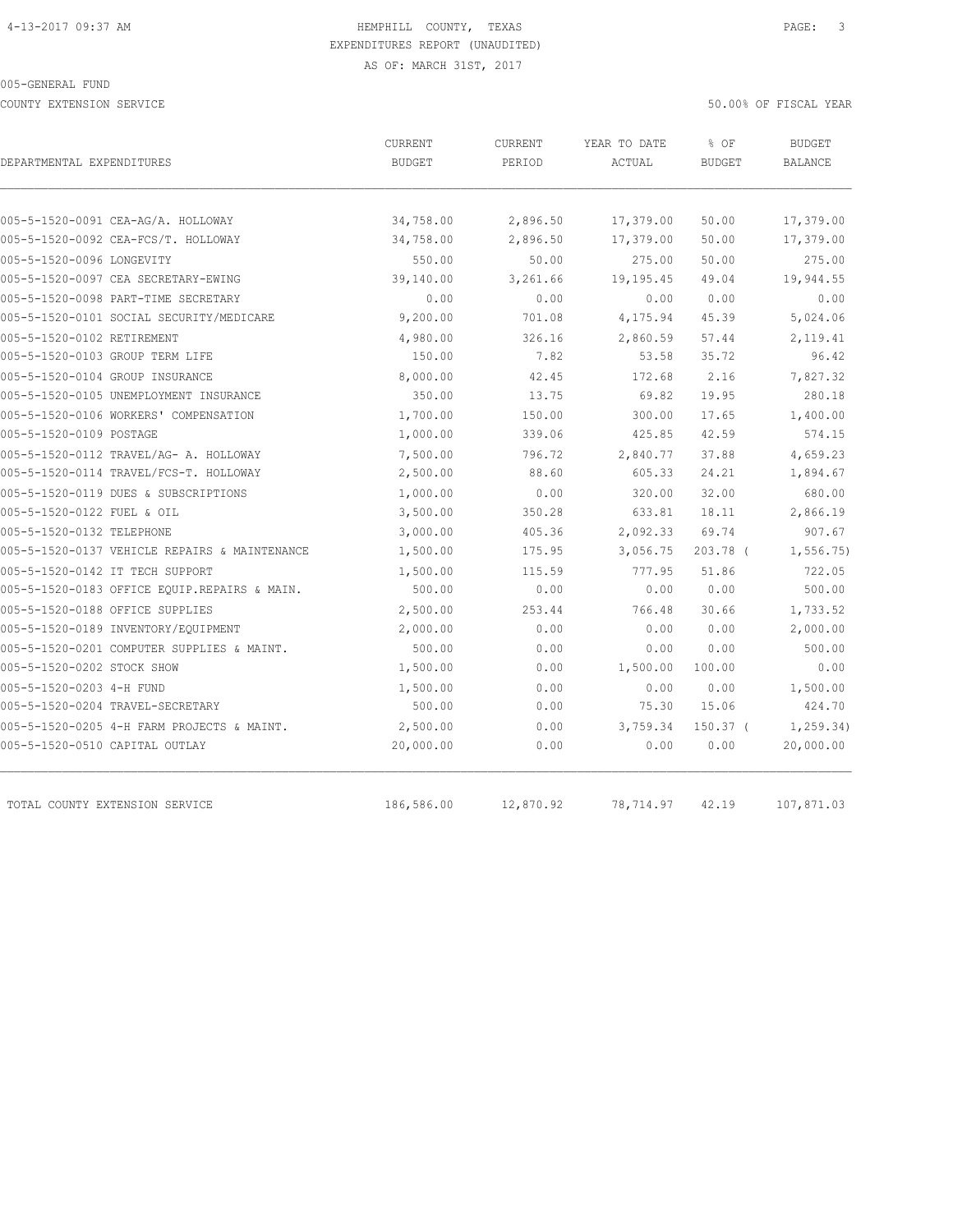COUNTY TREASURER 50.00% OF FISCAL YEAR

| DEPARTMENTAL EXPENDITURES                  | CURRENT<br><b>BUDGET</b> | CURRENT<br>PERIOD | YEAR TO DATE<br>ACTUAL | % OF<br><b>BUDGET</b> | <b>BUDGET</b><br><b>BALANCE</b> |
|--------------------------------------------|--------------------------|-------------------|------------------------|-----------------------|---------------------------------|
|                                            |                          |                   |                        |                       |                                 |
| 005-5-1530-0090 COUNTY TREASURER           | 57,165.00                | 4,763.74          | 28,582.56              | 50.00                 | 28,582.44                       |
| 005-5-1530-0095 CHIEF DEP TREASURER-REED   | 19,570.00                | 1,630.84          | 9,784.96               | 50.00                 | 9,785.04                        |
| 005-5-1530-0096 LONGEVITY                  | 850.00                   | 80.00             | 480.00                 | 56.47                 | 370.00                          |
| 005-5-1530-0098 DEPUTY TREASURER/PART-TIME | 500.00                   | 0.00              | 0.00                   | 0.00                  | 500.00                          |
| 005-5-1530-0101 SOCIAL SECURITY/MEDICARE   | 6,000.00                 | 436.42            | 2,714.57               | 45.24                 | 3,285.43                        |
| 005-5-1530-0102 RETIREMENT                 | 9,750.00                 | 647.46            | 5,827.10               | 59.77                 | 3,922.90                        |
| 005-5-1530-0103 GROUP TERM LIFE            | 280.00                   | 15.56             | 108.84                 | 38.87                 | 171.16                          |
| 005-5-1530-0104 GROUP INSURANCE            | 12,000.00                | 909.05            | 5,584.77               | 46.54                 | 6,415.23                        |
| 005-5-1530-0105 UNEMPLOYMENT INSURANCE     | 150.00                   | 2.51              | 22.86                  | 15.24                 | 127.14                          |
| 005-5-1530-0106 WORKERS' COMPENSATION      | 1,500.00                 | 300.00            | 600.00                 | 40.00                 | 900.00                          |
| 005-5-1530-0109 POSTAGE                    | 1,800.00                 | 3.45              | 100.01                 | 5.56                  | 1,699.99                        |
| 005-5-1530-0112 TRAVEL                     | 2,500.00                 | 0.00              | 411.70                 | 16.47                 | 2,088.30                        |
| 005-5-1530-0119 DUES & SUBSCRIPTIONS       | 1,100.00                 | 100.00            | 743.02                 | 67.55                 | 356.98                          |
| 005-5-1530-0132 TELEPHONE                  | 1,600.00                 | 131.48            | 660.79                 | 41.30                 | 939.21                          |
| 005-5-1530-0140 OFFICE EQUIPMENT REPAIR    | 2,000.00                 | 175.00            | 1,550.00               | 77.50                 | 450.00                          |
| 005-5-1530-0142 MAINTENANCE CONTRACTS      | 15,000.00                | 0.00              | 14,872.30              | 99.15                 | 127.70                          |
| 005-5-1530-0188 OFFICE SUPPLIES            | 2,500.00                 | 121.00            | 486.66                 | 19.47                 | 2,013.34                        |
| 005-5-1530-0189 INVENTORY/EQUIPMENT        | 5,000.00                 | 0.00              | 0.00                   | 0.00                  | 5,000.00                        |
| TOTAL COUNTY TREASURER                     | 139,265.00               | 9,316.51          | 72,530.14              | 52.08                 | 66,734.86                       |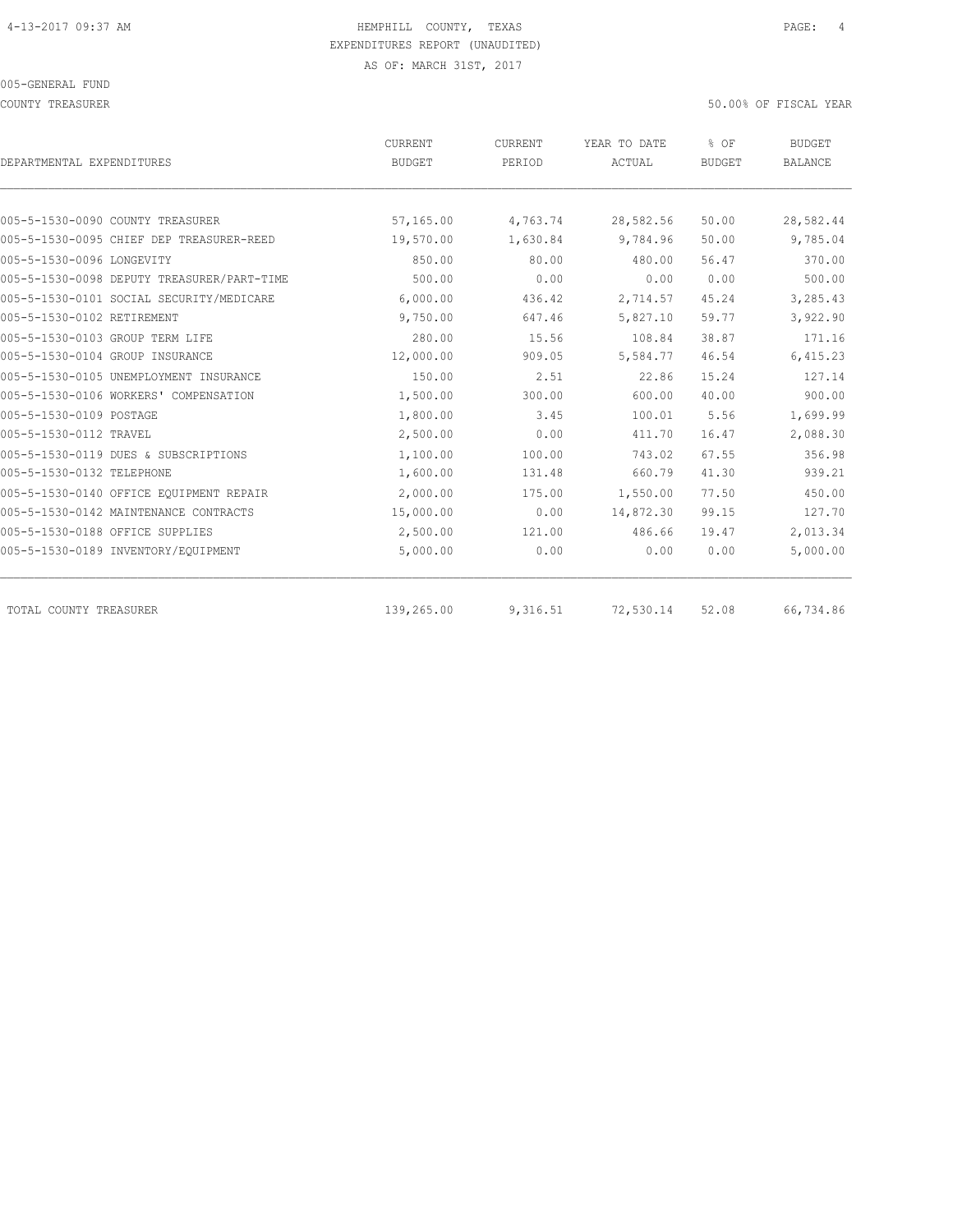COUNTY TAX COLLECTOR 50.00% OF FISCAL YEAR

| DEPARTMENTAL EXPENDITURES                | CURRENT<br><b>BUDGET</b> | CURRENT<br>PERIOD | YEAR TO DATE<br>ACTUAL | % OF<br><b>BUDGET</b> | BUDGET<br>BALANCE |
|------------------------------------------|--------------------------|-------------------|------------------------|-----------------------|-------------------|
|                                          |                          |                   |                        |                       |                   |
| 005-5-1540-0090 COUNTY TAX COLLECTOR     | 57,165.00                | 4,763.74          | 28,582.56              | 50.00                 | 28,582.44         |
| 005-5-1540-0094 PART TIME HELP           | 0.00                     | 0.00              | 0.00                   | 0.00                  | 0.00              |
| 005-5-1540-0095 CHIEF DEPUTY TAC/JACKSON | 39,140.00                | 3,261.66          | 19,570.04              | 50.00                 | 19,569.96         |
| 005-5-1540-0096 LONGEVITY                | 2,700.00                 | 230.00            | 1,300.00               | 48.15                 | 1,400.00          |
| 005-5-1540-0097 DEPUTY TAC/BENTLEY       | 37,080.00                | 3,090.00          | 18,540.00              | 50.00                 | 18,540.00         |
| 005-5-1540-0098 DEPUTY TAC/CLARK         | 37,080.00                | 3,090.00          | 18,540.00              | 50.00                 | 18,540.00         |
| 005-5-1540-0101 SOCIAL SECURITY/MEDICARE | 13,500.00                | 1,045.94          | 6, 190.18              | 45.85                 | 7,309.82          |
| 005-5-1540-0102 RETIREMENT               | 21,850.00                | 1,443.54          | 12,977.90              | 59.40                 | 8,872.10          |
| 005-5-1540-0103 GROUP TERM LIFE          | 600.00                   | 34.66             | 242.30                 | 40.38                 | 357.70            |
| 005-5-1540-0104 GROUP INSURANCE          | 32,000.00                | 2,405.88          | 14,783.78              | 46.20                 | 17,216.22         |
| 005-5-1540-0105 UNEMPLOYMENT INSURANCE   | 1,000.00                 | 14.50             | 72.82                  | 7.28                  | 927.18            |
| 005-5-1540-0106 WORKERS' COMPENSATION    | 2,400.00                 | 600.00            | 1,200.00               | 50.00                 | 1,200.00          |
| 005-5-1540-0109 POSTAGE                  | 10,000.00                | 0.00              | 3, 411.75              | 34.12                 | 6,588.25          |
| 005-5-1540-0112 TRAVEL                   | 4,000.00                 | 200.00            | 1,295.76               | 32.39                 | 2,704.24          |
| 005-5-1540-0119 DUES & SUBSCRIPTIONS     | 1,000.00                 | 175.00            | 325.00                 | 32.50                 | 675.00            |
| 005-5-1540-0132 TELEPHONE                | 3,200.00                 | 293.07            | 1,440.16               | 45.01                 | 1,759.84          |
| 005-5-1540-0134 BONDS & INSURANCE        | 0.00                     | 0.00              | 0.00                   | 0.00                  | 0.00              |
| 005-5-1540-0138 DATA PROCESSING          | 48,000.00                | 0.00              | 10,475.00              | 21.82                 | 37,525.00         |
| 005-5-1540-0142 IT/MAINTENANCE CONTRACTS | 1,500.00                 | 100.00            | 559.00                 | 37.27                 | 941.00            |
| 005-5-1540-0148 ADVERTISING              | 1,000.00                 | 0.00              | 0.00                   | 0.00                  | 1,000.00          |
| 005-5-1540-0150 JUDGEMENTS               | 0.00                     | 0.00              | 0.00                   | 0.00                  | 0.00              |
| 005-5-1540-0181 CITATIONS & SUBPOENAS    | 500.00                   | 80.00             | 542.50                 | $108.50$ (            | 42.50)            |
| 005-5-1540-0188 OFFICE SUPPLIES          | 7,000.00                 | 25.24             | 823.01                 | 11.76                 | 6,176.99          |
| 005-5-1540-0189 INVENTORY/EQUIPMENT      | 3,000.00                 | 0.00              | 0.00                   | 0.00                  | 3,000.00          |
| 005-5-1540-0510 CAPITAL OUTLAY           | 6,000.00                 | 0.00              | 0.00                   | 0.00                  | 6,000.00          |
| TOTAL COUNTY TAX COLLECTOR               | 329,715.00               | 20,853.23         | 140,871.76             | 42.73                 | 188,843.24        |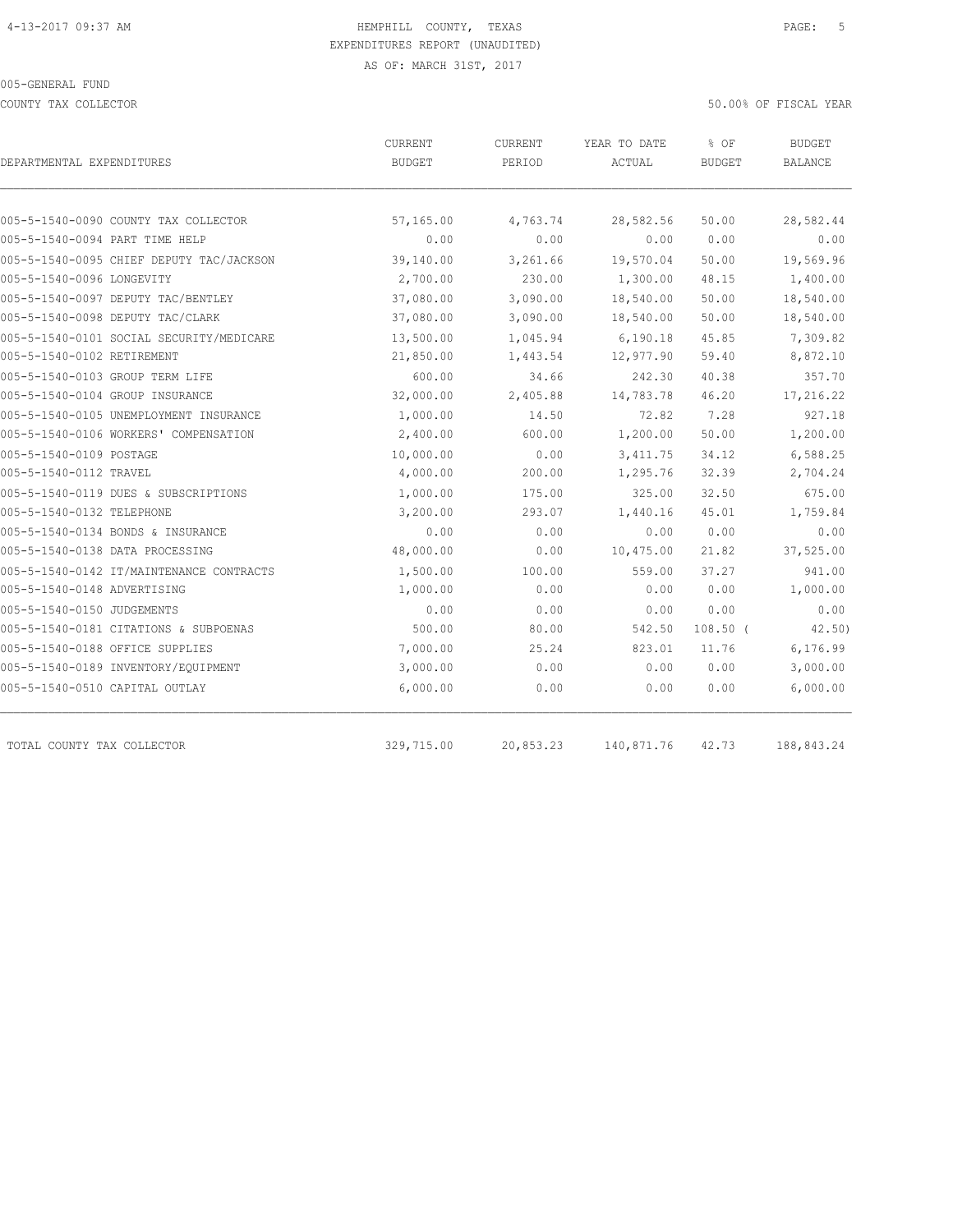JURY & ELECTION 50.00% OF FISCAL YEAR

| DEPARTMENTAL EXPENDITURES                      | <b>CURRENT</b><br><b>BUDGET</b> | <b>CURRENT</b><br>PERIOD | YEAR TO DATE<br>ACTUAL | % OF<br><b>BUDGET</b> | <b>BUDGET</b><br><b>BALANCE</b> |
|------------------------------------------------|---------------------------------|--------------------------|------------------------|-----------------------|---------------------------------|
|                                                |                                 |                          |                        |                       |                                 |
| 005-5-2400-0101 SOCIAL SECURITY/MEDICARE       | 0.00                            | 0.00                     | 176.92                 | 0.00(                 | 176.92)                         |
| 005-5-2400-0106 WORKERS' COMPENSATION          | 2,500.00                        | 186.00                   | 372.00                 | 14.88                 | 2,128.00                        |
| 005-5-2400-0114 COUNTY COURT EXPENSES          | 1,500.00                        | 0.00                     | 1,701.00               | $113.40$ (            | 201.00                          |
| 005-5-2400-0115 CO.CRT. CONT LAB-REPORTER      | 1,500.00                        | 0.00                     | 0.00                   | 0.00                  | 1,500.00                        |
| 005-5-2400-0116 CO.CRT.CONT LAB-CRT APP ATTNY  | 5,000.00                        | 3,500.00                 | 7,258.25               | 145.17 (              | 2, 258.25                       |
| 005-5-2400-0117 ELECTION EXPENSES              | 15,000.00                       | 0.00                     | 10,732.58              | 71.55                 | 4,267.42                        |
| 005-5-2400-0118 ELECTION JUDGES                | 7,000.00                        | 0.00                     | 5,803.19               | 82.90                 | 1,196.81                        |
| 005-5-2400-0124 CONTRACT LABOR - CRT INTERPRET | 2,500.00                        | 0.00                     | 0.00                   | 0.00                  | 2,500.00                        |
| 005-5-2400-0131 OTHER EXPENSE                  | 0.00                            | 0.00                     | 0.00                   | 0.00                  | 0.00                            |
| 005-5-2400-0150 GRAND JURORS                   | $2,500.00$ (                    | 925.00(                  | 240.00)                | $9.60 -$              | 2,740.00                        |
| 005-5-2400-0151 PETIT JURORS                   | 2,500.00                        | 1,060.00                 | 1,060.00               | 42.40                 | 1,440.00                        |
| 005-5-2400-0152 JUSTICE COURT JURORS           | 500.00                          | 0.00                     | 0.00                   | 0.00                  | 500.00                          |
| 005-5-2400-0196 CHILD PROT SER CRT APP ATTY    | 16,000.00                       | 0.00                     | 980.00                 | 6.13                  | 15,020.00                       |
| 005-5-2400-0197 CHILD PROT SER CRT REPORTER    | 1,500.00                        | 0.00                     | 0.00                   | 0.00                  | 1,500.00                        |
| TOTAL JURY & ELECTION                          | 58,000.00                       | 3,821.00                 | 27,843.94              | 48.01                 | 30,156.06                       |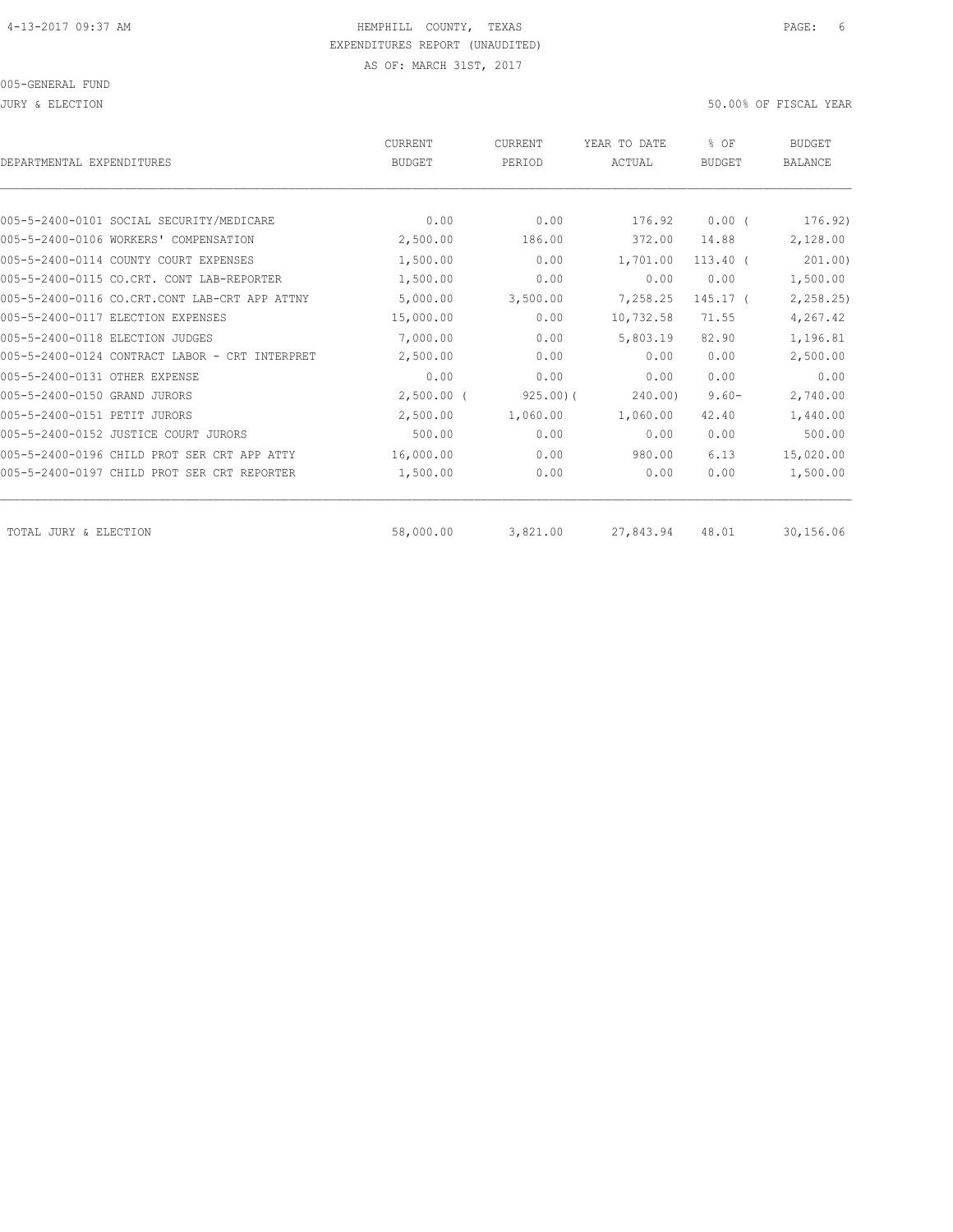DISTRICT COURT 50.00% OF FISCAL YEAR

| DEPARTMENTAL EXPENDITURES                      | <b>CURRENT</b><br><b>BUDGET</b> | CURRENT<br>PERIOD | YEAR TO DATE<br>ACTUAL | % OF<br><b>BUDGET</b> | <b>BUDGET</b><br><b>BALANCE</b> |
|------------------------------------------------|---------------------------------|-------------------|------------------------|-----------------------|---------------------------------|
|                                                |                                 |                   |                        |                       |                                 |
| 005-5-2410-0090 JUDGE-EMMERT                   | 1,850.00                        | 154.17            | 925.02                 | 50.00                 | 924.98                          |
| 005-5-2410-0095 COURT BAILIFF-HOLLAND          | 11,500.00                       | 949.84            | 5,699.04               | 49.56                 | 5,800.96                        |
| 005-5-2410-0096 LONGEVITY SPECIAL              | 500.00                          | 49.00             | 286.16                 | 57.23                 | 213.84                          |
| 005-5-2410-0097 COURT REPORTER-MCCLENDON       | 15,500.00                       | 1,287.72          | 7,726.43               | 49.85                 | 7,773.57                        |
| 005-5-2410-0098 COURT ADMINISTRATOR-BURCH      | 8,400.00                        | 696.16            | 4,176.96               | 49.73                 | 4,223.04                        |
| 005-5-2410-0101 SOCIAL SECURITY/MEDICARE       | 3,000.00                        | 239.98            | 1,439.33               | 47.98                 | 1,560.67                        |
| 005-5-2410-0102 RETIREMENT                     | 4,950.00                        | 313.70            | 2,821.89               | 57.01                 | 2,128.11                        |
| 005-5-2410-0103 GROUP TERM LIFE                | 150.00                          | 7.53              | 52.68                  | 35.12                 | 97.32                           |
| 005-5-2410-0104 GROUP INSURANCE                | 6,000.00                        | 0.00              | 1,701.00               | 28.35                 | 4,299.00                        |
| 005-5-2410-0105 UNEMPLOYMENT INSURANCE         | 200.00                          | 4.47              | 22.16                  | 11.08                 | 177.84                          |
| 005-5-2410-0106 WORKERS' COMPENSATION          | 2,400.00                        | 560.00            | 1,120.00               | 46.67                 | 1,280.00                        |
| 005-5-2410-0116 DIST CRT-CONT LAB-CRT APP ATTN | 24,500.00                       | 750.00            | 4,550.00               | 18.57                 | 19,950.00                       |
| 005-5-2410-0124 CONTRACT LABOR                 | 2,000.00                        | 0.00              | 109.08                 | 5.45                  | 1,890.92                        |
| 005-5-2410-0154 JUDICIAL DISTRICT ASSESSMENT   | 500.00                          | 0.00              | 0.00                   | 0.00                  | 500.00                          |
| 005-5-2410-0155 BUDGET REIMBURSEMENT           | 8,000.00                        | 0.00              | 0.00                   | 0.00                  | 8,000.00                        |
| 005-5-2410-0219 STATEMENT OF FACTS             | 4,000.00                        | 0.00              | 0.00                   | 0.00                  | 4,000.00                        |
| TOTAL DISTRICT COURT                           | 93,450.00                       | 5,012.57          | 30,629.75              | 32.78                 | 62,820.25                       |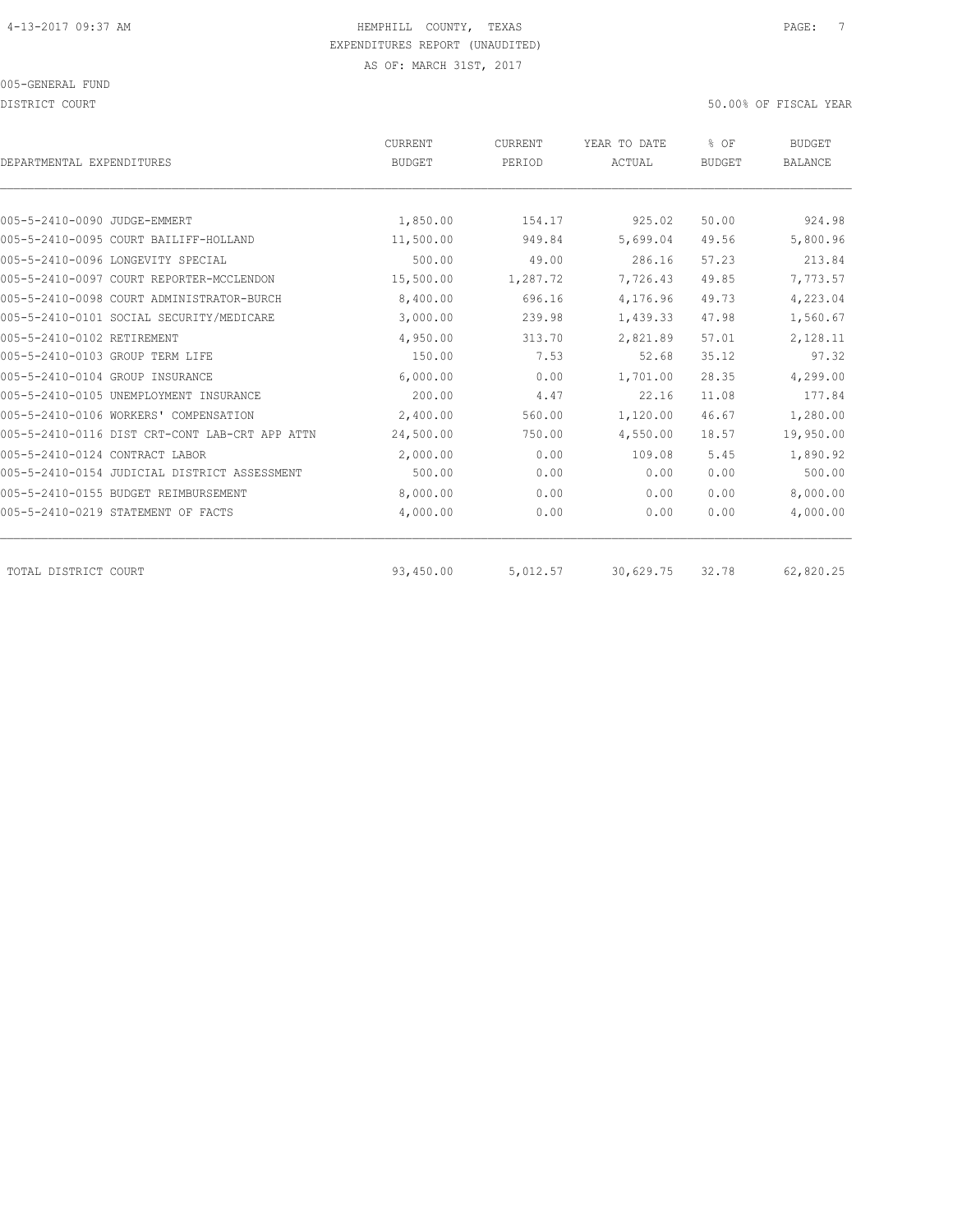COUNTY JUDGE 50.00% OF FISCAL YEAR

| DEPARTMENTAL EXPENDITURES    |                                               | <b>CURRENT</b><br><b>BUDGET</b> | <b>CURRENT</b><br>PERIOD | YEAR TO DATE<br>ACTUAL | % OF<br><b>BUDGET</b> | <b>BUDGET</b><br>BALANCE |
|------------------------------|-----------------------------------------------|---------------------------------|--------------------------|------------------------|-----------------------|--------------------------|
|                              |                                               |                                 |                          |                        |                       |                          |
| 005-5-2500-0082 OVERTIME     |                                               | 1,000.00                        | 0.00                     | 0.00                   | 0.00                  | 1,000.00                 |
| 005-5-2500-0090 JUDGE SALARY |                                               | 59,534.00                       | 4,961.16                 | 29,767.04              | 50.00                 | 29,766.96                |
|                              | 005-5-2500-0091 JUVENILE CRT JUDGE (1)        | 3,081.00                        | 256.76                   | 1,540.56               | 50.00                 | 1,540.44                 |
|                              | 005-5-2500-0092 STATE/CO JUDGE SAL SUPPLEMENT | 25,200.00                       | 2,100.00                 | 12,600.00              | 50.00                 | 12,600.00                |
|                              | 005-5-2500-0094 JANITOR/LONGORIA              | 38,000.00                       | 3,166.66                 | 19,000.04              | 50.00                 | 18,999.96                |
|                              | 005-5-2500-0095 JANITOR/JOHNSON               | 41,200.00                       | 3,433.34                 | 20,599.96              | 50.00                 | 20,600.04                |
| 005-5-2500-0096 LONGEVITY    |                                               | 2,300.00                        | 190.00                   | 1,135.00               | 49.35                 | 1,165.00                 |
|                              | 005-5-2500-0097 ADMINSTRATIVE ASST/BRUNSON    | 39,140.00                       | 3,261.66                 | 19,570.04              | 50.00                 | 19,569.96                |
|                              | 005-5-2500-0098 PART-TIME SECRETARY           | 1,500.00                        | 0.00                     | 303.13                 | 20.21                 | 1,196.87                 |
|                              | 005-5-2500-0101 SOCIAL SECURITY/MEDICARE      | 16,500.00                       | 1,263.16                 | 7,662.14               | 46.44                 | 8,837.86                 |
| 005-5-2500-0102 RETIREMENT   |                                               | 26,800.00                       | 1,739.96                 | 15,658.67              | 58.43                 | 11, 141.33               |
|                              | 005-5-2500-0103 GROUP TERM LIFE               | 750.00                          | 41.76                    | 292.25                 | 38.97                 | 457.75                   |
|                              | 005-5-2500-0104 GROUP INSURANCE               | 24,000.00                       | 1,805.56                 | 11,075.81              | 46.15                 | 12,924.19                |
|                              | 005-5-2500-0105 UNEMPLOYMENT INSURANCE        | 300.00                          | 15.27                    | 76.90                  | 25.63                 | 223.10                   |
|                              | 005-5-2500-0106 WORKERS' COMPENSATION         | 2,300.00                        | 780.00                   | 1,560.00               | 67.83                 | 740.00                   |
| 005-5-2500-0109 POSTAGE      |                                               | 600.00                          | 54.01                    | 151.47                 | 25.25                 | 448.53                   |
| 005-5-2500-0112 TRAVEL       |                                               | 6,000.00                        | 300.00                   | 1,723.70               | 28.73                 | 4,276.30                 |
|                              | 005-5-2500-0119 DUES & SUBSCRIPTIONS          | 4,000.00                        | 0.00                     | 2,458.60               | 61.47                 | 1,541.40                 |
| 005-5-2500-0122 FUEL & OIL   |                                               | 0.00                            | 0.00                     | 0.00                   | 0.00                  | 0.00                     |
|                              | 005-5-2500-0130 COMMUNICATION REPAIRS         | 500.00                          | 0.00                     | 0.00                   | 0.00                  | 500.00                   |
| 005-5-2500-0132 TELEPHONE    |                                               | 3,000.00                        | 274.11                   | 1,382.24               | 46.07                 | 1,617.76                 |
|                              | 005-5-2500-0139 TRAINING SEMINARS             | 2,000.00                        | 0.00                     | 0.00                   | 0.00                  | 2,000.00                 |
| 005-5-2500-0148 ADVERTISING  |                                               | 2,000.00                        | 0.00                     | 460.72                 | 23.04                 | 1,539.28                 |
|                              | 005-5-2500-0183 OFFICE EQUIP-R&M              | 500.00                          | 50.00                    | 50.00                  | 10.00                 | 450.00                   |
|                              | 005-5-2500-0188 OFFICE SUPPLIES               | 2,500.00                        | 125.72                   | 443.45                 | 17.74                 | 2,056.55                 |
|                              | 005-5-2500-0189 INVENTORY/EQUIPMENT           | 0.00                            | 0.00                     | 0.00                   | 0.00                  | 0.00                     |
|                              |                                               |                                 |                          |                        |                       |                          |

TOTAL COUNTY JUDGE 302,705.00 23,819.13 147,511.72 48.73 155,193.28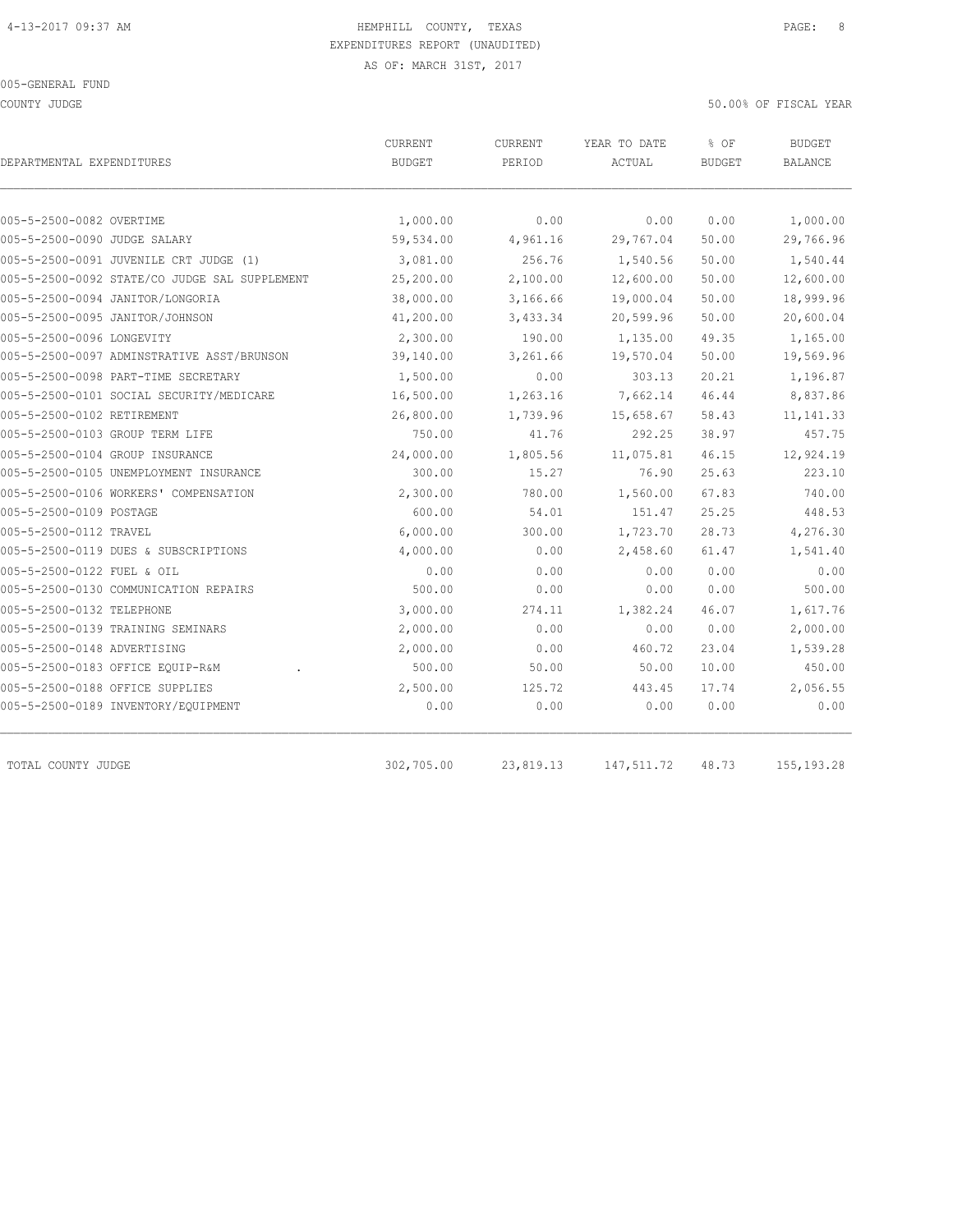JUVENILE PROBATION 50.00% OF FISCAL YEAR

| DEPARTMENTAL EXPENDITURES                     | <b>CURRENT</b><br><b>BUDGET</b> | CURRENT<br>PERIOD | YEAR TO DATE<br>ACTUAL | % OF<br><b>BUDGET</b> | BUDGET<br><b>BALANCE</b> |
|-----------------------------------------------|---------------------------------|-------------------|------------------------|-----------------------|--------------------------|
|                                               |                                 |                   |                        |                       |                          |
| 005-5-2510-0090 STATE/CHIEF JUV PRO OFFICER   | 61,480.00                       | 5,123.34          | 30,739.96              | 50.00                 | 30,740.04                |
| 005-5-2510-0096 JPO/LONGEVITY                 | 600.00                          | 50.00             | 300.00                 | 50.00                 | 300.00                   |
| 005-5-2510-0101 JPO SOCIAL SEC/MEDICARE       | 4,770.00                        | 398.04            | 2,388.24               | 50.07                 | 2,381.76                 |
| 005-5-2510-0102 JPO RETIREMENT                | 12,500.00                       | 520.34            | 4,682.99               | 37.46                 | 7,817.01                 |
| 005-5-2510-0103 JPO GROUP TERM LIFE           | 230.00                          | 12.48             | 87.42                  | 38.01                 | 142.58                   |
| 005-5-2510-0104 JPO GROUP INSURANCE           | 7,500.00                        | 601.47            | 3,693.92               | 49.25                 | 3,806.08                 |
| 005-5-2510-0105 JPO/UNEMPLOYMENT              | 100.00                          | 7.81              | 39.13                  | 39.13                 | 60.87                    |
| 005-5-2510-0106 JPO/WORKERS' COMP             | 580.00                          | 150.00            | 300.00                 | 51.72                 | 280.00                   |
| 005-5-2510-0132 JUVENILE PROBATION CELL PHONE | 360.00                          | 30.00             | 180.00                 | 50.00                 | 180.00                   |
|                                               |                                 |                   |                        |                       |                          |
| TOTAL JUVENILE<br>PROBATION                   | 88,120.00                       | 6,893.48          | 42,411.66              | 48.13                 | 45,708.34                |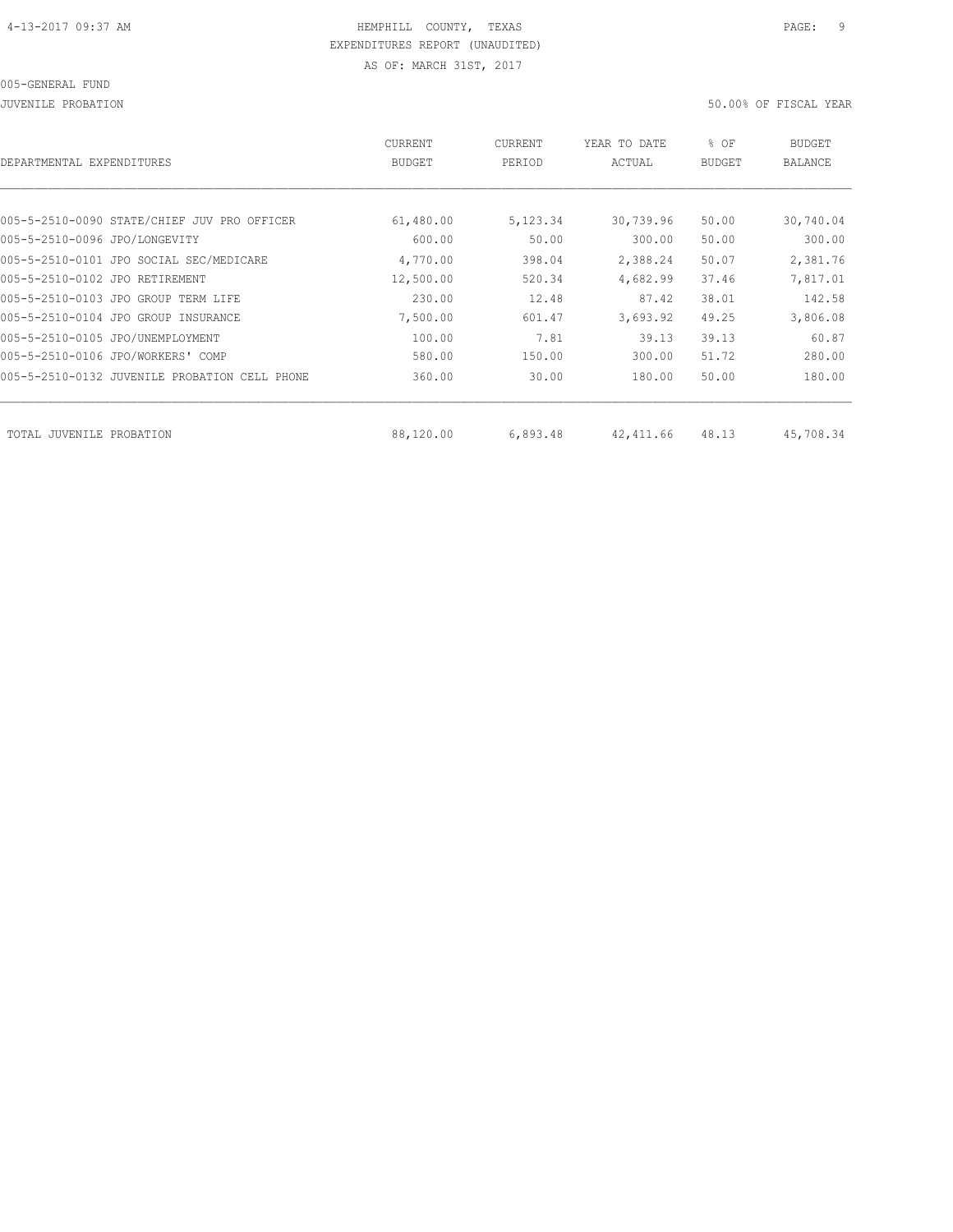LOCAL JUVENILE PROBATION 50.00% OF FISCAL YEAR

| DEPARTMENTAL EXPENDITURES                     | CURRENT<br>BUDGET | CURRENT<br>PERIOD | YEAR TO DATE<br>ACTUAL | % OF<br>BUDGET | BUDGET<br>BALANCE |
|-----------------------------------------------|-------------------|-------------------|------------------------|----------------|-------------------|
|                                               |                   |                   |                        |                |                   |
| 005-5-2520-0090 31ST DISTRICT JUV PRO OFFICER | 51,940.00         | 4,328.34          | 25,969.96              | 50.00          | 25,970.04         |
| 005-5-2520-0096 JPO LOCAL/LONGEVITY           | 370.00            | 30.00             | 180.00                 | 48.65          | 190.00            |
| 005-5-2520-0101 LOCAL JPO SS/MEDICARE         | 4,050.00          | 335.72            | 2,014.30               | 49.74          | 2,035.70          |
| 005-5-2520-0102 LOCAL JPO RETIREMENT          | 10,520.00         | 438.84            | 3,949.49               | 37.54          | 6,570.51          |
| 005-5-2520-0103 LOCAL JPO GROUP TERM LIFE     | 200.00            | 10.54             | 73.74                  | 36.87          | 126.26            |
| 005-5-2520-0104 LOCAL JPO GROUP INSURANCE     | 7,500.00          | 601.47            | 3,693.92               | 49.25          | 3,806.08          |
| 005-5-2520-0105 JPO LOCAL/UNEMPLOYMENT        | 100.00            | 6.58              | 33.00                  | 33.00          | 67.00             |
| 005-5-2520-0106 JPO LOCAL/WORKERS' COMP       | 580.00            | 150.00            | 300.00                 | 51.72          | 280.00            |
| 005-5-2520-0132 LOCAL JPO CELL PHONE          | 360.00            | 30.00             | 180.00                 | 50.00          | 180.00            |
| TOTAL LOCAL JUVENILE PROBATION                | 75,620.00         | 5,931.49          | 36,394.41              | 48.13          | 39,225.59         |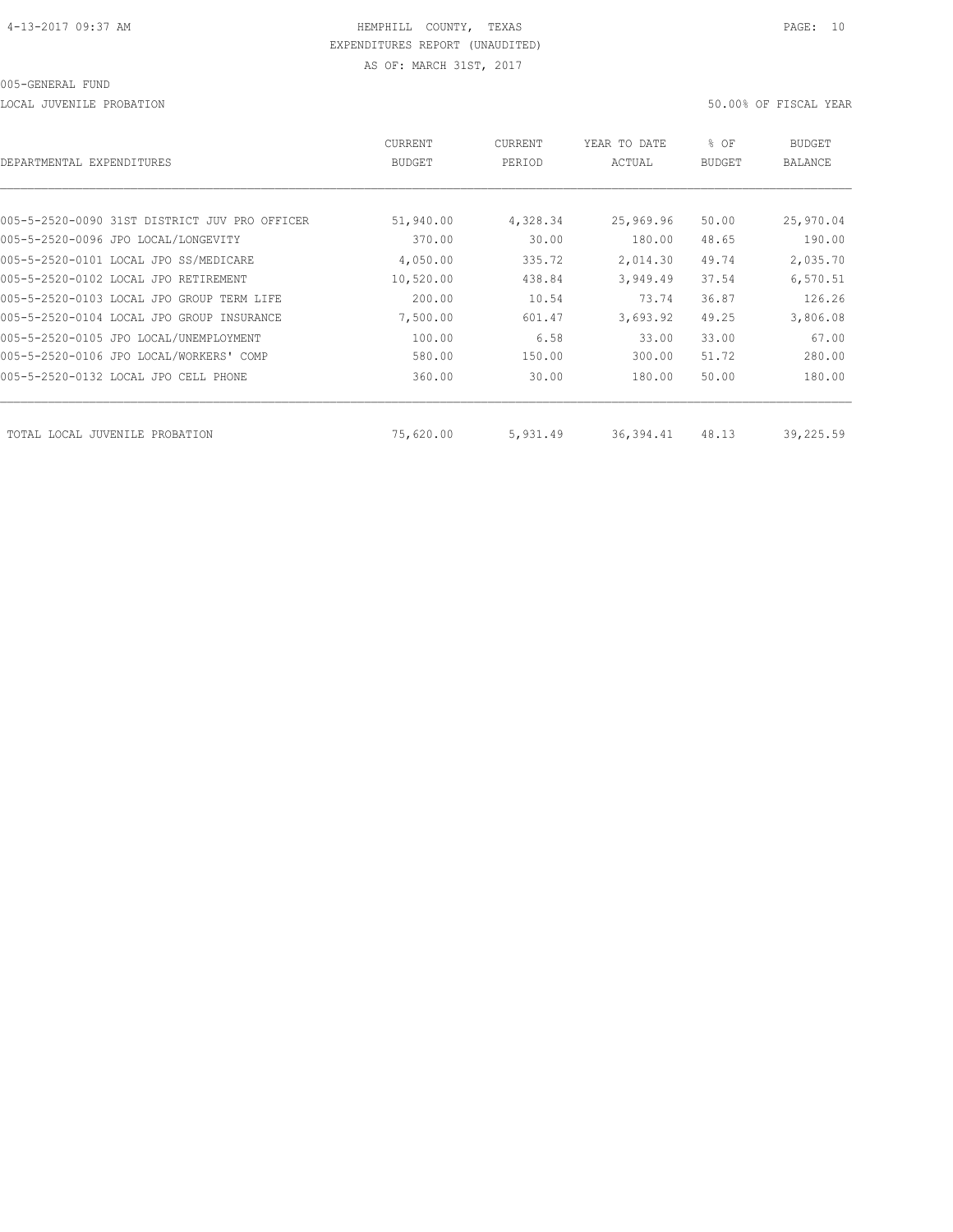COUNTY ATTORNEY 50.00% OF FISCAL YEAR

| DEPARTMENTAL EXPENDITURES                     | <b>CURRENT</b><br><b>BUDGET</b> | <b>CURRENT</b><br>PERIOD | YEAR TO DATE<br>ACTUAL | % OF<br><b>BUDGET</b> | <b>BUDGET</b><br><b>BALANCE</b> |
|-----------------------------------------------|---------------------------------|--------------------------|------------------------|-----------------------|---------------------------------|
|                                               |                                 |                          |                        |                       |                                 |
| 005-5-2550-0090 COUNTY ATTORNEY               | 57,165.00                       | 1,847.14                 | 28,582.56              | 50.00                 | 28,582.44                       |
| 005-5-2550-0091 CO ATTNY ST SALARY SUPPLEMENT | 23,333.00                       | 4,861.00                 | 11,666.47              | 50.00                 | 11,666.53                       |
| 005-5-2550-0095 LEGAL ASST/REED               | 19,570.00                       | 1,630.84                 | 9,784.96               | 50.00                 | 9,785.04                        |
| 005-5-2550-0096 LONGEVITY                     | 0.00                            | 0.00                     | 0.00                   | 0.00                  | 0.00                            |
| 005-5-2550-0101 SOCIAL SECURITY/MEDICARE      | 7,700.00                        | 628.77                   | 3,748.60               | 48.68                 | 3,951.40                        |
| 005-5-2550-0102 RETIREMENT                    | 12,600.00                       | 833.90                   | 7,505.16               | 59.56                 | 5,094.84                        |
| 005-5-2550-0103 GROUP TERM LIFE               | 400.00                          | 20.00                    | 140.04                 | 35.01                 | 259.96                          |
| 005-5-2550-0104 GROUP INSURANCE               | 12,000.00                       | 894.05                   | 5,481.52               | 45.68                 | 6,518.48                        |
| 005-5-2550-0105 UNEMPLOYMENT INSURANCE        | 200.00                          | 2.51                     | 2.51                   | 1.26                  | 197.49                          |
| 005-5-2550-0106 WORKERS' COMPENSATION         | 1,500.00                        | 150.00                   | 300.00                 | 20.00                 | 1,200.00                        |
| 005-5-2550-0109 POSTAGE                       | 250.00                          | 44.59                    | 98.59                  | 39.44                 | 151.41                          |
| 005-5-2550-0112 TRAVEL/EDUCATION              | 3,500.00                        | 350.00                   | 3,291.30               | 94.04                 | 208.70                          |
| 005-5-2550-0119 DUES & SUBSCRIPTIONS          | 300.00                          | 0.00                     | 0.00                   | 0.00                  | 300.00                          |
| 005-5-2550-0132 TELEPHONE                     | 1,600.00                        | 143.17                   | 690.19                 | 43.14                 | 909.81                          |
| 005-5-2550-0140 OFFICE EQUIPMENT REPAIRS      | 500.00                          | 200.00                   | 3,231.99               | $646.40$ (            | 2,731.99)                       |
| 005-5-2550-0142 SOFTWARE SUPPORT              | 3,500.00                        | 0.00                     | 891.00                 | 25.46                 | 2,609.00                        |
| 005-5-2550-0168 C/ATTY LAW LIB                | 0.00                            | 0.00                     | 0.00                   | 0.00                  | 0.00                            |
| 005-5-2550-0188 OFFICE SUPPLIES               | 1,000.00                        | 66.16                    | 606.88                 | 60.69                 | 393.12                          |
| 005-5-2550-0189 INVENTORY/EQUIPMENT           | 500.00                          | 0.00                     | 439.99                 | 88.00                 | 60.01                           |
| TOTAL COUNTY ATTORNEY                         | 145,618.00                      | 11,672.13                | 76,461.76              | 52.51                 | 69,156.24                       |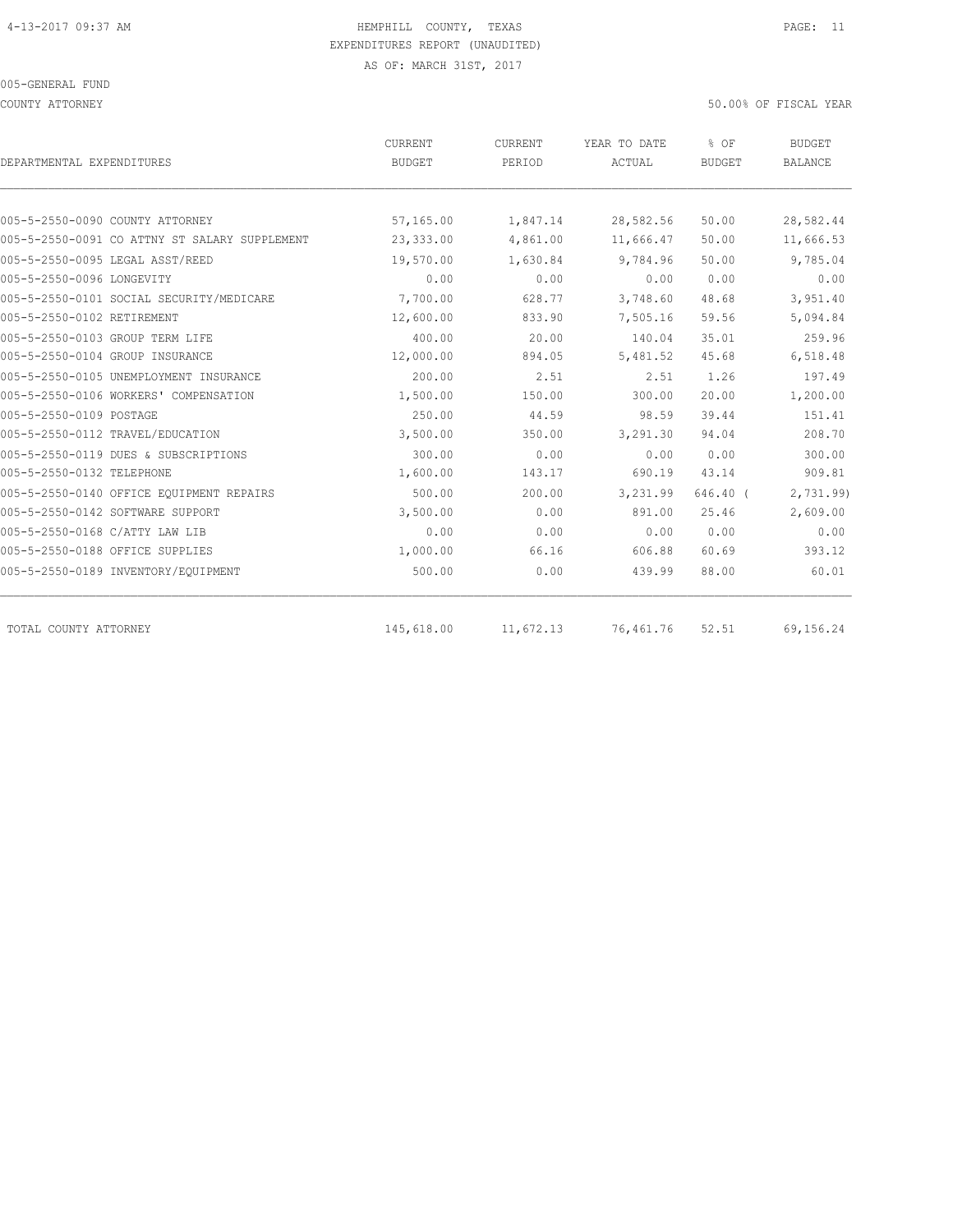COUNTY JUSTICE OF PEACE 50.00% OF FISCAL YEAR

|                                          | CURRENT       | CURRENT   | YEAR TO DATE | % OF          | <b>BUDGET</b>  |
|------------------------------------------|---------------|-----------|--------------|---------------|----------------|
| DEPARTMENTAL EXPENDITURES                | <b>BUDGET</b> | PERIOD    | ACTUAL       | <b>BUDGET</b> | <b>BALANCE</b> |
|                                          |               |           |              |               |                |
| 005-5-2560-0090 JUSTICE OF THE PEACE     | 57,165.00     | 4,763.74  | 28,582.56    | 50.00         | 28,582.44      |
| 005-5-2560-0096 LONGEVITY                | 530.00        | 50.00     | 270.00       | 50.94         | 260.00         |
| 005-5-2560-0097 JP SECRETARY-NAVARRO     | 39,140.00     | 3,261.66  | 19,570.04    | 50.00         | 19,569.96      |
| 005-5-2560-0098 PART-TIME                | 0.00          | 0.00      | 0.00         | 0.00          | 0.00           |
| 005-5-2560-0101 SOCIAL SECURITY/MEDICARE | 7,500.00      | 611.64    | 3,665.99     | 48.88         | 3,834.01       |
| 005-5-2560-0102 RETIREMENT               | 12,250.00     | 807.54    | 7,261.90     | 59.28         | 4,988.10       |
| 005-5-2560-0103 GROUP TERM LIFE          | 350.00        | 19.38     | 135.54       | 38.73         | 214.46         |
| 005-5-2560-0104 GROUP INSURANCE          | 8,000.00      | 603.02    | 3,705.62     | 46.32         | 4,294.38       |
| 005-5-2560-0105 UNEMPLOYMENT INSURANCE   | 100.00        | 4.97      | 25.11        | 25.11         | 74.89          |
| 005-5-2560-0106 WORKERS' COMPENSATION    | 1,200.00      | 300.00    | 600.00       | 50.00         | 600.00         |
| 005-5-2560-0109 POSTAGE                  | 400.00        | 14.83     | 91.00        | 22.75         | 309.00         |
| 005-5-2560-0112 TRAVEL                   | 1,500.00      | 0.00      | 0.00         | 0.00          | 1,500.00       |
| 005-5-2560-0119 DUES & SUBSCRIPTIONS     | 1,000.00      | 0.00      | 437.00       | 43.70         | 563.00         |
| 005-5-2560-0131 OTHER EXPENSE            | 0.00          | 0.00      | 0.00         | 0.00          | 0.00           |
| 005-5-2560-0132 TELEPHONE                | 1,500.00      | 135.74    | 684.04       | 45.60         | 815.96         |
| 005-5-2560-0140 SOFTWARE                 | 3,600.00      | 0.00      | 1,069.99     | 29.72         | 2,530.01       |
| 005-5-2560-0188 OFFICE SUPPLIES          | 2,000.00      | 321.74    | 321.74       | 16.09         | 1,678.26       |
| TOTAL COUNTY JUSTICE OF PEACE            | 136,235.00    | 10,894.26 | 66,420.53    | 48.75         | 69,814.47      |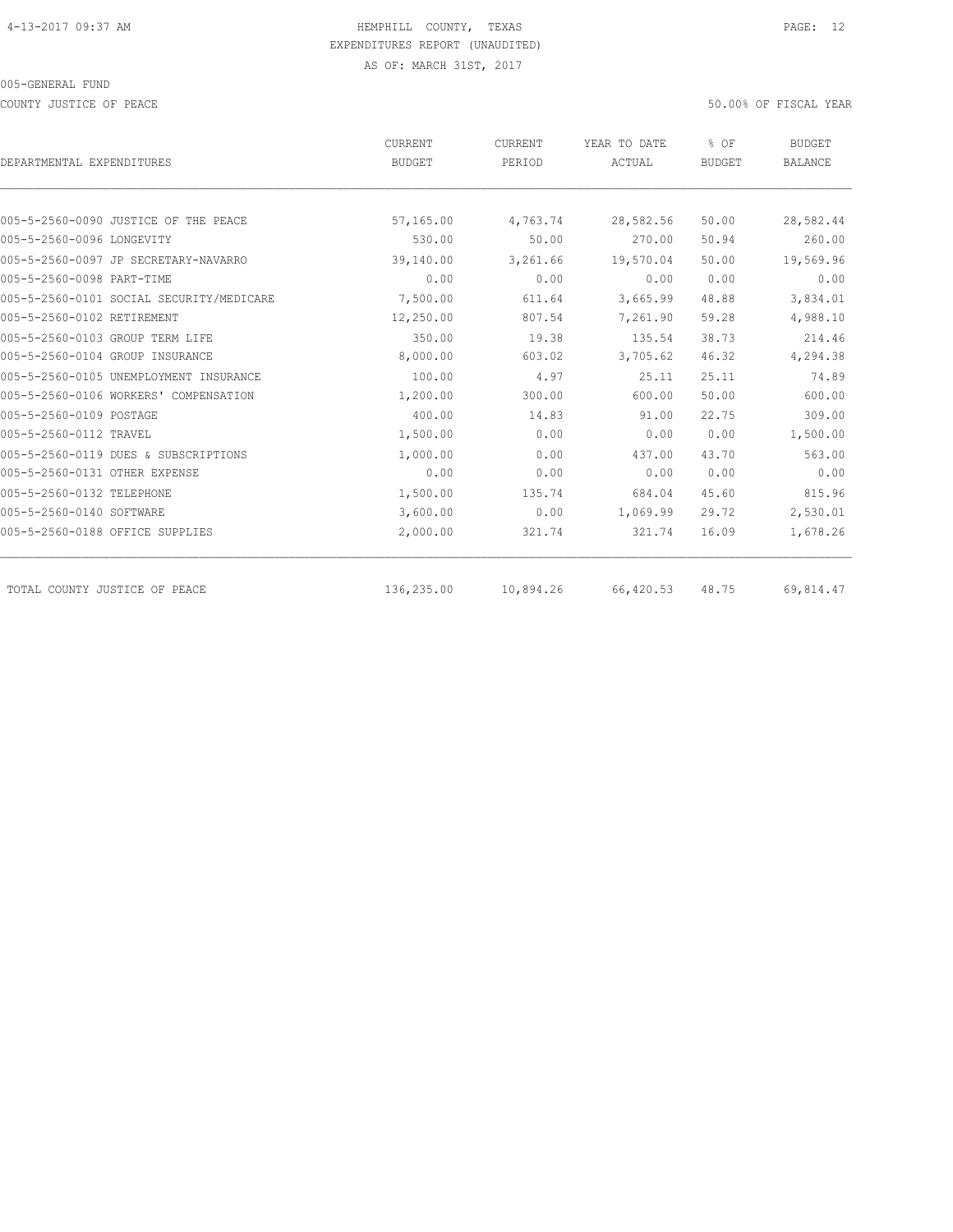CANADIAN FIRE DEPT 50.00% OF FISCAL YEAR

| DEPARTMENTAL EXPENDITURES             | <b>CURRENT</b><br><b>BUDGET</b> | CURRENT<br>PERIOD | YEAR TO DATE<br>ACTUAL | % OF<br><b>BUDGET</b> | <b>BUDGET</b><br><b>BALANCE</b> |
|---------------------------------------|---------------------------------|-------------------|------------------------|-----------------------|---------------------------------|
|                                       |                                 |                   |                        |                       |                                 |
| 005-5-3019-0119 DUES & SUBSCRIPTIONS  | 500.00                          | 0.00              | 0.00                   | 0.00                  | 500.00                          |
| 005-5-3019-0122 FUEL & OIL            | 6,000.00                        | 1,069.02          | 2,404.20               | 40.07                 | 3,595.80                        |
| 005-5-3019-0124 CONTRACT LABOR        | 5,000.00                        | 0.00              | 180.00                 | 3.60                  | 4,820.00                        |
| 005-5-3019-0125 TIRES & TUBES         | 5,000.00                        | $0.00$ (          | 200.00                 | $4.00 -$              | 5,200.00                        |
| 005-5-3019-0128 SUPPLIES              | 7,000.00                        | 355.00            | 7,065.45               | $100.94$ (            | 65.45)                          |
| 005-5-3019-0130 COMMUNICATION REPAIRS | 5,000.00                        | 141.90            | 486.85                 | 9.74                  | 4,513.15                        |
| 005-5-3019-0137 VEHICLE R&M           | 10,000.00                       | 1,117.04          | 6,284.28               | 62.84                 | 3,715.72                        |
| 005-5-3019-0139 TRAINING SEMINARS     | 5,000.00                        | 0.00              | 0.00                   | 0.00                  | 5,000.00                        |
| 005-5-3019-0141 UNIFORMS & CLOTHING   | 7,000.00                        | 0.00              | 0.00                   | 0.00                  | 7,000.00                        |
| 005-5-3019-0185 BUILDING R&M          | 2,000.00                        | 0.00              | 0.00                   | 0.00                  | 2,000.00                        |
| 005-5-3019-0187 PENSION FUND          | 18,000.00                       | 0.00              | 7,925.03               | 44.03                 | 10,074.97                       |
| 005-5-3019-0189 INVENTORY             | 10,000.00                       | 0.00              | 460.00                 | 4.60                  | 9,540.00                        |
| 005-5-3019-0510 CAPITAL OUTLAY        | 10,000.00                       | 4,525.79          | 4,525.79               | 45.26                 | 5,474.21                        |
| TOTAL CANADIAN FIRE DEPT              | 90,500.00                       | 7,208.75          | 29, 131.60             | 32.19                 | 61,368.40                       |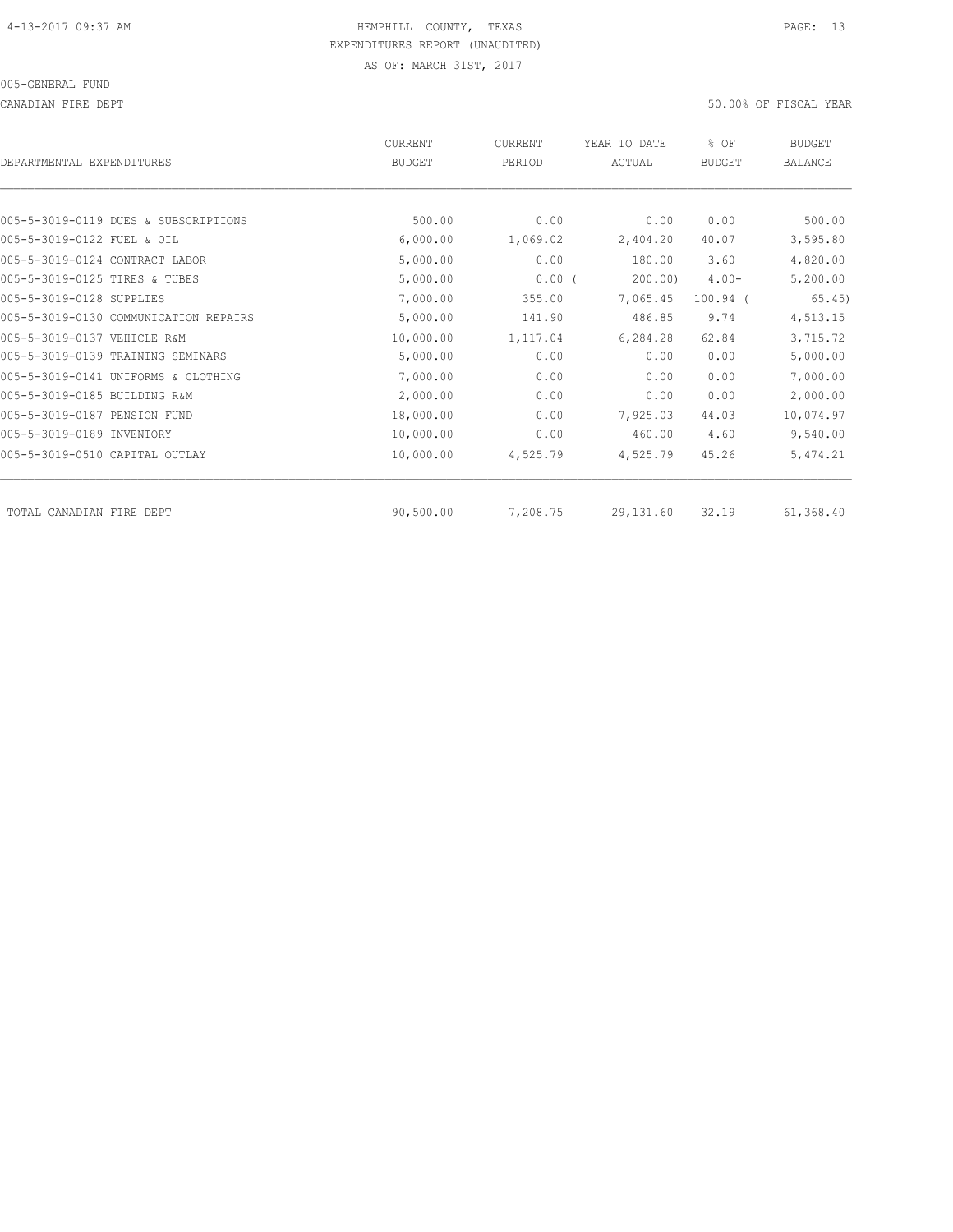LAW ENFORCEMENT 50.00% OF FISCAL YEAR

| DEPARTMENTAL EXPENDITURES      |                                                | CURRENT<br><b>BUDGET</b> | CURRENT<br>PERIOD | YEAR TO DATE<br>ACTUAL | % OF<br><b>BUDGET</b> | <b>BUDGET</b><br><b>BALANCE</b> |
|--------------------------------|------------------------------------------------|--------------------------|-------------------|------------------------|-----------------------|---------------------------------|
|                                |                                                |                          |                   |                        |                       |                                 |
| 005-5-3500-0080 SHERIFF-LEWIS  |                                                | 64,000.00                | 5,333.34          | 32,000.04              | 50.00                 | 31,999.96                       |
|                                | 005-5-3500-0081 CHIEF DEPUTY-CLAPP             | 54,590.00                | 4,549.16          | 27,294.96              | 50.00                 | 27,295.04                       |
| 005-5-3500-0082 OVERTIME       |                                                | 6,000.00                 | 0.00              | 406.25                 | 6.77                  | 5,593.75                        |
|                                | 005-5-3500-0083 CERTIFICATE PAY                | 12,000.00                | 2,000.00          | 9,003.13               | 75.03                 | 2,996.87                        |
|                                | 005-5-3500-0084 OVERTIME FOREST SERVICE CONTRA | 3,500.00                 | 0.00              | 0.00                   | 0.00                  | 3,500.00                        |
| 005-5-3500-0086 708-EGGLESTON  |                                                | 0.00                     | 0.00              | 0.00                   | 0.00                  | 0.00                            |
| 005-5-3500-0087 DEPUTY-GREGORY |                                                | 49,440.00                | 4,120.00          | 24,720.00              | 50.00                 | 24,720.00                       |
|                                | 005-5-3500-0088 DEPUTY-JL ORTEGA               | 49,440.00                | 4,120.00          | 24,720.00              | 50.00                 | 24,720.00                       |
|                                | 005-5-3500-0089 DEPUTY-O. ORTEGA               | 49,440.00                | 3,720.00          | 24,735.00              | 50.03                 | 24,705.00                       |
| 005-5-3500-0090 DEPUTY-MOSELEY |                                                | 49,440.00                | 4,120.00          | 22,393.13              | 45.29                 | 27,046.87                       |
|                                | 005-5-3500-0091 DEPUTY- J. T. MOORE            | 49,440.00                | 2,060.00          | 2,060.00               | 4.17                  | 47,380.00                       |
|                                | 005-5-3500-0092 DEPUTY-DeHERRERA               | 49,440.00                | 4,120.00          | 24,720.00              | 50.00                 | 24,720.00                       |
| 005-5-3500-0093 DEPUTY         |                                                | 49,440.00                | 0.00              | 0.00                   | 0.00                  | 49,440.00                       |
| 005-5-3500-0096 LONGEVITY      |                                                | 4,000.00                 | 10.00             | 60.00                  | 1.50                  | 3,940.00                        |
|                                | 005-5-3500-0097 ADMINISTRATIVE ASST-SCHAFER    | 37,080.00                | 3,090.00          | 18,663.75              | 50.33                 | 18,416.25                       |
| 005-5-3500-0098 PART TIME HELP |                                                | 0.00                     | 0.00              | 0.00                   | 0.00                  | 0.00                            |
|                                | 005-5-3500-0101 SOCIAL SECURITY/MEDICARE       | 41,000.00                | 2,653.24          | 15,335.22              | 37.40                 | 25,664.78                       |
| 005-5-3500-0102 RETIREMENT     |                                                | 66,500.00                | 3,746.76          | 31,389.41              | 47.20                 | 35, 110.59                      |
|                                | 005-5-3500-0103 GROUP TERM LIFE                | 2,200.00                 | 89.92             | 588.84                 | 26.77                 | 1,611.16                        |
|                                | 005-5-3500-0104 GROUP INSURANCE                | 85,000.00                | 4,811.76          | 25,670.11              | 30.20                 | 59,329.89                       |
|                                | 005-5-3500-0105 UNEMPLOYMENT INSURANCE         | 2,000.00                 | 54.17             | 320.03                 | 16.00                 | 1,679.97                        |
|                                | 005-5-3500-0106 WORKERS' COMPENSATION          | 7,000.00                 | 3,126.00          | 6,252.00               | 89.31                 | 748.00                          |
| 005-5-3500-0109 POSTAGE        |                                                | 1,000.00                 | 45.04             | 538.31                 | 53.83                 | 461.69                          |
|                                | 005-5-3500-0112 TRAVEL & EDUCATION             | 12,000.00                | 1,648.09          | 4,621.34               | 38.51                 | 7,378.66                        |
|                                | 005-5-3500-0119 DUES & SUBSCRIPTIONS           | 1,100.00                 | 0.00              | 276.23                 | 25.11                 | 823.77                          |
| 005-5-3500-0122 FUEL & OIL     |                                                | 40,000.00                | 2,305.00          | 8,150.80               | 20.38                 | 31,849.20                       |
|                                | 005-5-3500-0130 COMMUNICATION EXPENSES         | 2,000.00                 | 127.50            | 361.97                 | 18.10                 | 1,638.03                        |
| 005-5-3500-0131 OTHER EXPENSE  |                                                | 2,500.00                 | 0.00              | 558.11                 | 22.32                 | 1,941.89                        |
| 005-5-3500-0132 TELEPHONE      |                                                | 14,000.00                | 1,166.77          | 6,370.61               | 45.50                 | 7,629.39                        |
|                                | 005-5-3500-0137 VEHICLE REPAIRS & MAIN.        | 12,000.00                | 767.36            | 3,878.70               | 32.32                 | 8,121.30                        |
| 005-5-3500-0141 UNIFORMS       |                                                | 2,000.00                 | 679.96            | 7,029.56               | $351.48$ (            | 5,029.56                        |
|                                | 005-5-3500-0142 MAINTENANCE CONTRACTS          | 30,000.00                | 3,407.00          | 16,840.95              | 56.14                 | 13,159.05                       |
|                                | 005-5-3500-0143 JANITORIAL SUPPLIES            | 300.00                   | 0.00              | 0.00                   | 0.00                  | 300.00                          |
|                                | 005-5-3500-0160 D.A.R.E. PROGRAM               | 6,000.00                 | 257.50            | 3,075.55               | 51.26                 | 2,924.45                        |
|                                | 005-5-3500-0165 COMMUNITY SERVICE PROJECTS     | 0.00                     | 0.00              | 0.00                   | 0.00                  | 0.00                            |
|                                | 005-5-3500-0183 REPAIRS-MAINTENANCE            | 2,500.00                 | 243.75            | 1,040.18               | 41.61                 | 1,459.82                        |
|                                | 005-5-3500-0188 OFFICE SUPPLIES                | 2,500.00                 | 66.24             | 2,624.80               | 104.99 (              | 124.80)                         |
|                                | 005-5-3500-0189 INVENTORY/EQUIPMENT            | 25,000.00                | 629.99            | 16,405.20              | 65.62                 | 8,594.80                        |
| 005-5-3500-0510 CAPITAL OUTLAY |                                                | 40,000.00                | 0.00              | 0.00                   | 0.00                  | 40,000.00                       |
|                                |                                                |                          |                   |                        |                       |                                 |
| TOTAL LAW ENFORCEMENT          |                                                | 923,850.00               | 63,068.55         | 362, 104.18            | 39.20                 | 561,745.82                      |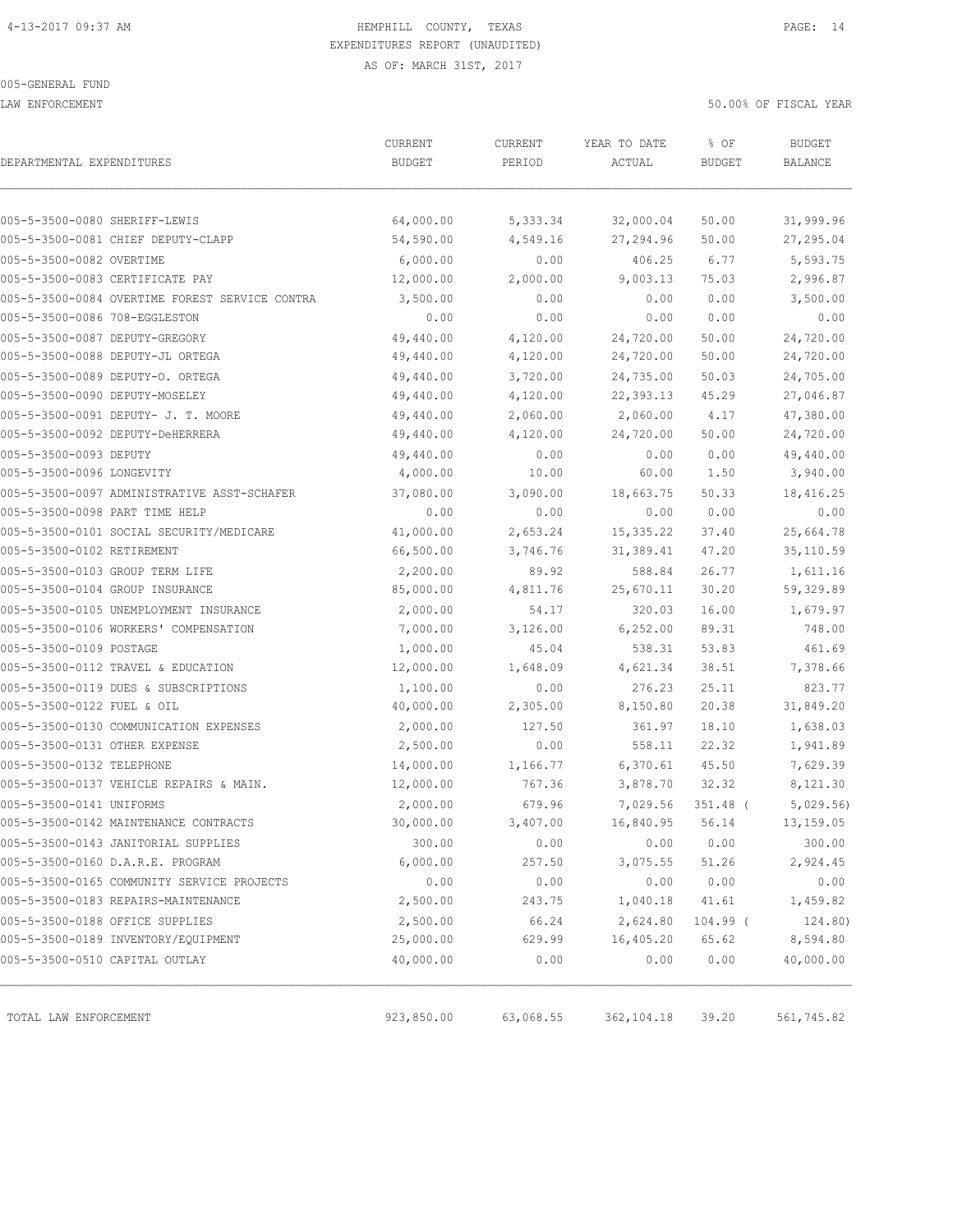LAW/JAIL OPERATIONS 50.00% OF FISCAL YEAR

| DEPARTMENTAL EXPENDITURES       |                                          | CURRENT<br><b>BUDGET</b> | <b>CURRENT</b><br>PERIOD | YEAR TO DATE<br>ACTUAL | % OF<br><b>BUDGET</b> | <b>BUDGET</b><br><b>BALANCE</b> |
|---------------------------------|------------------------------------------|--------------------------|--------------------------|------------------------|-----------------------|---------------------------------|
|                                 |                                          |                          |                          |                        |                       |                                 |
| 005-5-3600-0082 OVERTIME PAY    |                                          | 2,000.00                 | 0.00                     | 0.00                   | 0.00                  | 2,000.00                        |
| 005-5-3600-0083 CERTIFICATE PAY |                                          | 6,000.00                 | 500.00                   | 2,950.00               | 49.17                 | 3,050.00                        |
|                                 | 005-5-3600-0090 DISPATCHER-WILLIAMSON    | 40,685.00                | 3,390.42                 | 19,463.53              | 47.84                 | 21, 221.47                      |
|                                 | 005-5-3600-0091 CHIEF DISPATCH-BRITTIAN  | 44,290.00                | 3,690.84                 | 22, 144.96             | 50.00                 | 22, 145.04                      |
| 005-5-3600-0092 JAIL ADMIN-     |                                          | 0.00                     | 0.00                     | 0.00                   | 0.00                  | 0.00                            |
|                                 | 005-5-3600-0093 DISPATCHER-OATMAN        | 40,685.00                | 3,390.42                 | 20, 342.48             | 50.00                 | 20,342.52                       |
| 005-5-3600-0094 DISPATCHER-CANO |                                          | 40,685.00                | 3,390.42                 | 20,342.48              | 50.00                 | 20,342.52                       |
|                                 | 005-5-3600-0095 DISPATCHER-KELLS         | 40,685.00                | 3,390.42                 | 20, 342.48             | 50.00                 | 20,342.52                       |
| 005-5-3600-0096 LONGEVITY       |                                          | 5,500.00                 | 420.00                   | 2,580.00               | 46.91                 | 2,920.00                        |
|                                 | 005-5-3600-0097 DISPATCHER-CARTER        | 40,685.00                | 3,390.42                 | 20,342.48              | 50.00                 | 20,342.52                       |
|                                 | 005-5-3600-0101 SOCIAL SECURITY/MEDICARE | 20,000.00                | 1,593.10                 | 9,503.92               | 47.52                 | 10,496.08                       |
| 005-5-3600-0102 RETIREMENT      |                                          | 39,100.00                | 2,156.28                 | 19,318.57              | 49.41                 | 19,781.43                       |
| 005-5-3600-0103 GROUP TERM LIFE |                                          | 1,200.00                 | 51.76                    | 360.15                 | 30.01                 | 839.85                          |
| 005-5-3600-0104 GROUP INSURANCE |                                          | 52,500.00                | 3,007.11                 | 20, 252.21             | 38.58                 | 32, 247.79                      |
|                                 | 005-5-3600-0105 UNEMPLOYMENT INSURANCE   | 2,000.00                 | 31.91                    | 174.03                 | 8.70                  | 1,825.97                        |
|                                 | 005-5-3600-0106 WORKERS' COMPENSATION    | 4,000.00                 | 900.00                   | 1,800.00               | 45.00                 | 2,200.00                        |
|                                 | 005-5-3600-0112 TRAVEL & EDUCATION       | 4,000.00                 | 350.00                   | 1,175.21               | 29.38                 | 2,824.79                        |
| 005-5-3600-0131 OTHER EXPENSE   |                                          | 2,000.00                 | 0.00                     | 148.97                 | 7.45                  | 1,851.03                        |
| 005-5-3600-0141 UNIFORMS        |                                          | 1,000.00                 | 0.00                     | 0.00                   | 0.00                  | 1,000.00                        |
|                                 | 005-5-3600-0143 PRISONER EXPENSES        | 10,000.00                | 2,490.19                 | 5,641.27               | 56.41                 | 4,358.73                        |
| 005-5-3600-0145 PRISONER MEALS  |                                          | 52,000.00                | 2,761.00                 | 28, 132.50             | 54.10                 | 23,867.50                       |
| 005-5-3600-0183 REPAIRS         |                                          | 15,000.00                | 884.22                   | 8,390.47               | 55.94                 | 6,609.53                        |
| 005-5-3600-0188 OFFICE SUPPLIES |                                          | 2,000.00                 | 252.93                   | 659.18                 | 32.96                 | 1,340.82                        |
|                                 | 005-5-3600-0189 INVENTORY/EQUIPMENT      | 5,000.00                 | 52.09                    | 1,056.28               | 21.13                 | 3,943.72                        |
| 005-5-3600-0510 CAPITAL OUTLAY  |                                          | 5,000.00                 | 0.00                     | 0.00                   | 0.00                  | 5,000.00                        |
| TOTAL LAW/JAIL OPERATIONS       |                                          | 476,015.00               | 36,093.53                | 225, 121.17            | 47.29                 | 250,893.83                      |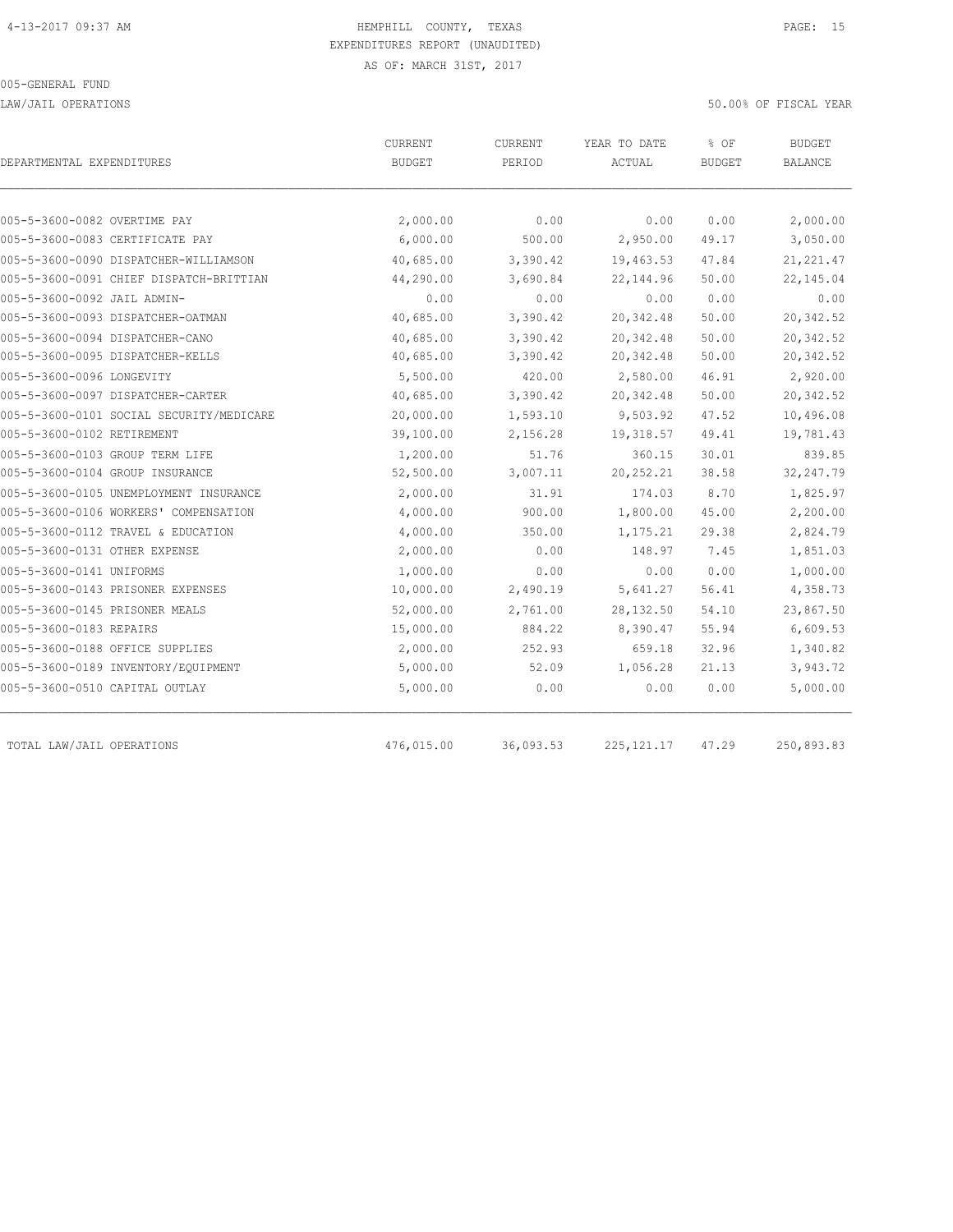|  | 4-13-2017 09:37 AM |  |
|--|--------------------|--|
|  |                    |  |

# HEMPHILL COUNTY, TEXAS **PAGE:** 16 EXPENDITURES REPORT (UNAUDITED) AS OF: MARCH 31ST, 2017

SOLID WASTE DISPOSAL SOLID WASTE SERVER THE SOLID WASTER SOLID WASTER THE SOLID WASTER SOLID WAS SOLID WAS A SERVER.

| DEPARTMENTAL EXPENDITURES      | CURRENT<br>BUDGET | CURRENT<br>PERIOD | YEAR TO DATE<br>ACTUAL | % OF<br>BUDGET | BUDGET<br>BALANCE |
|--------------------------------|-------------------|-------------------|------------------------|----------------|-------------------|
|                                |                   |                   |                        |                |                   |
| 005-5-6025-0122 FUEL & OIL     | 25,000.00         | 934.77            | 4,333.79               | 17.34          | 20,666.21         |
| 005-5-6025-0127 TIPPING FEES   | 150,000.00        | 11,612.21         | 65,944.65              | 43.96          | 84,055.35         |
| 005-5-6025-0510 CAPITAL OUTLAY | 0.00              | 0.00              | 0.00                   | 0.00           | 0.00              |
| TOTAL SOLID WASTE DISPOSAL     | 175,000.00        | 12,546.98         | 70,278.44              | 40.16          | 104,721.56        |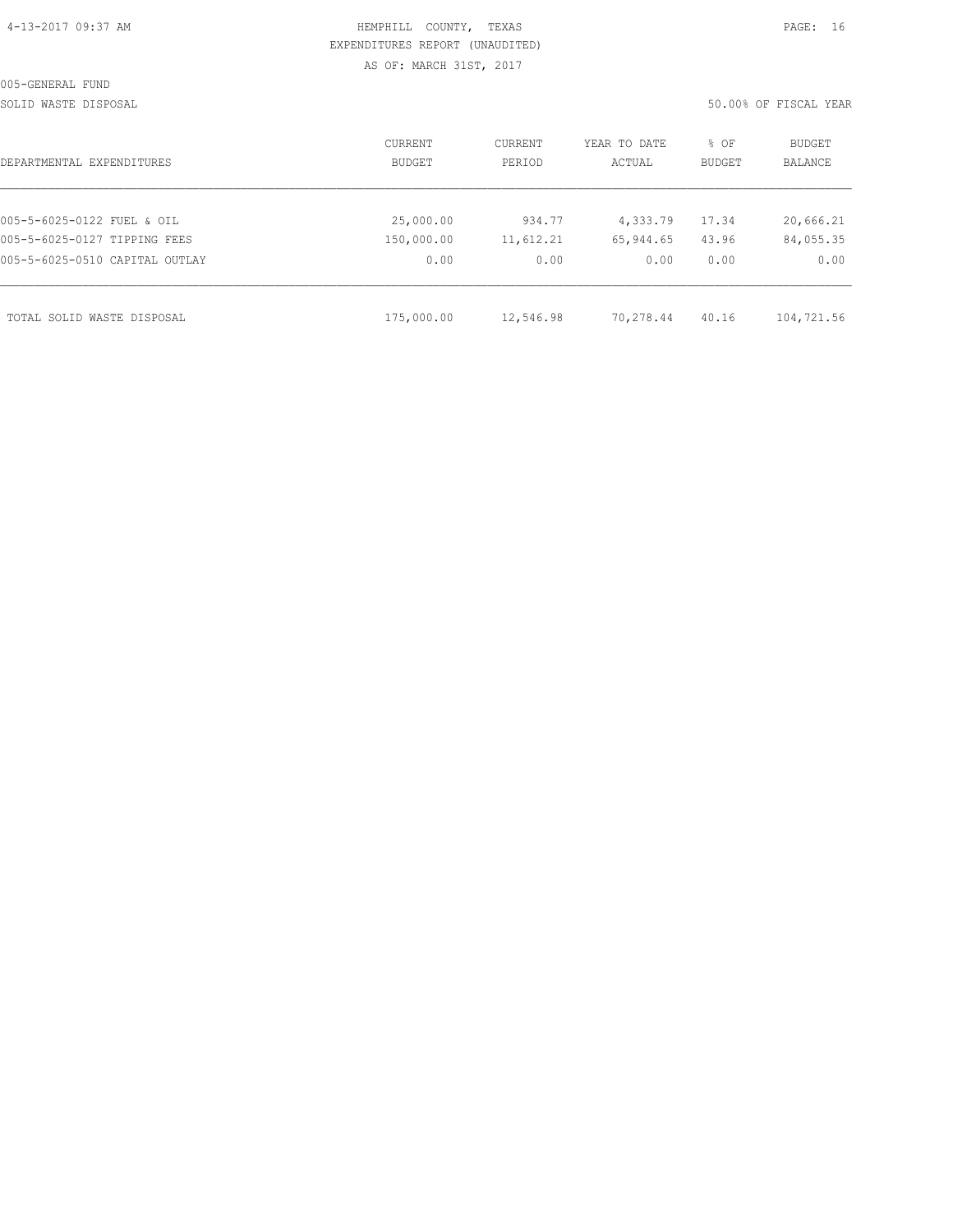PUBLIC FACILITIES 50.00% OF FISCAL YEAR

|                                         | CURRENT       | CURRENT   | YEAR TO DATE | % OF          | <b>BUDGET</b> |
|-----------------------------------------|---------------|-----------|--------------|---------------|---------------|
| DEPARTMENTAL EXPENDITURES               | <b>BUDGET</b> | PERIOD    | ACTUAL       | <b>BUDGET</b> | BALANCE       |
|                                         |               |           |              |               |               |
| 005-5-7001-0124 TECH SUPPORT CONTRACT   | 12,000.00     | 0.00      | 0.00         | 0.00          | 12,000.00     |
| 005-5-7001-0126 ROAD REPAIR             | 350,000.00    | 0.00      | 0.00         | 0.00          | 350,000.00    |
| 005-5-7001-0128 SUPPLIES                | 13,000.00     | 636.79    | 5,243.44     | 40.33         | 7,756.56      |
| 005-5-7001-0129 COKES & COFFEE          | 4,000.00      | 480.72    | 2,514.19     | 62.85         | 1,485.81      |
| 005-5-7001-0133 UTILITIES/GENERAL       | 120,000.00    | 7,819.56  | 48,013.03    | 40.01         | 71,986.97     |
| 005-5-7001-0183 PUBLIC FACILITIES R&M   | 35,000.00     | 1,520.35  | 12,715.55    | 36.33         | 22,284.45     |
| 005-5-7001-0185 COURTHOUSE R&M          | 15,000.00     | 669.14    | 1,164.09     | 7.76          | 13,835.91     |
| 005-5-7001-0186 BRIDGE/DAM-REPAIR/SPRAY | 30,000.00     | 0.00      | 0.00         | 0.00          | 30,000.00     |
| 005-5-7001-0189 INVENTORY/EQUIPMENT     | 5,000.00      | 0.00      | 297.97       | 5.96          | 4,702.03      |
| 005-5-7001-0217 TRANSFER OUT            | 0.00          | 0.00      | 0.00         | 0.00          | 0.00          |
| 005-5-7001-0510 CAPITAL OUTLAY          | 132,631.00    | 0.00      | 0.00         | 0.00          | 132,631.00    |
|                                         |               |           |              |               |               |
| TOTAL PUBLIC FACILITIES                 | 716,631.00    | 11,126.56 | 69,948.27    | 9.76          | 646,682.73    |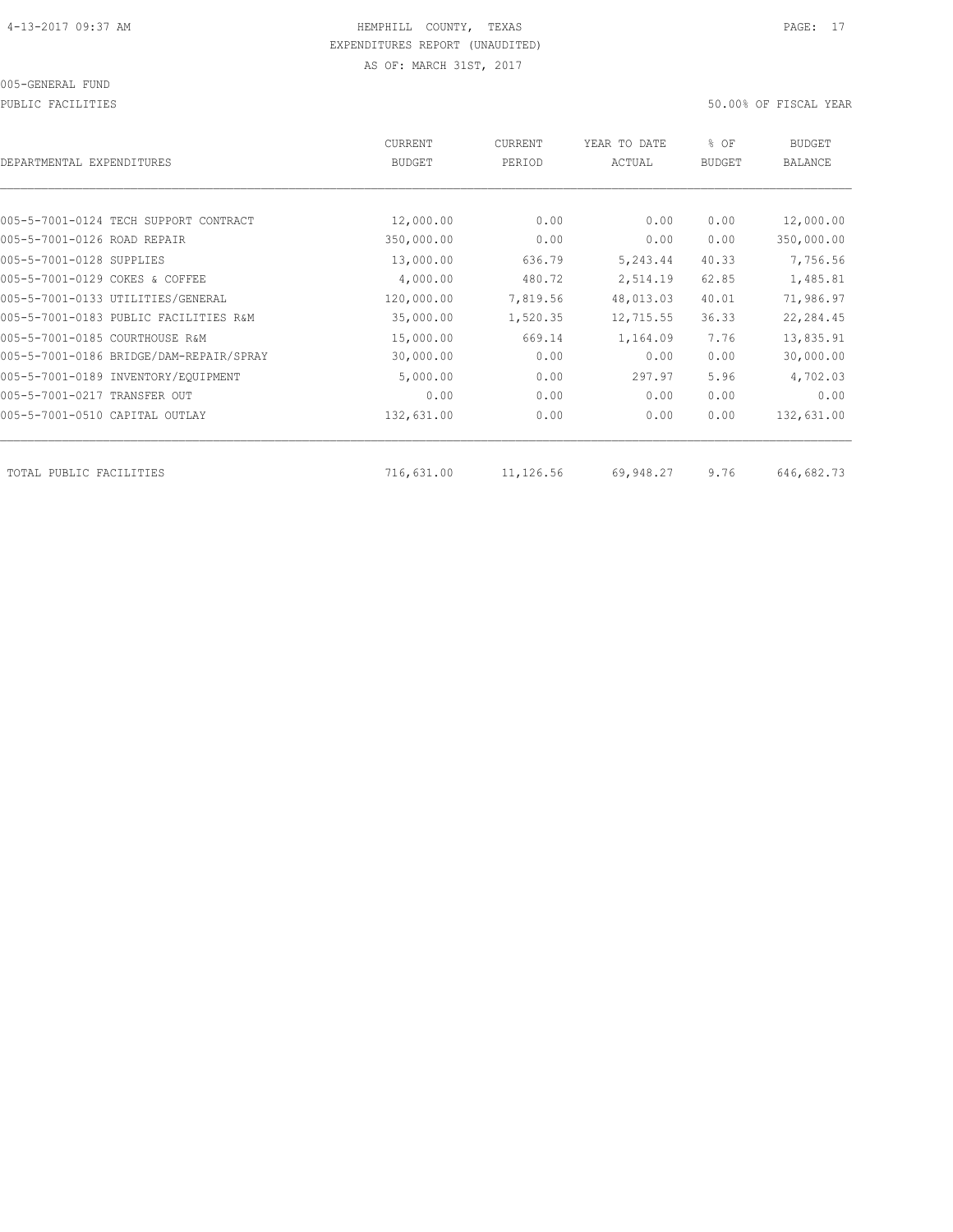CEMETERY 50.00% OF FISCAL YEAR

| CURRENT<br><b>BUDGET</b> | CURRENT<br>PERIOD | YEAR TO DATE<br>ACTUAL | % OF<br><b>BUDGET</b> | BUDGET<br><b>BALANCE</b> |
|--------------------------|-------------------|------------------------|-----------------------|--------------------------|
|                          |                   |                        |                       |                          |
| 7,500.00                 | 0.00              | 4,950.00               | 66.00                 | 2,550.00                 |
| 600.00                   | 0.00              | 378.67                 | 63.11                 | 221.33                   |
| 100.00                   | 0.71              | 4.24                   | 4.24                  | 95.76                    |
| 1,000.00                 | 0.00              | 0.00                   | 0.00                  | 1,000.00                 |
| 5,000.00                 | 0.00              | 7,735.00               | 154.70 (              | 2,735.00                 |
| 500.00                   | 0.00              | 67.50                  | 13.50                 | 432.50                   |
| 1,000.00                 | 0.00              | 0.00                   | 0.00                  | 1,000.00                 |
| 300.00                   | 10.19             | 58.73                  | 19.58                 | 241.27                   |
| 2,000.00                 | 0.00              | 0.00                   | 0.00                  | 2,000.00                 |
| 46,000.00                | 0.00              | 11,212.50              | 24.38                 | 34,787.50                |
| 0.00                     | 0.00              | 0.00                   | 0.00                  | 0.00                     |
|                          |                   |                        |                       | 39,593.36                |
|                          | 64,000.00         | 10.90                  | 24,406.64             | 38.14                    |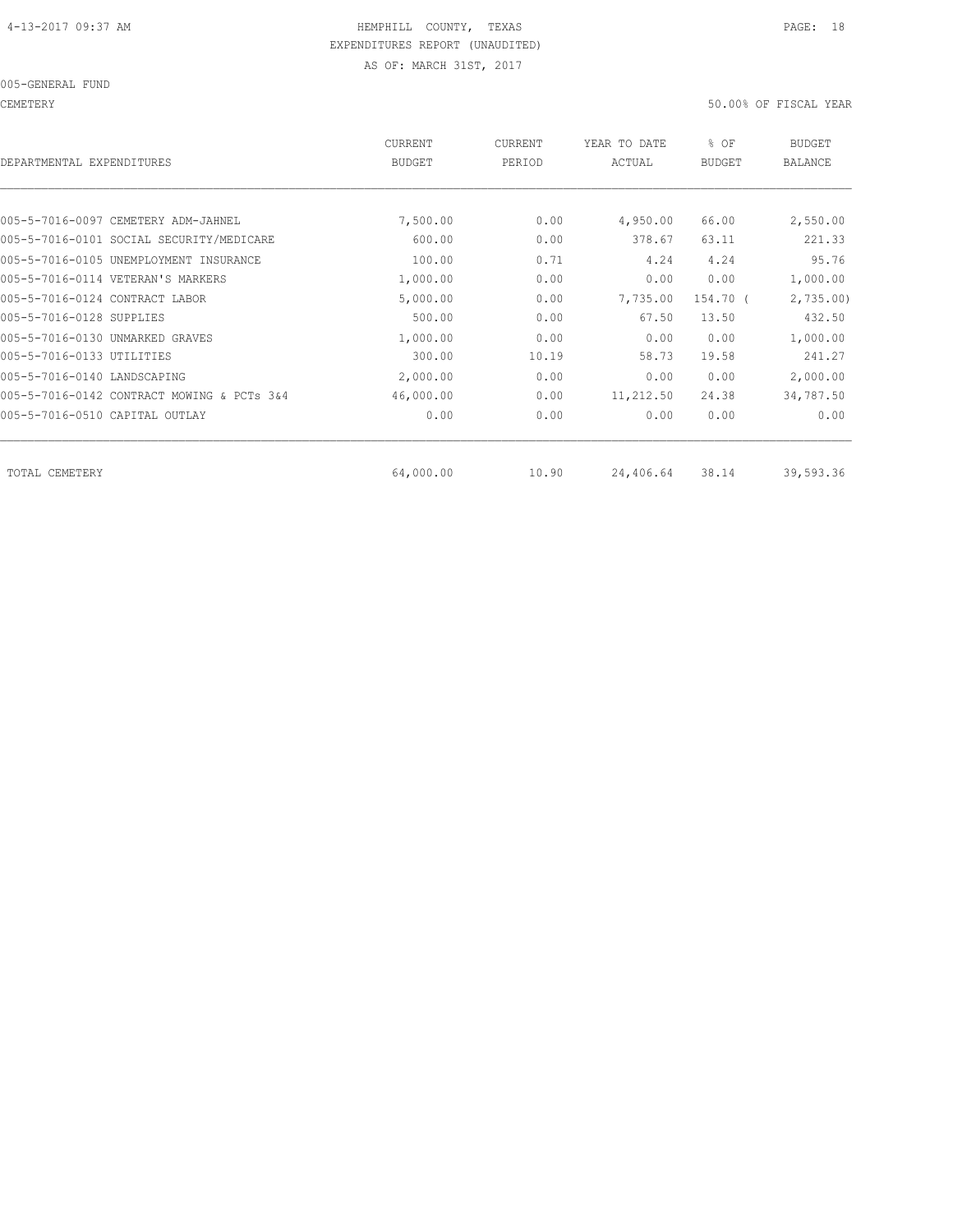OTHER COMPLEXES 50.00% OF FISCAL YEAR

|                                          | <b>CURRENT</b> | CURRENT    | YEAR TO DATE | % OF          | <b>BUDGET</b>  |
|------------------------------------------|----------------|------------|--------------|---------------|----------------|
| DEPARTMENTAL EXPENDITURES                | <b>BUDGET</b>  | PERIOD     | ACTUAL       | <b>BUDGET</b> | <b>BALANCE</b> |
|                                          |                |            |              |               |                |
| 005-5-7018-0082 OVERTIME                 | 1,500.00       | 0.00       | 0.00         | 0.00          | 1,500.00       |
| 005-5-7018-0091 COMPLEX SUPERVISOR-LYNCH | 52,530.00      | 4,377.50   | 26,265.00    | 50.00         | 26,265.00      |
| 005-5-7018-0092 COMPLEX ROADHAND-YARNOLD | 47,380.00      | 3,948.34   | 23,689.96    | 50.00         | 23,690.04      |
| 005-5-7018-0096 LONGEVITY                | 4,000.00       | 330.00     | 1,950.00     | 48.75         | 2,050.00       |
| 005-5-7018-0098 PART-TIME HELP           | 8,000.00       | 0.00       | 0.00         | 0.00          | 8,000.00       |
| 005-5-7018-0101 SOCIAL SECURITY/MEDICARE | 8,600.00       | 662.22     | 3,971.03     | 46.17         | 4,628.97       |
| 005-5-7018-0102 RETIREMENT               | 14,500.00      | 868.60     | 7,811.27     | 53.87         | 6,688.73       |
| 005-5-7018-0103 GROUP TERM LIFE          | 400.00         | 20.84      | 145.80       | 36.45         | 254.20         |
| 005-5-7018-0104 GROUP INSURANCE          | 16,000.00      | 1,201.61   | 7,379.41     | 46.12         | 8,620.59       |
| 005-5-7018-0105 UNEMPLOYMENT INSURANCE   | 500.00         | 13.03      | 67.85        | 13.57         | 432.15         |
| 005-5-7018-0106 WORKERS' COMPENSATION    | 1,400.00       | 500.00     | 1,000.00     | 71.43         | 400.00         |
| 005-5-7018-0122 FUEL & OIL               | 15,000.00      | 1,395.55   | 4,366.00     | 29.11         | 10,634.00      |
| 005-5-7018-0124 MACHINE HIRE/CONT LABOR  | 1,500.00       | 0.00       | 639.27       | 42.62         | 860.73         |
| 005-5-7018-0125 TIRES & TUBES            | 1,500.00       | 0.00       | 363.90       | 24.26         | 1,136.10       |
| 005-5-7018-0128 MATERIAL & SUPPLIES      | 10,000.00      | 180.63     | 3,401.90     | 34.02         | 6,598.10       |
| 005-5-7018-0132 TELEPHONE                | 700.00         | 30.00      | 180.00       | 25.71         | 520.00         |
| 005-5-7018-0183 REPAIRS & MAINTENANCE    | 15,000.00      | 0.00       | 0.00         | 0.00          | 15,000.00      |
| 005-5-7018-0185 TREES                    | 0.00           | 0.00       | 0.00         | 0.00          | 0.00           |
| 005-5-7018-0189 INVENTORY                | 12,000.00      | 0.00       | 1,575.00     | 13.13         | 10,425.00      |
| 005-5-7018-0206 CHEMICALS                | 3,000.00       | 585.00     | 585.00       | 19.50         | 2,415.00       |
| 005-5-7018-0510 CAPITAL OUTLAY           | 20,000.00      | 0.00       | 0.00         | 0.00          | 20,000.00      |
| TOTAL OTHER COMPLEXES                    | 233,510.00     | 14, 113.32 | 83, 391.39   | 35.71         | 150, 118.61    |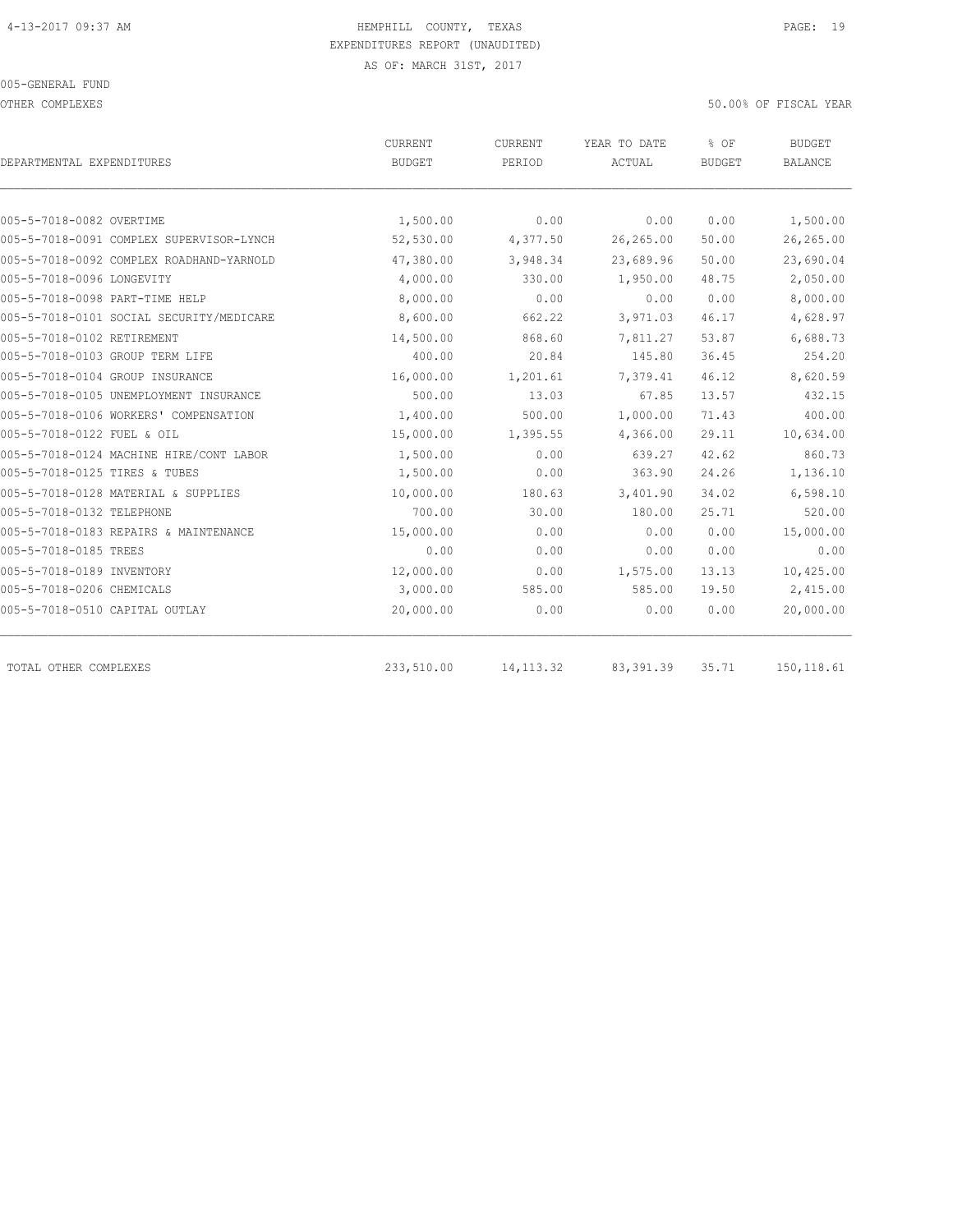| DEPARTMENTAL EXPENDITURES                   | <b>CURRENT</b><br><b>BUDGET</b> | <b>CURRENT</b><br>PERIOD | YEAR TO DATE<br>ACTUAL | % OF<br><b>BUDGET</b> | <b>BUDGET</b><br><b>BALANCE</b> |
|---------------------------------------------|---------------------------------|--------------------------|------------------------|-----------------------|---------------------------------|
| 005-5-7041-0090 LIBRARIAN-DILLON            | 52,530.00                       | 4,377.50                 | 26,265.00              | 50.00                 | 26,265.00                       |
| 005-5-7041-0094 PART-TIME JANITOR           | 0.00                            | 0.00                     | 0.00                   | 0.00                  | 0.00                            |
| 005-5-7041-0095 CLERK-GARCIA                | 33,000.00                       | 2,750.00                 | 16,500.00              | 50.00                 | 16,500.00                       |
| 005-5-7041-0096 LONGEVITY                   | 3,850.00                        | 280.00                   | 1,600.00               | 41.56                 | 2,250.00                        |
| 005-5-7041-0097 CLERK/PT-LIBRARY CLERK      | 33,000.00                       | 2,395.50                 | 13,712.16              | 41.55                 | 19,287.84                       |
| 005-5-7041-0098 CLERK-POWELL                | 31,518.00                       | 2,626.50                 | 15,759.00              | 50.00                 | 15,759.00                       |
| 005-5-7041-0101 SOCIAL SECURITY/MEDICARE    | 12,000.00                       | 903.86                   | 5, 371.22              | 44.76                 | 6,628.78                        |
| 005-5-7041-0102 RETIREMENT                  | 19,500.00                       | 1,191.12                 | 10,591.06              | 54.31                 | 8,908.94                        |
| 005-5-7041-0103 GROUP TERM LIFE             | 600.00                          | 28.58                    | 197.82                 | 32.97                 | 402.18                          |
| 005-5-7041-0104 GROUP INSURANCE             | 24,000.00                       | 1,804.41                 | 9,901.34               | 41.26                 | 14,098.66                       |
| 005-5-7041-0105 UNEMPLOYMENT INSURANCE      | 1,000.00                        | 18.29                    | 94.37                  | 9.44                  | 905.63                          |
| 005-5-7041-0106 WORKERS' COMPENSATION       | 2,500.00                        | 675.00                   | 1,350.00               | 54.00                 | 1,150.00                        |
| 005-5-7041-0112 TRAVEL                      | 3,000.00                        | 275.00                   | 475.78                 | 15.86                 | 2,524.22                        |
| 005-5-7041-0119 DUES                        | 2,000.00                        | 0.00                     | 806.47                 | 40.32                 | 1,193.53                        |
| 005-5-7041-0128 SUPPLIES                    | 8,000.00                        | 863.74                   | 2,741.93               | 34.27                 | 5,258.07                        |
| 005-5-7041-0132 TELEPHONE                   | 7,100.00                        | 628.43                   | 3,182.39               | 44.82                 | 3,917.61                        |
| 005-5-7041-0142 HARRINGTON L. CONSORTIUM    | 9,050.00                        | 0.00                     | 10,238.87              | $113.14$ (            | 1,188.87)                       |
| 005-5-7041-0168 BOOKS                       | 22,000.00                       | 1,572.22                 | 11,078.08              | 50.35                 | 10,921.92                       |
| 005-5-7041-0169 LIBRARY MEMORIALS/DONATIONS | 4,000.00                        | 0.00                     | 60.78                  | 1.52                  | 3,939.22                        |
| 005-5-7041-0181 TECH SUPPORT                | 4,500.00                        | 350.00                   | 1,375.56               | 30.57                 | 3,124.44                        |
| 005-5-7041-0189 INVENTORY                   | 3,000.00                        | 0.00                     | 121.28                 | 4.04                  | 2,878.72                        |
| TOTAL LIBRARY                               | 276,148.00                      | 20,740.15                | 131,423.11             | 47.59                 | 144,724.89                      |
| TOTAL EXPENDITURES                          | 5,969,833.00                    | 347,318.91               | 2,494,643.96           | 41.79                 | 3, 475, 189.04                  |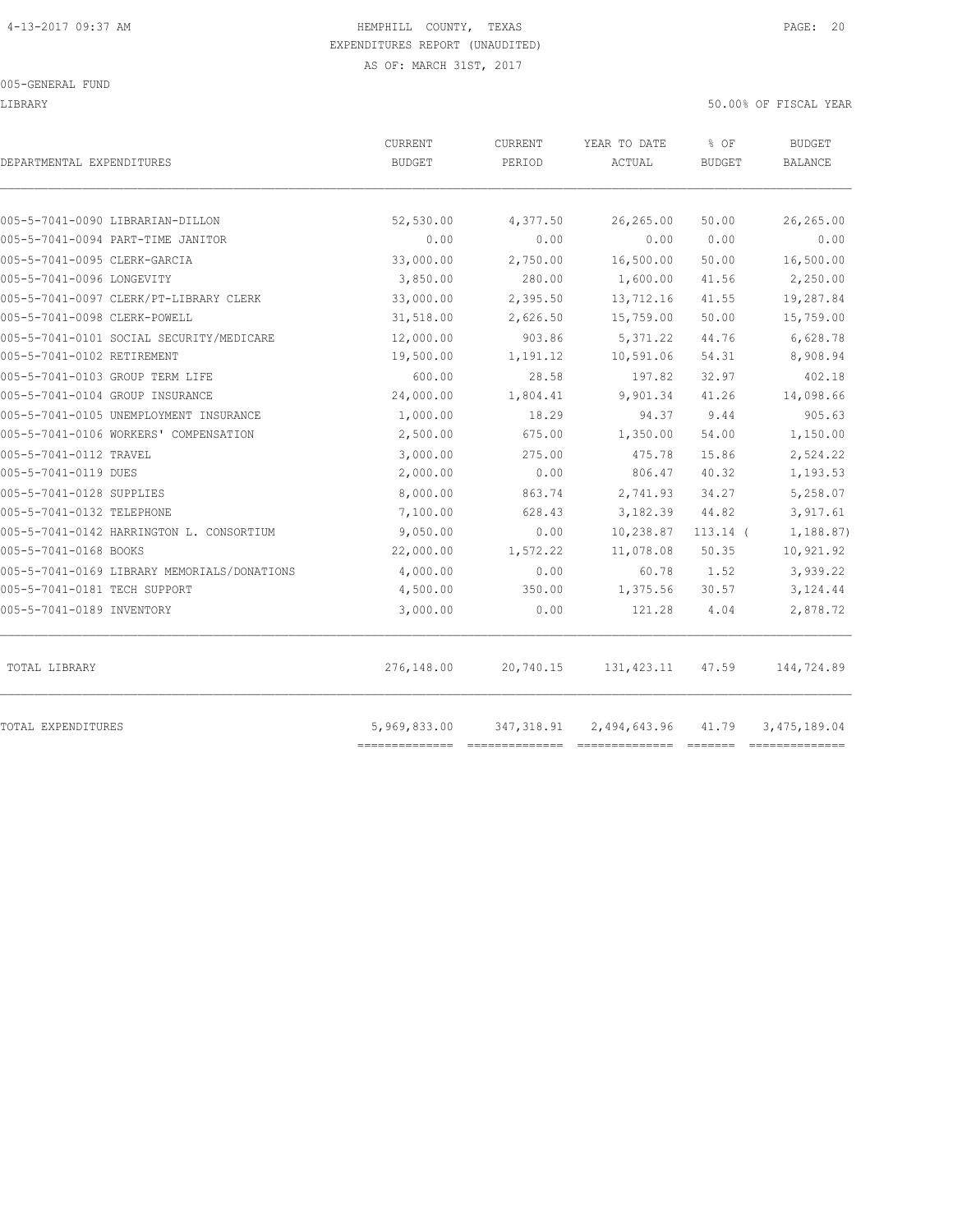LAW LIBRARY 50.00% OF FISCAL YEAR

| DEPARTMENTAL EXPENDITURES            | CURRENT<br><b>BUDGET</b> | CURRENT<br>PERIOD | YEAR TO DATE<br>ACTUAL | % OF<br><b>BUDGET</b> | <b>BUDGET</b><br><b>BALANCE</b>     |
|--------------------------------------|--------------------------|-------------------|------------------------|-----------------------|-------------------------------------|
| 008-5-2008-0114 LAW LIBRARY EXPENSES | 2,000.00                 | 0.00              | 686.00                 | 34.30                 | 1,314.00                            |
| TOTAL LAW LIBRARY                    | 2,000.00                 | 0.00              | 686.00                 | 34.30                 | 1,314.00                            |
| TOTAL EXPENDITURES                   | 2,000.00<br>___________  | 0.00              | 686.00                 | 34.30                 | 1,314.00<br>_________<br>__________ |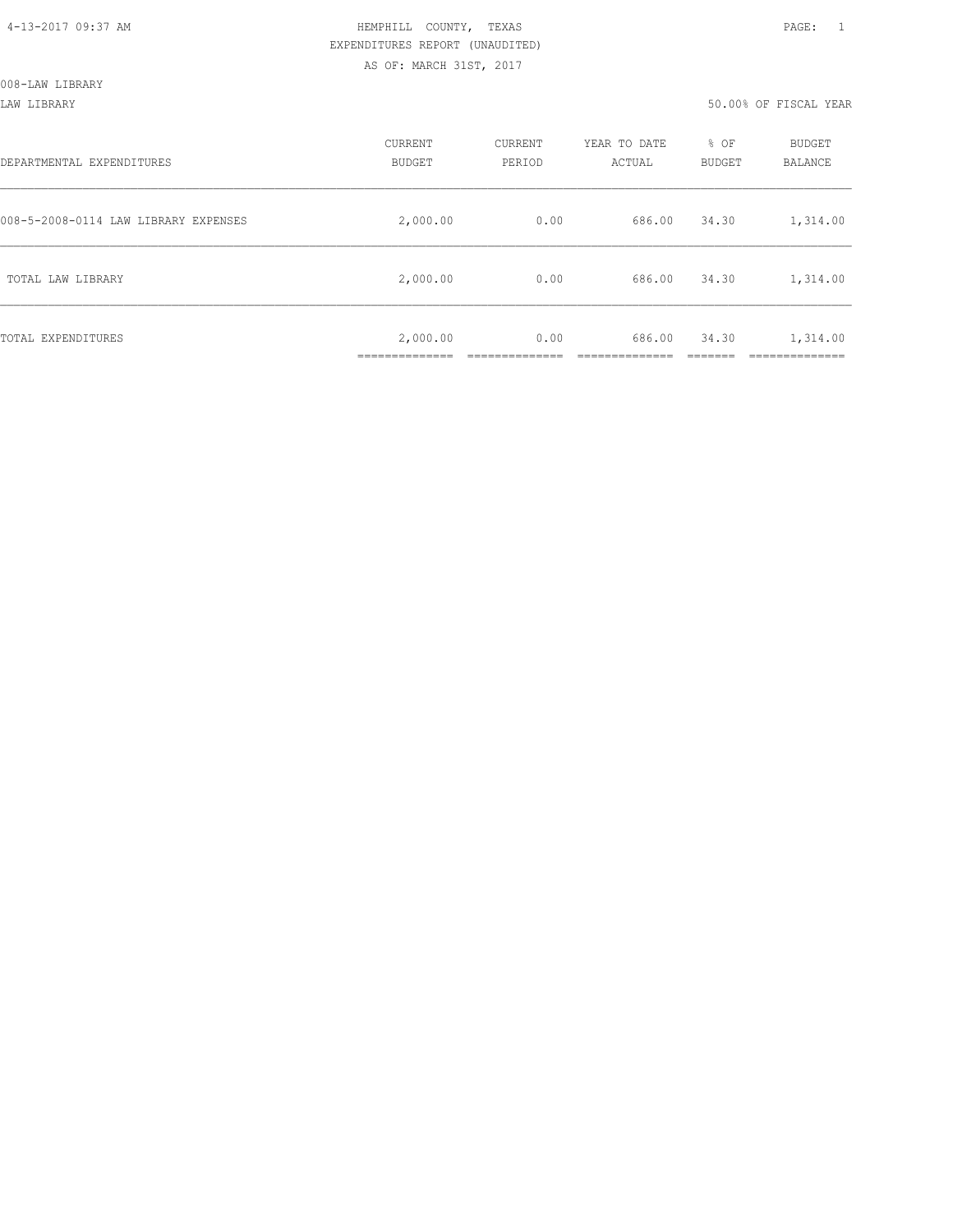| 4-13-2017 09:37 AM |  |
|--------------------|--|
|                    |  |

# HEMPHILL COUNTY, TEXAS **PAGE:** 1 EXPENDITURES REPORT (UNAUDITED) AS OF: MARCH 31ST, 2017

CO COURTHOUSE SECURITY **COURTHOUSE SECURITY** 

| DEPARTMENTAL EXPENDITURES          | CURRENT<br><b>BUDGET</b> | CURRENT<br>PERIOD | YEAR TO DATE<br>ACTUAL | % OF<br>BUDGET | BUDGET<br><b>BALANCE</b> |
|------------------------------------|--------------------------|-------------------|------------------------|----------------|--------------------------|
| 009-5-3009-0114 CRTHS SECURITY EXP | 54,000.00                | 0.00              | 0.00                   | 0.00           | 54,000.00                |
| TOTAL CO COURTHOUSE SECURITY       | 54,000.00                | 0.00              | 0.00                   | 0.00           | 54,000.00                |
| TOTAL EXPENDITURES                 | 54,000.00                | 0.00              | 0.00                   | 0.00           | 54,000.00                |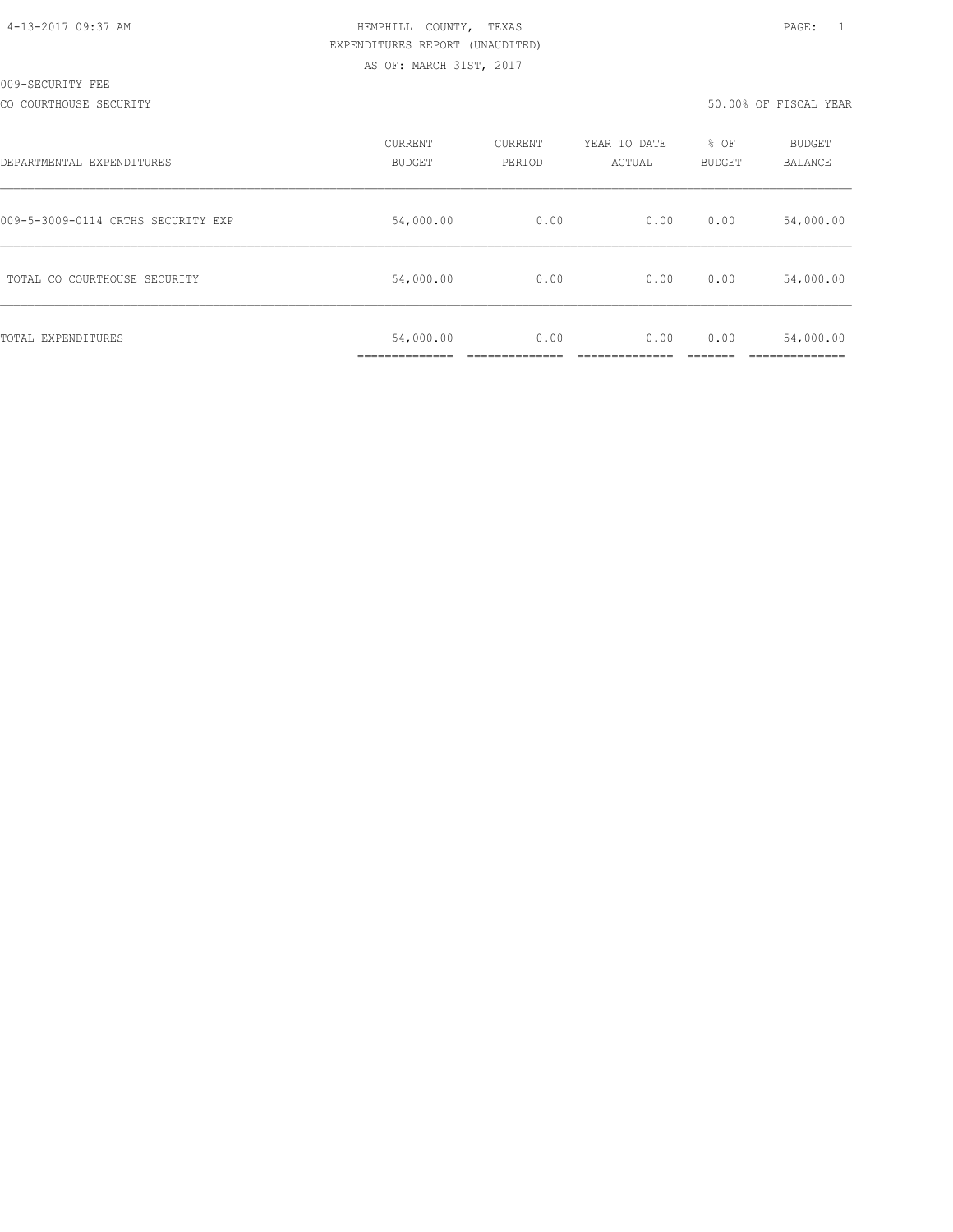AIRPORT 50.00% OF FISCAL YEAR

| DEPARTMENTAL EXPENDITURES                     | <b>CURRENT</b><br><b>BUDGET</b> | <b>CURRENT</b><br>PERIOD | YEAR TO DATE<br>ACTUAL | % OF<br><b>BUDGET</b> | <b>BUDGET</b><br><b>BALANCE</b> |
|-----------------------------------------------|---------------------------------|--------------------------|------------------------|-----------------------|---------------------------------|
|                                               |                                 |                          |                        |                       |                                 |
| 010-5-7010-0109 POSTAGE                       | 200.00                          | 0.00                     | 47.00                  | 23.50                 | 153.00                          |
| 010-5-7010-0112 TRAVEL/DUES/PUBLICATIONS      | 800.00                          | 0.00                     | 200.00                 | 25.00                 | 600.00                          |
| 010-5-7010-0122 FUEL & OIL                    | 75,000.00                       | 10,530.74                | 55,818.17              | 74.42                 | 19,181.83                       |
| 010-5-7010-0124 AIRPORT MGR CONTRACT          | 56,000.00                       | 9,208.50                 | 27, 151.38             | 48.48                 | 28,848.62                       |
| 010-5-7010-0127 FUEL SYSTEM MAINTENANCE       | 5,000.00                        | 995.00                   | 995.00                 | 19.90                 | 4,005.00                        |
| 010-5-7010-0131 OTHER EXPENSE                 | 2,000.00                        | 0.00                     | 932.38                 | 46.62                 | 1,067.62                        |
| 010-5-7010-0132 AWOS SATELLITE LINK/TELEPHONE | 5,000.00                        | 215.71                   | 1,078.66               | 21.57                 | 3,921.34                        |
| 010-5-7010-0133 UTILITIES                     | 7,500.00                        | 560.32                   | 2,979.91               | 39.73                 | 4,520.09                        |
| 010-5-7010-0134 BONDS & INSURANCE             | 2,500.00                        | 0.00                     | 2,010.00               | 80.40                 | 490.00                          |
| 010-5-7010-0140 SATELLITE TELEVISION          | 1,100.00                        | 0.00                     | 1,008.60               | 91.69                 | 91.40                           |
| 010-5-7010-0168 MOWING EQUIP./MAINT.          | 2,500.00                        | 0.00                     | 0.00                   | 0.00                  | 2,500.00                        |
| 010-5-7010-0173 NAVIGATION EQUIP/MAINT        | 3,000.00                        | 0.00                     | 423.73                 | 14.12                 | 2,576.27                        |
| 010-5-7010-0183 HANGAR-LOUNGE R&M             | 6,000.00                        | 103.25                   | 2,429.58               | 40.49                 | 3,570.42                        |
| 010-5-7010-0185 WSI WEATHER                   | 1,500.00                        | 0.00                     | 834.00                 | 55.60                 | 666.00                          |
| 010-5-7010-0189 INVENTORY                     | 3,000.00                        | 0.00                     | 364.64                 | 12.15                 | 2,635.36                        |
| 010-5-7010-0510 CAPITAL OUTLAY                | 17,020.00                       | 0.00                     | 0.00                   | 0.00                  | 17,020.00                       |
| TOTAL AIRPORT                                 | 188,120.00                      | 21,613.52                | 96,273.05              | 51.18                 | 91,846.95                       |
| TOTAL EXPENDITURES                            | 188,120.00                      | 21,613.52                | 96, 273.05             | 51.18                 | 91,846.95                       |
|                                               | ==============                  |                          |                        |                       |                                 |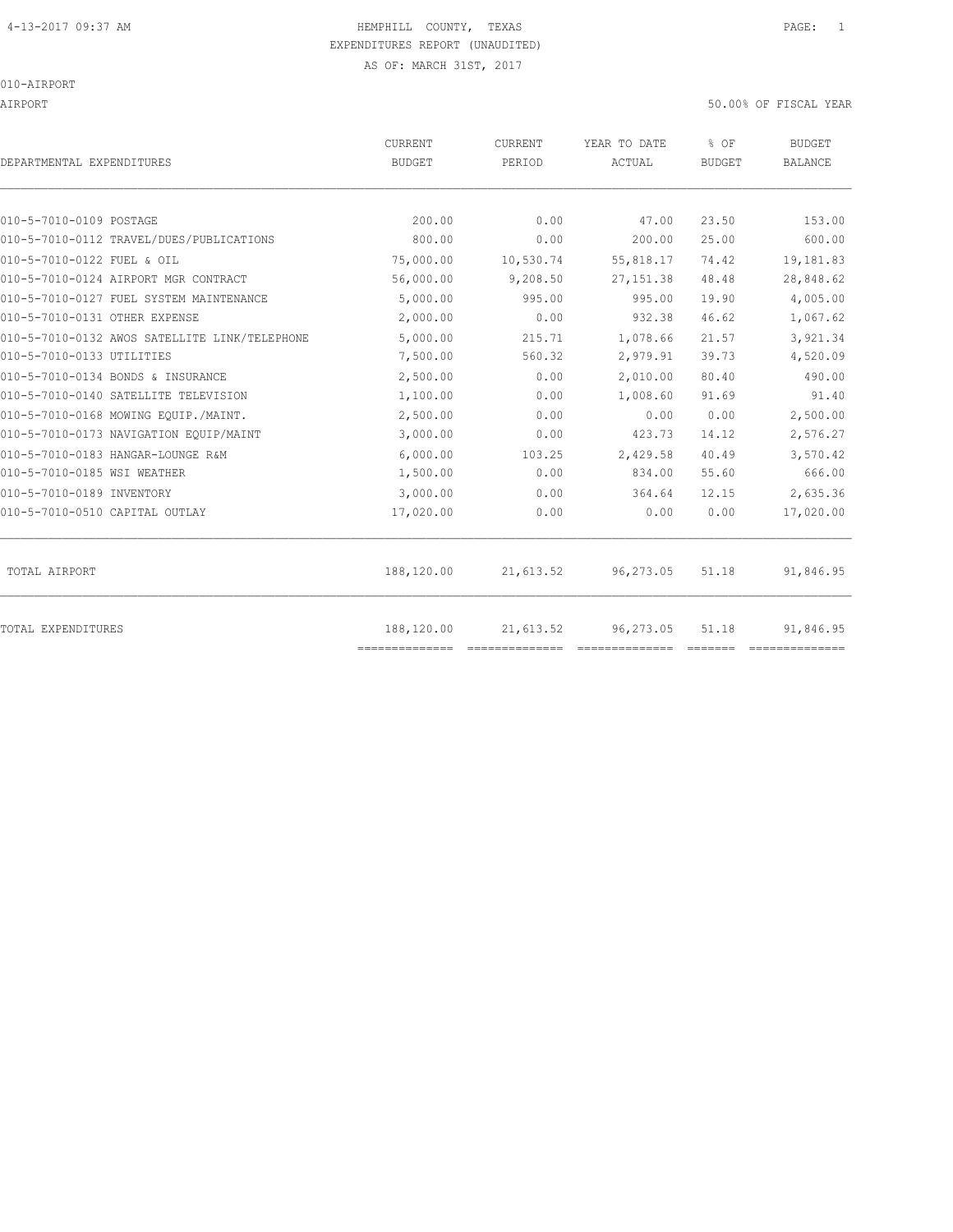ROAD & BRIDGE 1 50.00% OF FISCAL YEAR

| DEPARTMENTAL EXPENDITURES                     | <b>CURRENT</b><br><b>BUDGET</b> | <b>CURRENT</b><br>PERIOD | YEAR TO DATE<br>ACTUAL | % OF<br><b>BUDGET</b> | <b>BUDGET</b><br><b>BALANCE</b> |
|-----------------------------------------------|---------------------------------|--------------------------|------------------------|-----------------------|---------------------------------|
| 011-5-4011-0082 OVERTIME                      | 2,500.00                        | 0.00                     | 0.00                   | 0.00                  | 2,500.00                        |
| 011-5-4011-0090 COMMISSIONER-WEBB             | 37,595.00                       | 3,132.92                 | 18,797.48              | 50.00                 | 18,797.52                       |
| 011-5-4011-0092 SR MAINTENANCE TECH-CERVANTES | 52,530.00                       | 4,377.50                 | 26,265.00              | 50.00                 | 26,265.00                       |
| 011-5-4011-0095 MAINTENANCE TECH-BILLENWILLMS | 47,380.00                       | 3,948.18                 | 27,944.91              | 58.98                 | 19,435.09                       |
| 011-5-4011-0096 LONGEVITY                     | 3,500.00                        | 120.00                   | 1,170.00               | 33.43                 | 2,330.00                        |
| 011-5-4011-0101 SOCIAL SECURITY/MEDICARE      | 11,000.00                       | 873.54                   | 5,542.39               | 50.39                 | 5,457.61                        |
| 011-5-4011-0102 RETIREMENT                    | 18,000.00                       | 1,170.18                 | 10,506.49              | 58.37                 | 7,493.51                        |
| 011-5-4011-0103 GROUP TERM LIFE               | 500.00                          | 28.09                    | 195.30                 | 39.06                 | 304.70                          |
| 011-5-4011-0104 GROUP INSURANCE               | 23,200.00                       | 1,801.80                 | 7,907.08               | 34.08                 | 15,292.92                       |
| 011-5-4011-0105 UNEMPLOYMENT INSURANCE        | 400.00                          | 14.98                    | 67.52                  | 16.88                 | 332.48                          |
| 011-5-4011-0106 WORKERS' COMPENSATION         | 1,800.00                        | 750.00                   | 1,500.00               | 83.33                 | 300.00                          |
| 011-5-4011-0110 FREIGHT                       | 200.00                          | 0.00                     | 0.00                   | 0.00                  | 200.00                          |
| 011-5-4011-0112 TRAVEL                        | 3,000.00                        | 175.00                   | 309.83                 | 10.33                 | 2,690.17                        |
| 011-5-4011-0114 SHARED EXPENSES               | 0.00                            | 0.00                     | 0.00                   | 0.00                  | 0.00                            |
| 011-5-4011-0122 FUEL & OIL                    | 32,000.00                       | 2,205.78                 | 7,689.24               | 24.03                 | 24,310.76                       |
| 011-5-4011-0124 MACHINE HIRE/CONT LABOR LABOR | 15,000.00                       | 596.71                   | 1,016.51               | 6.78                  | 13,983.49                       |
| 011-5-4011-0125 TIRES & TUBES                 | 8,000.00                        | 0.00                     | 1,953.02               | 24.41                 | 6,046.98                        |
| 011-5-4011-0126 CALICHE & GRAVEL              | 25,000.00                       | 2,928.00                 | 13,587.97              | 54.35                 | 11, 412.03                      |
| 011-5-4011-0128 MATERIAL & SUPPLIES           | 10,000.00                       | 361.08                   | 2,103.78               | 21.04                 | 7,896.22                        |
| 011-5-4011-0130 COMMUNICATION REPAIRS         | 500.00                          | 0.00                     | 0.00                   | 0.00                  | 500.00                          |
| 011-5-4011-0131 OTHER EXPENSE                 | 1,000.00                        | 0.00                     | 0.00                   | 0.00                  | 1,000.00                        |
| 011-5-4011-0132 TELEPHONE                     | 1,700.00                        | 65.56                    | 357.62                 | 21.04                 | 1,342.38                        |
| 011-5-4011-0133 UTILITIES/PCT 1               | 3,500.00                        | 322.07                   | 1,474.04               | 42.12                 | 2,025.96                        |
| 011-5-4011-0137 VEHICLE R&M                   | 6,000.00                        | 26.72                    | 934.45                 | 15.57                 | 5,065.55                        |
| 011-5-4011-0144 TIN HORNS/CATTLE GUARDS/CHEM  | 7,000.00                        | 0.00                     | 0.00                   | 0.00                  | 7,000.00                        |
| 011-5-4011-0173 HEAVY EQUIP - R&M             | 20,000.00                       | 706.80                   | 8,287.47               | 41.44                 | 11,712.53                       |
| 011-5-4011-0189 INVENTORY                     | 4,000.00                        | 169.99                   | 320.98                 | 8.02                  | 3,679.02                        |
| 011-5-4011-0190 ROAD GRANT PROJECTS           | 0.00                            | 0.00                     | 0.00                   | 0.00                  | 0.00                            |
| 011-5-4011-0510 CAPITAL OUTLAY                | 54,000.00                       | 0.00                     | 0.00                   | 0.00                  | 54,000.00                       |
| TOTAL ROAD & BRIDGE 1                         | 389,305.00                      | 23,774.90                | 137,931.08             | 35.43                 | 251, 373.92                     |
| <b>TOTAL EXPENDITURES</b>                     | 389,305.00<br>========          | 23,774.90                | 137,931.08             | 35.43                 | 251, 373.92                     |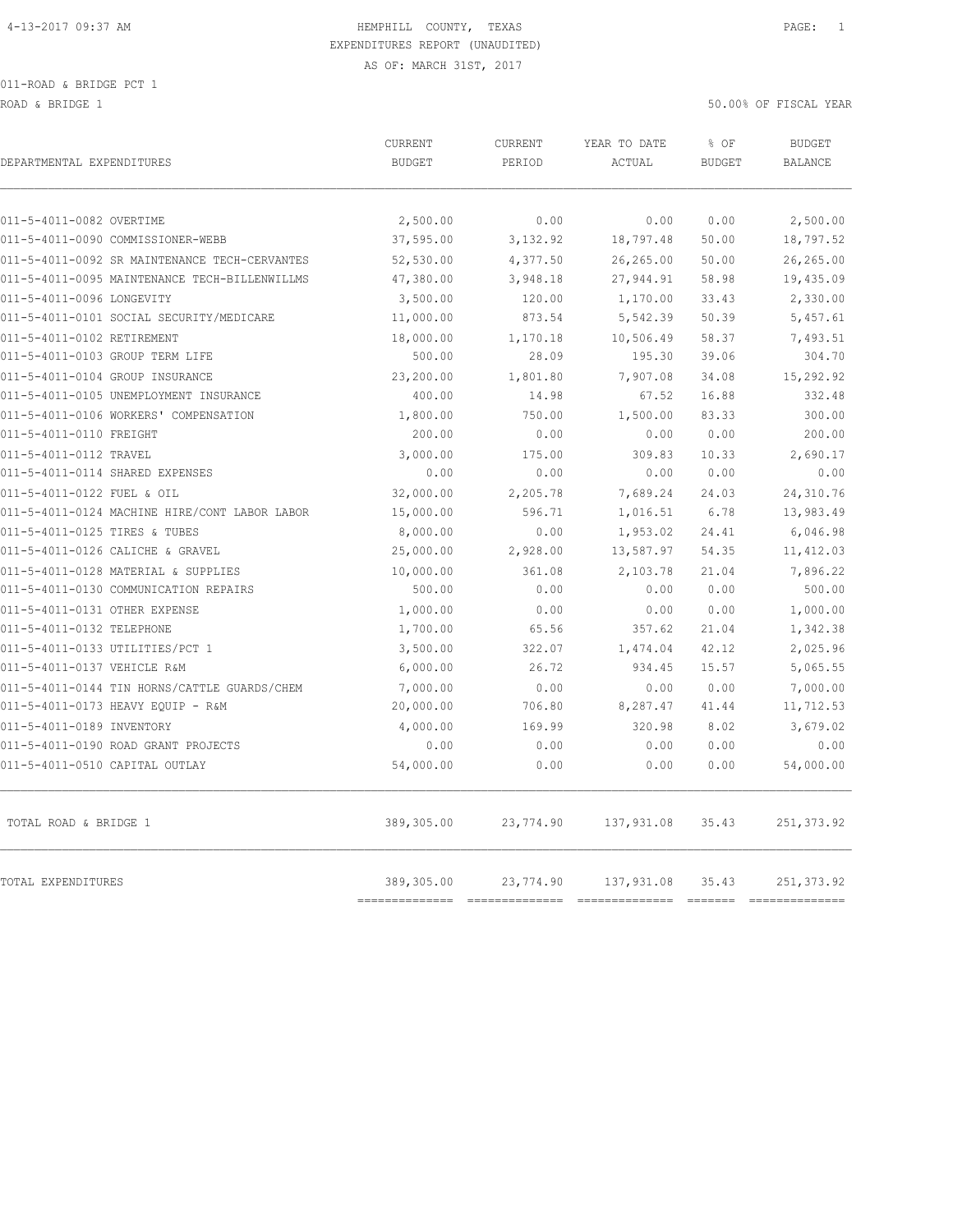| DEPARTMENTAL EXPENDITURES                      | <b>CURRENT</b><br><b>BUDGET</b> | CURRENT<br>PERIOD | YEAR TO DATE<br>ACTUAL                                                                                                                                                                                                                                                                                                                                                                                                                                                                       | % OF<br><b>BUDGET</b> | <b>BUDGET</b><br><b>BALANCE</b> |
|------------------------------------------------|---------------------------------|-------------------|----------------------------------------------------------------------------------------------------------------------------------------------------------------------------------------------------------------------------------------------------------------------------------------------------------------------------------------------------------------------------------------------------------------------------------------------------------------------------------------------|-----------------------|---------------------------------|
| 012-5-4012-0090 COMMISSIONER-ALEXANDER         | 37,595.00                       | 3,132.92          | 18,797.48                                                                                                                                                                                                                                                                                                                                                                                                                                                                                    | 50.00                 | 18,797.52                       |
| 012-5-4012-0092 SR MAINTENANCE TECH-WALSER     | 52,530.00                       | 4,377.50          | 26,265.00                                                                                                                                                                                                                                                                                                                                                                                                                                                                                    | 50.00                 | 26,265.00                       |
| 012-5-4012-0095 MAINTENANCE TECH-SCHAFER       | 47,380.00                       | 3,948.34          | 23,689.96                                                                                                                                                                                                                                                                                                                                                                                                                                                                                    | 50.00                 | 23,690.04                       |
| 012-5-4012-0096 LONGEVITY                      | 1,500.00                        | 130.00            | 730.00                                                                                                                                                                                                                                                                                                                                                                                                                                                                                       | 48.67                 | 770.00                          |
| 012-5-4012-0097 MAINTENANCE TECH-PT/OT         | 2,500.00                        | 0.00              | 0.00                                                                                                                                                                                                                                                                                                                                                                                                                                                                                         | 0.00                  | 2,500.00                        |
| 012-5-4012-0101 SOCIAL SECURITY/MEDICARE       | 11,000.00                       | 769.91            | 4,874.26                                                                                                                                                                                                                                                                                                                                                                                                                                                                                     | 44.31                 | 6,125.74                        |
| 012-5-4012-0102 RETIREMENT                     | 18,000.00                       | 1,166.70          | 10,484.90                                                                                                                                                                                                                                                                                                                                                                                                                                                                                    | 58.25                 | 7,515.10                        |
| 012-5-4012-0103 GROUP TERM LIFE                | 600.00                          | 28.00             | 195.70                                                                                                                                                                                                                                                                                                                                                                                                                                                                                       | 32.62                 | 404.30                          |
| 012-5-4012-0104 GROUP INSURANCE                | 22,000.00                       | 1,804.41          | 9,905.39                                                                                                                                                                                                                                                                                                                                                                                                                                                                                     | 45.02                 | 12,094.61                       |
| 012-5-4012-0105 UNEMPLOYMENT INSURANCE         | 400.00                          | 12.78             | 73.32                                                                                                                                                                                                                                                                                                                                                                                                                                                                                        | 18.33                 | 326.68                          |
| 012-5-4012-0106 WORKERS' COMPENSATION          | 1,800.00                        | 750.00            | 1,500.00                                                                                                                                                                                                                                                                                                                                                                                                                                                                                     | 83.33                 | 300.00                          |
| 012-5-4012-0110 FREIGHT                        | 100.00                          | 0.00              | 0.00                                                                                                                                                                                                                                                                                                                                                                                                                                                                                         | 0.00                  | 100.00                          |
| 012-5-4012-0112 TRAVEL                         | 2,500.00                        | 175.00            | 1,879.28                                                                                                                                                                                                                                                                                                                                                                                                                                                                                     | 75.17                 | 620.72                          |
| 012-5-4012-0114 SHARED EQUIPMENT EXPENSE W/PCT | 0.00                            | 0.00              | 0.00                                                                                                                                                                                                                                                                                                                                                                                                                                                                                         | 0.00                  | 0.00                            |
| 012-5-4012-0122 FUEL & OIL                     | 32,000.00                       | 3,527.75          | 10,780.01                                                                                                                                                                                                                                                                                                                                                                                                                                                                                    | 33.69                 | 21, 219.99                      |
| 012-5-4012-0124 MACHINE HIRE/CONT LABOR        | 2,000.00                        | 0.00              | 0.00                                                                                                                                                                                                                                                                                                                                                                                                                                                                                         | 0.00                  | 2,000.00                        |
| 012-5-4012-0125 TIRES & TUBES                  | 10,000.00                       | 35.00             | 138.75                                                                                                                                                                                                                                                                                                                                                                                                                                                                                       | 1.39                  | 9,861.25                        |
| 012-5-4012-0126 CALICHE & GRAVEL               | 10,000.00                       | 1,600.00          | 5,620.00                                                                                                                                                                                                                                                                                                                                                                                                                                                                                     | 56.20                 | 4,380.00                        |
| 012-5-4012-0128 MATERIAL & SUPPLIES            | 7,500.00                        | 143.94            | 1,698.55                                                                                                                                                                                                                                                                                                                                                                                                                                                                                     | 22.65                 | 5,801.45                        |
| 012-5-4012-0130 COMMUNICATIONS EXPENSE         | 500.00                          | 0.00              | 78.70                                                                                                                                                                                                                                                                                                                                                                                                                                                                                        | 15.74                 | 421.30                          |
| 012-5-4012-0132 TELEPHONE                      | 1,200.00                        | 30.00             | 258.70                                                                                                                                                                                                                                                                                                                                                                                                                                                                                       | 21.56                 | 941.30                          |
| 012-5-4012-0133 UTILITIES/PCT 2                | 2,000.00                        | 211.18            | 1,159.49                                                                                                                                                                                                                                                                                                                                                                                                                                                                                     | 57.97                 | 840.51                          |
| 012-5-4012-0137 VEHICLE R&M                    | 3,000.00                        | 76.27             | 282.98                                                                                                                                                                                                                                                                                                                                                                                                                                                                                       | 9.43                  | 2,717.02                        |
| 012-5-4012-0144 TIN HORN/CATTLE GUARD/CHEM     | 8,000.00                        | 0.00              | 0.00                                                                                                                                                                                                                                                                                                                                                                                                                                                                                         | 0.00                  | 8,000.00                        |
| 012-5-4012-0173 HEAVY EQUIP - R&M              | 20,000.00                       | 1,171.91          | 5, 173. 27                                                                                                                                                                                                                                                                                                                                                                                                                                                                                   | 25.87                 | 14,826.73                       |
| 012-5-4012-0189 INVENTORY                      | 1,500.00                        | 0.00              | 1,637.57                                                                                                                                                                                                                                                                                                                                                                                                                                                                                     | $109.17$ (            | 137.57)                         |
| 012-5-4012-0510 CAPITAL OUTLAY                 | 74,245.00                       | 0.00              | 0.00                                                                                                                                                                                                                                                                                                                                                                                                                                                                                         | 0.00                  | 74,245.00                       |
| TOTAL ROAD & BRIDGE 2                          | 369,850.00                      | 23,091.61         | 125, 223.31                                                                                                                                                                                                                                                                                                                                                                                                                                                                                  | 33.86                 | 244,626.69                      |
| TOTAL EXPENDITURES                             | 369,850.00<br>===========       | 23,091.61         | 125, 223.31<br>$\begin{minipage}{0.03\textwidth} \begin{tabular}{@{}l@{}} \hline \multicolumn{3}{c}{\textbf{r}} & \multicolumn{3}{c}{\textbf{r}} & \multicolumn{3}{c}{\textbf{r}} \\ \multicolumn{3}{c}{\textbf{r}} & \multicolumn{3}{c}{\textbf{r}} & \multicolumn{3}{c}{\textbf{r}} \\ \multicolumn{3}{c}{\textbf{r}} & \multicolumn{3}{c}{\textbf{r}} & \multicolumn{3}{c}{\textbf{r}} \\ \multicolumn{3}{c}{\textbf{r}} & \multicolumn{3}{c}{\textbf{r}} & \multicolumn{3}{c}{\textbf{r$ | 33.86                 | 244,626.69<br>-----------       |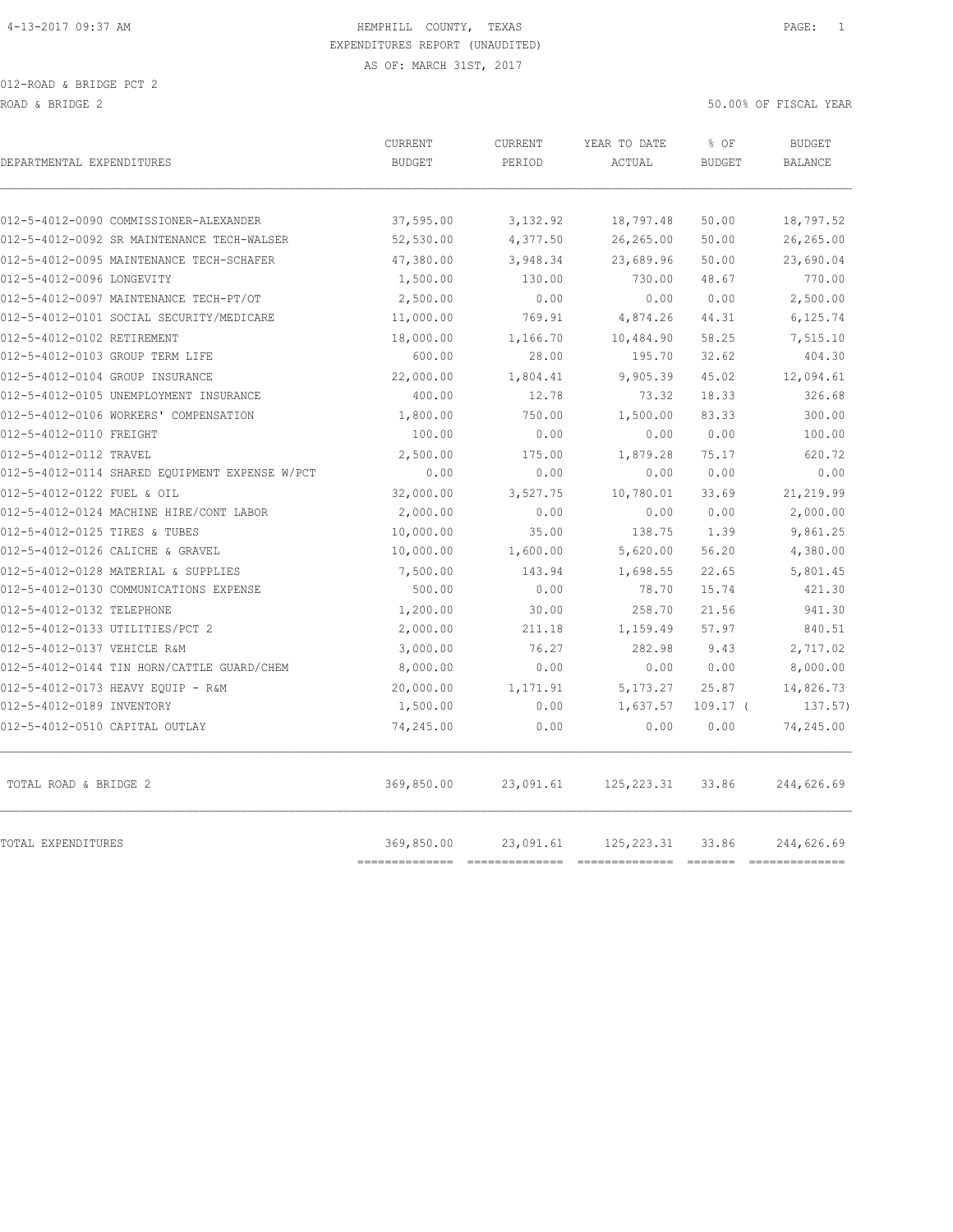| DEPARTMENTAL EXPENDITURES                  | <b>CURRENT</b><br><b>BUDGET</b> | CURRENT<br>PERIOD | YEAR TO DATE<br>ACTUAL | % OF                                                                                                                                                                                                                                                                                                                 | <b>BUDGET</b><br><b>BALANCE</b> |
|--------------------------------------------|---------------------------------|-------------------|------------------------|----------------------------------------------------------------------------------------------------------------------------------------------------------------------------------------------------------------------------------------------------------------------------------------------------------------------|---------------------------------|
|                                            |                                 |                   |                        | <b>BUDGET</b><br>0.00<br>50.00<br>50.00<br>50.00<br>0.00<br>45.00<br>50.00<br>50.00<br>44.70<br>59.14<br>33.06<br>46.14<br>13.87<br>62.50<br>0.00<br>47.50<br>34.72<br>43.90<br>32.68<br>$112.05$ (<br>28.83<br>56.40<br>0.00<br>30.00<br>46.01<br>33.00<br>0.00<br>43.49<br>$142.10$ (<br>0.00<br>$6.30 -$<br>42.08 |                                 |
| 013-5-4013-0082 OVERTIME                   | 5,000.00                        | 0.00              | 0.00                   |                                                                                                                                                                                                                                                                                                                      | 5,000.00                        |
| 013-5-4013-0090 COMMISSIONER-McPHERSON     | 37,595.00                       | 3,132.92          | 18,797.48              |                                                                                                                                                                                                                                                                                                                      | 18,797.52                       |
| 013-5-4013-0092 SR MAINTENANCE TECH-CLARK  | 52,530.00                       | 4,377.50          | 26,265.00              |                                                                                                                                                                                                                                                                                                                      | 26,265.00                       |
| 013-5-4013-0094 MAINTENANCE TECH-ARCHER    | 47,380.00                       | 3,948.34          | 23,689.96              |                                                                                                                                                                                                                                                                                                                      | 23,690.04                       |
| 013-5-4013-0095 MAINTENANCE TECH-G.SCOTT   | 0.00                            | 0.00              | 0.00                   |                                                                                                                                                                                                                                                                                                                      | 0.00                            |
| 013-5-4013-0096 LONGEVITY                  | 1,500.00                        | 125.00            | 675.00                 |                                                                                                                                                                                                                                                                                                                      | 825.00                          |
| 013-5-4013-0097 MAINTENANCE TECH-FARRAR    | 47,380.00                       | 3,948.34          | 23,689.96              |                                                                                                                                                                                                                                                                                                                      | 23,690.04                       |
| 013-5-4013-0098 MAINTENANCE TECH-PARSLEY   | 47,380.00                       | 3,948.34          | 23,689.96              |                                                                                                                                                                                                                                                                                                                      | 23,690.04                       |
| 013-5-4013-0101 SOCIAL SECURITY/MEDICARE   | 18,500.00                       | 1,345.83          | 8,270.19               |                                                                                                                                                                                                                                                                                                                      | 10,229.81                       |
| 013-5-4013-0102 RETIREMENT                 | 29,950.00                       | 1,971.18          | 17,711.38              |                                                                                                                                                                                                                                                                                                                      | 12,238.62                       |
| 013-5-4013-0103 GROUP TERM LIFE            | 1,000.00                        | 47.30             | 330.59                 |                                                                                                                                                                                                                                                                                                                      | 669.41                          |
| 013-5-4013-0104 GROUP INSURANCE            | 40,000.00                       | 3,008.07          | 18,457.96              |                                                                                                                                                                                                                                                                                                                      | 21,542.04                       |
| 013-5-4013-0105 UNEMPLOYMENT INSURANCE     | 1,000.00                        | 24.84             | 138.72                 |                                                                                                                                                                                                                                                                                                                      | 861.28                          |
| 013-5-4013-0106 WORKERS' COMPENSATION      | 4,000.00                        | 1,250.00          | 2,500.00               |                                                                                                                                                                                                                                                                                                                      | 1,500.00                        |
| 013-5-4013-0110 FREIGHT                    | 100.00                          | 0.00              | 0.00                   |                                                                                                                                                                                                                                                                                                                      | 100.00                          |
| 013-5-4013-0112 TRAVEL                     | 3,000.00                        | 235.00            | 1,424.85               |                                                                                                                                                                                                                                                                                                                      | 1,575.15                        |
| 013-5-4013-0122 FUEL & OIL                 | 65,000.00                       | 2,116.78          | 22,567.63              |                                                                                                                                                                                                                                                                                                                      | 42, 432.37                      |
| 013-5-4013-0124 MACHINE HIRE/CONT LABOR    | 15,000.00                       | 3,550.35          | 6, 585.13              |                                                                                                                                                                                                                                                                                                                      | 8,414.87                        |
| 013-5-4013-0125 TIRES & TUBES              | 12,000.00                       | 366.84            | 3,921.33               |                                                                                                                                                                                                                                                                                                                      | 8,078.67                        |
| 013-5-4013-0126 CALICHE & GRAVEL           | 45,000.00                       | 0.00              | 50,422.31              |                                                                                                                                                                                                                                                                                                                      | 5,422.31)                       |
| 013-5-4013-0128 MATERIAL & SUPPLIES        | 20,000.00                       | 518.06            | 5,765.71               |                                                                                                                                                                                                                                                                                                                      | 14,234.29                       |
| 013-5-4013-0130 COMMUNICATIONS EXPENSES    | 500.00                          | 0.00              | 282.00                 |                                                                                                                                                                                                                                                                                                                      | 218.00                          |
| 013-5-4013-0131 OTHER EXPENSE              | 1,000.00                        | 0.00              | 0.00                   |                                                                                                                                                                                                                                                                                                                      | 1,000.00                        |
| 013-5-4013-0132 TELEPHONE                  | 600.00                          | 30.00             | 180.00                 |                                                                                                                                                                                                                                                                                                                      | 420.00                          |
| 013-5-4013-0133 UTILITIES/PCT 3            | 3,000.00                        | 195.94            | 1,380.31               |                                                                                                                                                                                                                                                                                                                      | 1,619.69                        |
| 013-5-4013-0137 VEHICLE R&M                | 15,000.00                       | 4,438.41          | 4,949.51               |                                                                                                                                                                                                                                                                                                                      | 10,050.49                       |
| 013-5-4013-0144 TIN HORN/CATTLE GUARD/CHEM | 7,000.00                        | 0.00              | 0.00                   |                                                                                                                                                                                                                                                                                                                      | 7,000.00                        |
| 013-5-4013-0173 HEAVY EQUIP - R&M          | 40,000.00                       | 4,828.21          | 17,395.40              |                                                                                                                                                                                                                                                                                                                      | 22,604.60                       |
| 013-5-4013-0189 INVENTORY                  | 10,000.00                       | 13,880.00         | 14,209.95              |                                                                                                                                                                                                                                                                                                                      | 4, 209.95                       |
| 013-5-4013-0190 ROAD GRANT PROJECTS        | 0.00                            | 0.00              | 0.00                   |                                                                                                                                                                                                                                                                                                                      | 0.00                            |
| 013-5-4013-0510 CAPITAL OUTLAY             | $110, 135.00$ (                 | $6,940.00)$ (     | 6, 940.00              |                                                                                                                                                                                                                                                                                                                      | 117,075.00                      |
| TOTAL ROAD & BRIDGE 3                      | 680,550.00                      | 50, 347.25        | 286,360.33             |                                                                                                                                                                                                                                                                                                                      | 394,189.67                      |
| TOTAL EXPENDITURES                         | 680,550.00                      | 50, 347.25        | 286,360.33             | 42.08                                                                                                                                                                                                                                                                                                                | 394,189.67<br>$-22222222222$    |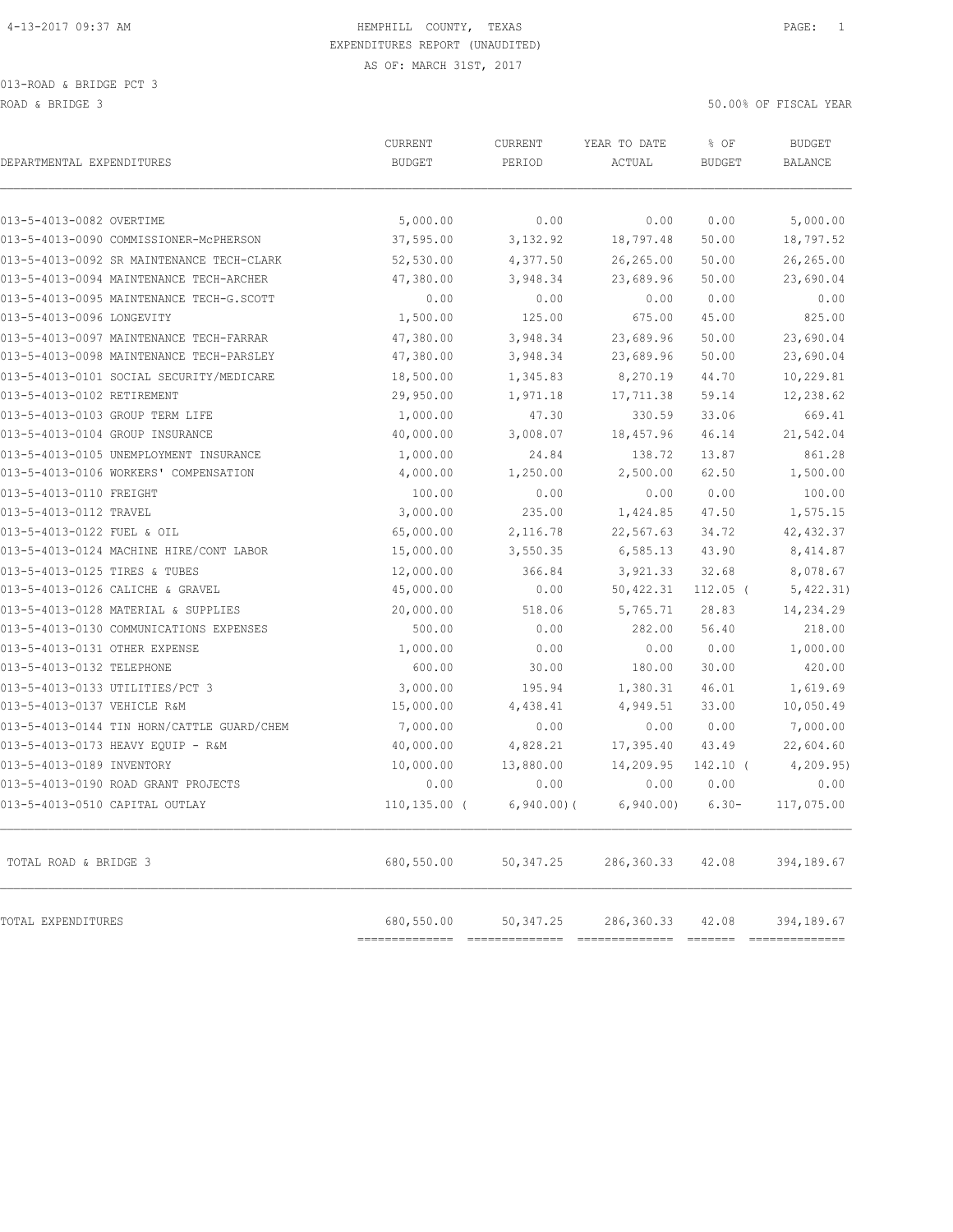ROAD & BRIDGE 4 50.00% OF FISCAL YEAR (1999) AND ROAD & SOLOOM OF SOLOOM OF FISCAL YEAR

| DEPARTMENTAL EXPENDITURES                      | CURRENT<br><b>BUDGET</b>     | CURRENT<br>PERIOD          | YEAR TO DATE<br>ACTUAL      | % OF<br><b>BUDGET</b> | <b>BUDGET</b><br>BALANCE    |
|------------------------------------------------|------------------------------|----------------------------|-----------------------------|-----------------------|-----------------------------|
| 014-5-4014-0082 PART-TIME/OVERTIME             | 5,000.00                     | 0.00                       | 0.00                        | 0.00                  | 5,000.00                    |
| 014-5-4014-0090 COMMISSIONER-THOMAS            | 37,595.00                    | 3,132.92                   | 18,797.48                   | 50.00                 | 18,797.52                   |
| 014-5-4014-0092 SR MAINTENANCE TECH-CROSGROVE  | 52,530.00                    | 4,377.50                   | 26,265.00                   | 50.00                 | 26,265.00                   |
| 014-5-4014-0094 MAINTENANCE TECH-SCOTT         | 47,380.00                    | 3,948.34                   | 23,689.96                   | 50.00                 | 23,690.04                   |
| 014-5-4014-0095 MAINTENANCE TECH-WRIGHT        | 47,380.00                    | 3,948.34                   | 23,689.96                   | 50.00                 | 23,690.04                   |
| 014-5-4014-0096 LONGEVITY                      | 2,400.00                     | 210.00                     | 1,075.00                    | 44.79                 | 1,325.00                    |
| 014-5-4014-0097 MAINTENANCE TECH-HARRISON      | 47,380.00                    | 3,948.34                   | 15,793.28                   | 33.33                 | 31,586.72                   |
| 014-5-4014-0101 SOCIAL SECURITY/MEDICARE       | 18,500.00                    | 1,419.38                   | 8,071.33                    | 43.63                 | 10,428.67                   |
| 014-5-4014-0102 RETIREMENT                     | 29,900.00                    | 1,979.98                   | 16,373.77                   | 54.76                 | 13,526.23                   |
| 014-5-4014-0103 GROUP TERM LIFE                | 1,000.00                     | 47.51                      | 307.86                      | 30.79                 | 692.14                      |
| 014-5-4014-0104 GROUP INSURANCE                | 32,000.00                    | 3,012.12                   | 17,237.09                   | 53.87                 | 14,762.91                   |
| 014-5-4014-0105 UNEMPLOYMENT INSURANCE         | 1,500.00                     | 23.98                      | 117.84                      | 7.86                  | 1,382.16                    |
| 014-5-4014-0106 WORKERS' COMPENSATION          | 3,500.00                     | 1,250.00                   | 2,500.00                    | 71.43                 | 1,000.00                    |
| 014-5-4014-0110 FREIGHT                        | 0.00                         | 0.00                       | 0.00                        | 0.00                  | 0.00                        |
| 014-5-4014-0112 TRAVEL                         | 3,000.00                     | 185.00                     | 529.75                      | 17.66                 | 2,470.25                    |
| 014-5-4014-0122 FUEL & OIL                     | 65,000.00                    | 393.75                     | 19,004.54                   | 29.24                 | 45,995.46                   |
| 014-5-4014-0124 MACHINE HIRE/CONT LABOR        | 3,000.00                     | 0.00                       | 925.20                      | 30.84                 | 2,074.80                    |
| 014-5-4014-0125 TIRES & TUBES                  | 10,000.00                    | 0.00                       | 457.90                      | 4.58                  | 9,542.10                    |
| 014-5-4014-0126 CALICHE & GRAVEL               | 45,000.00                    | 2,040.00                   | 8,131.93                    | 18.07                 | 36,868.07                   |
| 014-5-4014-0128 MATERIAL & SUPPLIES            | 10,000.00                    | 271.61                     | 3,153.89                    | 31.54                 | 6,846.11                    |
| 014-5-4014-0130 COMMUNICATIONS EXPENSES        | 1,000.00                     | 0.00                       | 143.94                      | 14.39                 | 856.06                      |
| 014-5-4014-0131 OTHER EXPENSE                  | 0.00                         | 0.00                       | 0.00                        | 0.00                  | 0.00                        |
| 014-5-4014-0132 TELEPHONE                      | 2,000.00                     | 30.00                      | 350.95                      | 17.55                 | 1,649.05                    |
| 014-5-4014-0133 UTILITIES/PCT 4                | 8,000.00                     | 310.00                     | 1,371.36                    | 17.14                 | 6,628.64                    |
| 014-5-4014-0137 VEHICLE R&M                    | 4,000.00                     | 148.97                     | 1,008.40                    | 25.21                 | 2,991.60                    |
| 014-5-4014-0144 TIN HORNS, CATTLE GUARDS, CHEM | 3,000.00                     | 0.00                       | 0.00                        | 0.00                  | 3,000.00                    |
| 014-5-4014-0173 HEAVY EQUIP - R&M              | 20,000.00                    | 0.00                       | 7,280.37                    | 36.40                 | 12,719.63                   |
| 014-5-4014-0189 INVENTORY                      | 8,000.00                     | 0.00                       | 0.00                        | 0.00                  | 8,000.00                    |
| 014-5-4014-0190 ROAD GRANT PROJECTS            | 0.00                         | 0.00                       | 0.00                        | 0.00                  | 0.00                        |
| 014-5-4014-0225 RENT                           | 0.00                         | 0.00                       | 750.00                      | $0.00$ (              | 750.00)                     |
| 014-5-4014-0510 CAPITAL OUTLAY                 | 102,935.00                   | 0.00                       | 60,163.48                   | 58.45                 | 42,771.52                   |
| TOTAL ROAD & BRIDGE 4                          | 611,000.00                   | 30,677.74                  | 257,190.28                  | 42.09                 | 353,809.72                  |
| TOTAL EXPENDITURES                             | 611,000.00<br>-------------- | 30,677.74<br>2222222222222 | 257,190.28<br>FRAGERSBERGER | 42.09<br>FEEEEE       | 353,809.72<br>FEEEEEEEEEEEE |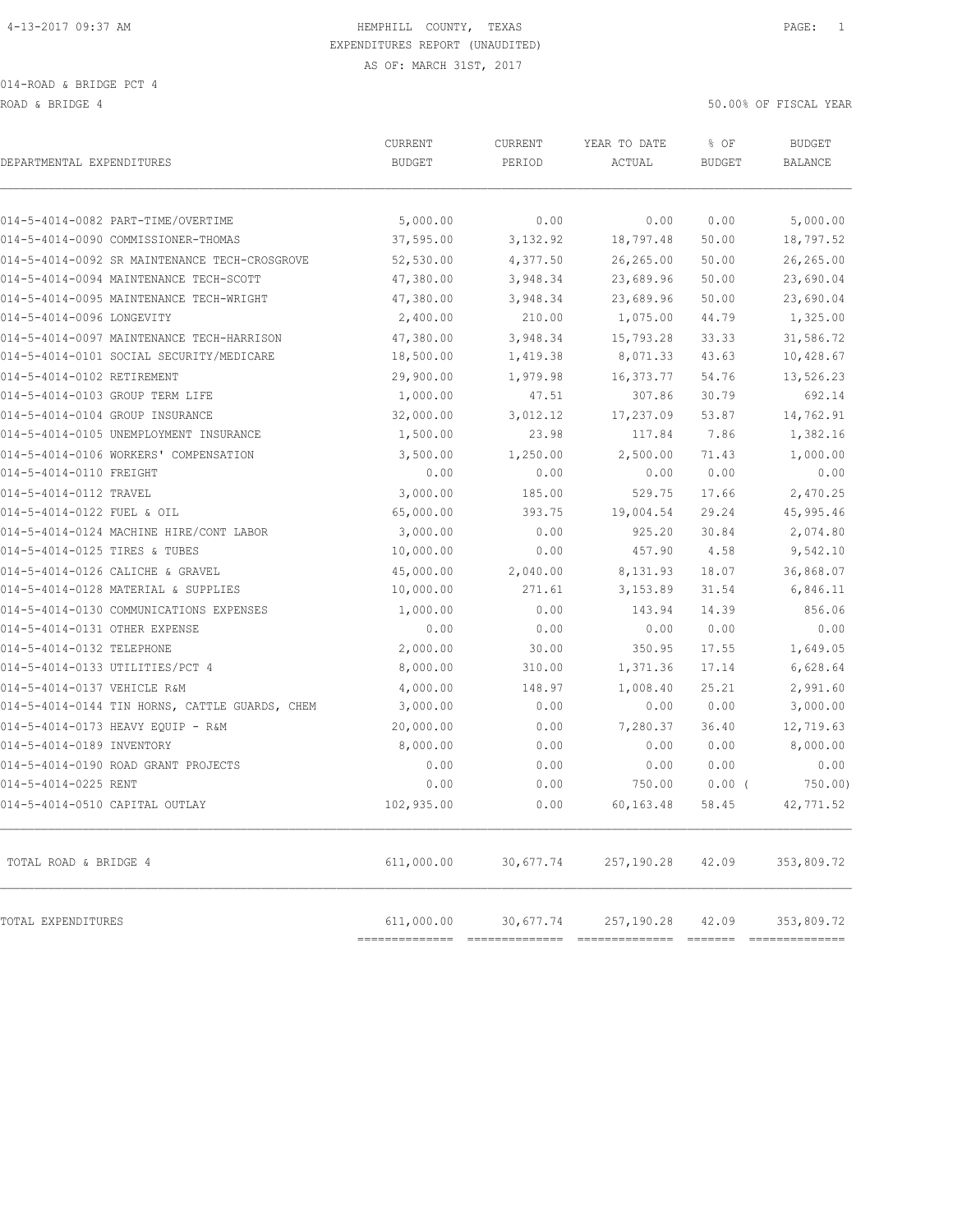#### 022-CO RECORDS PRESERVATION

CO RECORDS PRESERVATION 50.00% OF FISCAL YEAR

| DEPARTMENTAL EXPENDITURES             | CURRENT                   | <b>CURRENT</b> | YEAR TO DATE | % OF   | <b>BUDGET</b> |
|---------------------------------------|---------------------------|----------------|--------------|--------|---------------|
|                                       | BUDGET                    | PERIOD         | ACTUAL       | BUDGET | BALANCE       |
| 022-5-1022-0114 COUNTY RPF-EXPENSE    | 45,000.00                 | 0.00           | 0.00         | 0.00   | 45,000.00     |
| 022-5-1022-0115 CO RECORDS MANAGEMENT | 45,000.00                 | 490.00         | 7,558.05     | 16.80  | 37, 441.95    |
| TOTAL CO RECORDS PRESERVATION         | 90,000.00                 | 490.00         | 7,558.05     | 8.40   | 82,441.95     |
| TOTAL EXPENDITURES                    | 90,000.00<br>____________ | 490.00         | 7,558.05     | 8.40   | 82,441.95     |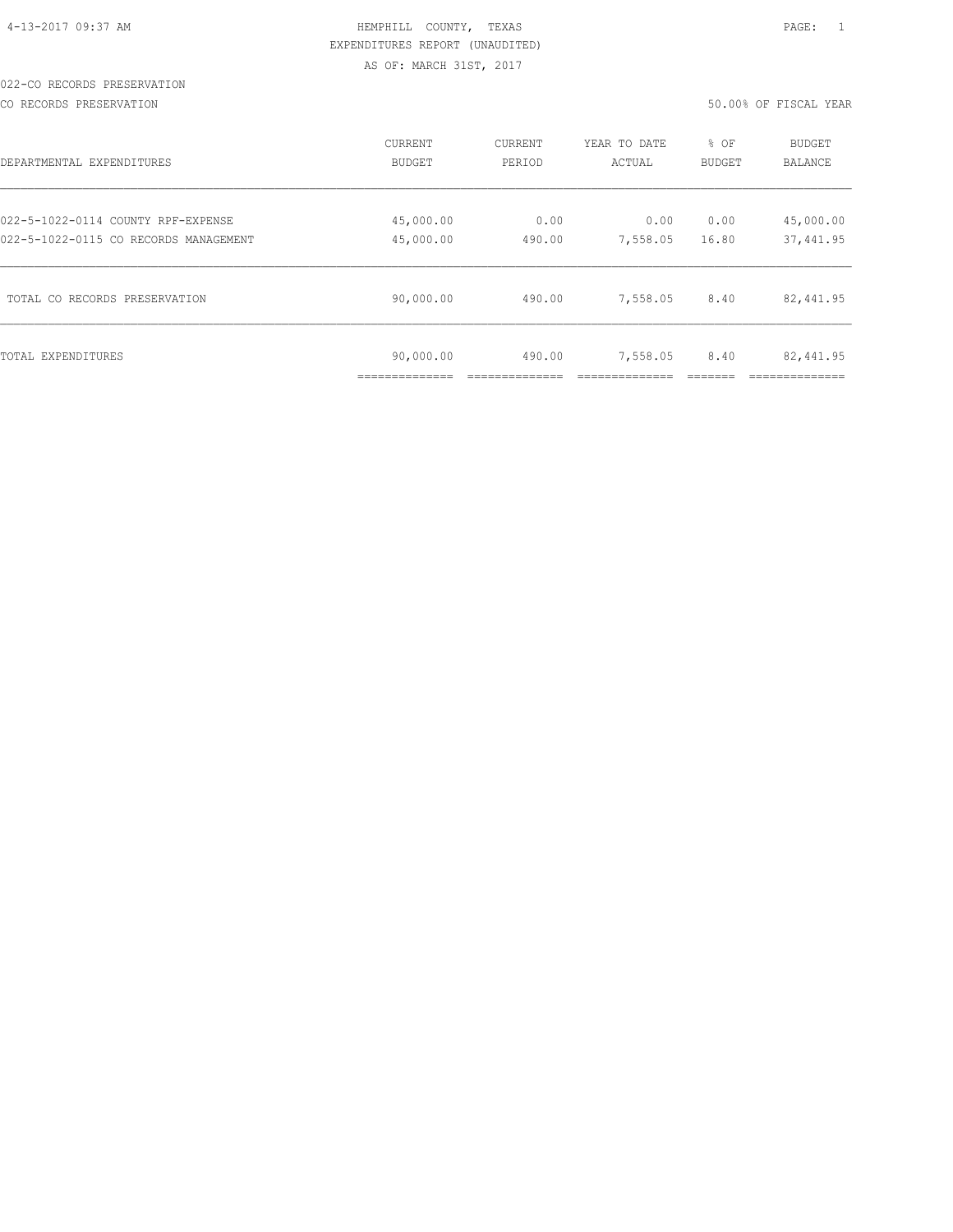| 4-13-2017 09:37 AM |  |
|--------------------|--|

# HEMPHILL COUNTY, TEXAS **PAGE:** 1 EXPENDITURES REPORT (UNAUDITED) AS OF: MARCH 31ST, 2017

#### 023-CLK'S RECORDS PRESERVE

#### CLERK REC PRESERVATION 50.00% OF FISCAL YEAR

| DEPARTMENTAL EXPENDITURES                     | <b>CURRENT</b>                        | CURRENT                | YEAR TO DATE          | % OF           | <b>BUDGET</b>            |
|-----------------------------------------------|---------------------------------------|------------------------|-----------------------|----------------|--------------------------|
|                                               | <b>BUDGET</b>                         | PERIOD                 | ACTUAL                | BUDGET         | <b>BALANCE</b>           |
| 023-5-1023-0114 CLK'S RECORD PRESERVATION EXP | 800.00                                | 0.00                   | 0.00                  | 0.00           | 800.00                   |
| 023-5-1023-0510 RPF-CAPITAL OUTLAY            | 0.00                                  | 0.00                   | 0.00                  | 0.00           | 0.00                     |
| TOTAL CLERK                                   | 800.00                                | 0.00                   | 0.00                  | 0.00           | 800.00                   |
| TOTAL EXPENDITURES                            | 800.00<br>______________<br>--------- | 0.00<br>______________ | 0.00<br>_____________ | 0.00<br>______ | 800.00<br>______________ |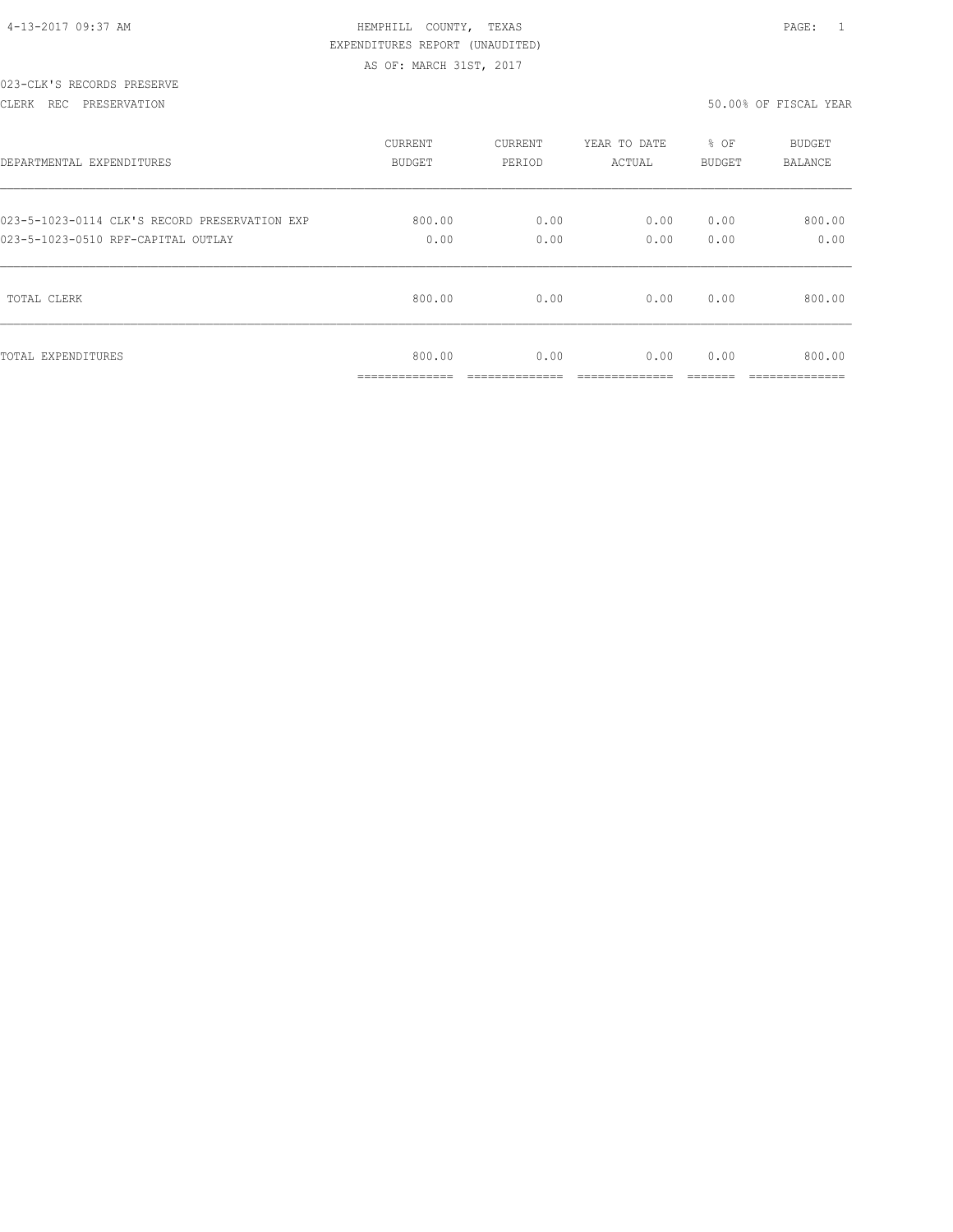#### 024-JUSTICE COURT TECH FUND JUSTICE COURT TECH 50.00% OF FISCAL YEAR

| DEPARTMENTAL EXPENDITURES     | CURRENT<br><b>BUDGET</b>  | CURRENT<br>PERIOD | YEAR TO DATE<br>ACTUAL | % OF<br><b>BUDGET</b> | <b>BUDGET</b><br>BALANCE |
|-------------------------------|---------------------------|-------------------|------------------------|-----------------------|--------------------------|
| 024-5-2024-0114 TECH EXPENSES | 10,500.00                 | 0.00              | 3,770.20               | 35.91                 | 6,729.80                 |
| TOTAL JUSTICE COURT TECH      | 10,500.00                 | 0.00              | 3,770.20               | 35.91                 | 6,729.80                 |
| <b>TOTAL EXPENDITURES</b>     | 10,500.00<br>------------ | 0.00              | 3,770.20               | 35.91                 | 6,729.80                 |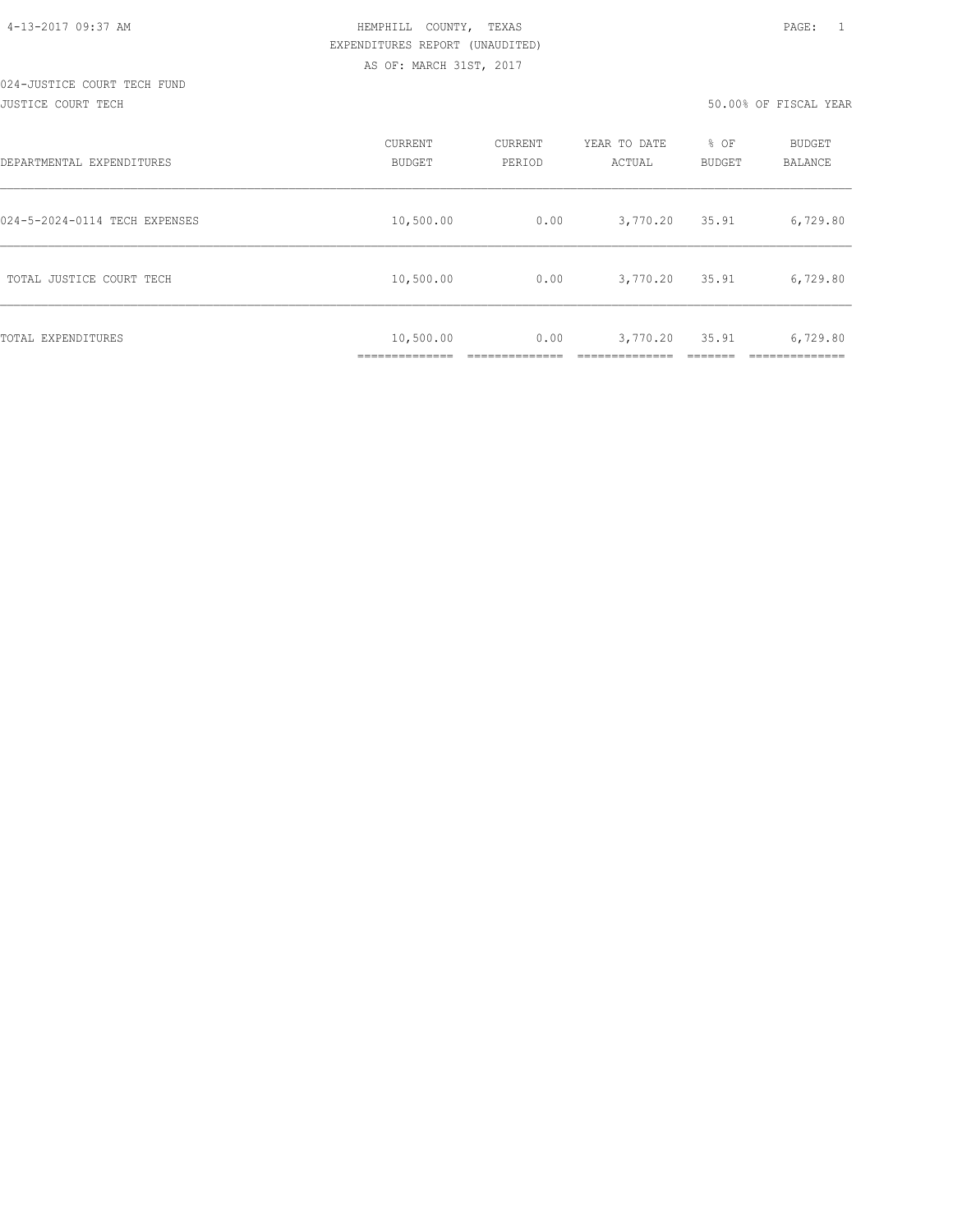# 032-CHK COLLECTION/CO ATTY

CHECK COLLECTION 50.00% OF FISCAL YEAR

| DEPARTMENTAL EXPENDITURES          | CURRENT<br><b>BUDGET</b> | CURRENT<br>PERIOD | YEAR TO DATE<br>ACTUAL | % OF<br><b>BUDGET</b> | <b>BUDGET</b><br><b>BALANCE</b> |
|------------------------------------|--------------------------|-------------------|------------------------|-----------------------|---------------------------------|
| 032-5-2032-0109 OTHER MISC. EXP    | 5,150.00                 | 0.00              | 1,388.04               | 26.95                 | 3,761.96                        |
| 032-5-2032-0128 SUPPLIES           | 0.00                     | 0.00              | 58.90                  | $0.00$ (              | 58.90)                          |
| 032-5-2032-0168 LAW LIBRARY- BOOKS | 0.00                     | 0.00              | 0.00                   | 0.00                  | 0.00                            |
| 032-5-2032-0510 CAPITAL OUTLAY     | 12,000.00                | 0.00              | 0.00                   | 0.00                  | 12,000.00                       |
| TOTAL CHECK COLLECTION             | 17,150.00                | 0.00              | 1,446.94               | 8.44                  | 15,703.06                       |
| TOTAL EXPENDITURES                 | 17,150.00                | 0.00              | 1,446.94               | 8.44                  | 15,703.06                       |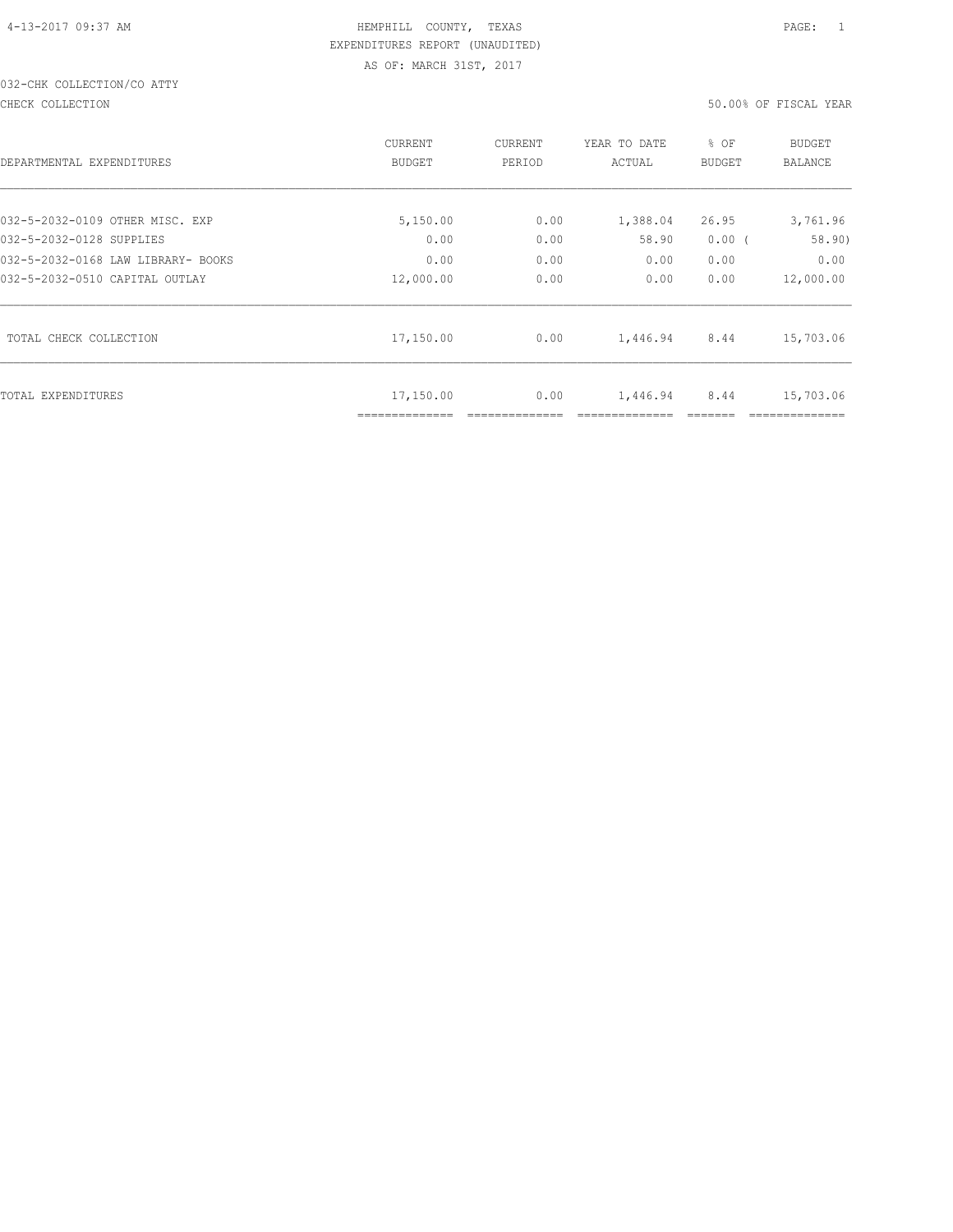#### ANNUAL LEOSE/LAW 50.00% OF FISCAL YEAR

| DEPARTMENTAL EXPENDITURES            | CURRENT<br><b>BUDGET</b> | CURRENT<br>PERIOD | YEAR TO DATE<br>ACTUAL | % OF<br><b>BUDGET</b> | <b>BUDGET</b><br><b>BALANCE</b> |
|--------------------------------------|--------------------------|-------------------|------------------------|-----------------------|---------------------------------|
| 036-5-3036-0112 CONTINUING EDUCATION | 8,000.00                 | 0.00              | 0.00                   | 0.00                  | 8,000.00                        |
| TOTAL ANNUAL LEOSE/LAW               | 8,000.00                 | 0.00              | 0.00                   | 0.00                  | 8,000.00                        |
| TOTAL EXPENDITURES                   | 8,000.00                 | 0.00              | 0.00                   | 0.00                  | 8,000.00                        |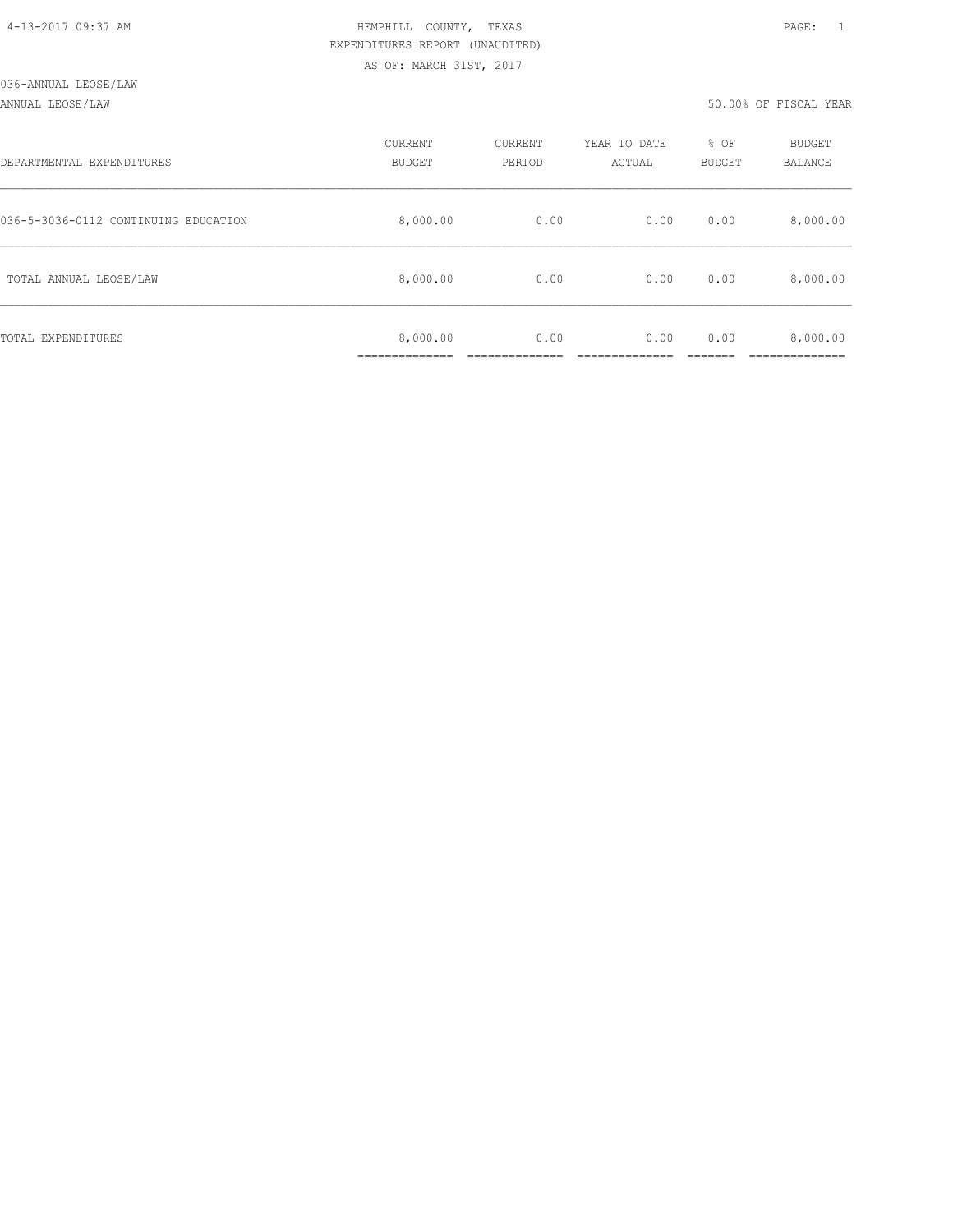046-SCAAP

SCAAP 50.00% OF FISCAL YEAR

| DEPARTMENTAL EXPENDITURES              | <b>CURRENT</b><br>BUDGET | <b>CURRENT</b><br>PERIOD | YEAR TO DATE<br>ACTUAL | % OF<br>BUDGET | <b>BUDGET</b><br>BALANCE |
|----------------------------------------|--------------------------|--------------------------|------------------------|----------------|--------------------------|
| 046-5-3046-0124 CONTRACT LABOR/JBI     | 16,000.00                | 0.00                     | 1,617.88               | 10.11          | 14,382.12                |
| 046-5-3046-0183 REPAIRS & IMPROVEMENTS | 35,000.00                | 0.00                     | 0.00                   | 0.00           | 35,000.00                |
| 046-5-3046-0185 OTHER APPROVED EXP     | 20,000.00                | 0.00                     | 0.00                   | 0.00           | 20,000.00                |
| TOTAL SCAAP                            | 71,000.00                | 0.00                     | 1,617.88               | 2.28           | 69,382.12                |
| TOTAL EXPENDITURES                     | 71,000.00                | 0.00                     | 1,617.88               | 2.28           | 69,382.12                |